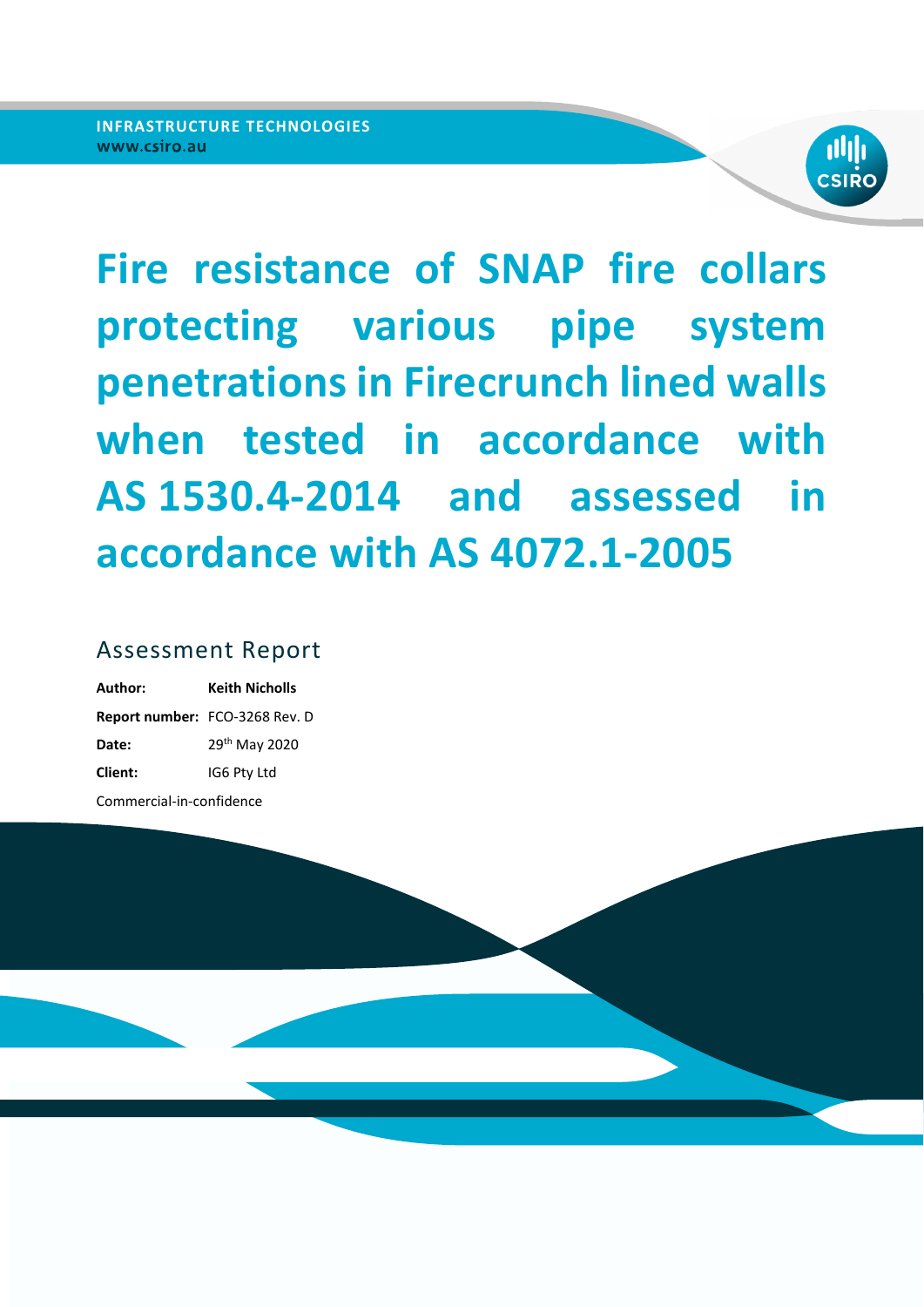### Inquiries should be addressed to:

| Fire Testing and Assessments                          | Author                                          | The Client                                 |
|-------------------------------------------------------|-------------------------------------------------|--------------------------------------------|
| <b>NATA Registered Laboratory</b><br>14 Julius Avenue | Infrastructure Technologies<br>14 Julius Avenue | IG6 Pty Ltd<br>Unit 2/160 Redland Bay Road |
| North Ryde, NSW 2113                                  | North Ryde, NSW 2113                            | Capalaba QLD                               |
| Telephone +61 2 94905444                              | Telephone +61 2 94905500                        | Telephone +61 7 3245 2133                  |

#### Report Details:

Report CSIRO Reference number: FCO‐3268/CO5187.

#### Report Status and Revision History:

| <b>VERSION</b>    | <b>STATUS</b>   | <b>DATE</b> | <b>DISTRIBUTION</b>      | <b>ISSUE NUMBER</b>   |
|-------------------|-----------------|-------------|--------------------------|-----------------------|
| Initial Issue     | Final for issue | 22/9/2017   | $Client \setminus CSIRO$ | FCO-3268              |
| <b>Revision A</b> | Final for issue | 13/10/2017  | Client \ CSIRO           | <b>FCO-3268 Rev A</b> |
| <b>Revision B</b> | Final for issue | 14/02/2018  | $Client \setminus CSIRO$ | <b>FCO-3268 Rev B</b> |
| Revision C        | Final for issue | 29/5/2020   | $Client \setminus CSIRO$ | <b>FCO-3268 Rev C</b> |
| <b>Revision D</b> | Final for issue | 29/5/2020   | $Client \setminus CSIRO$ | <b>FCO-3268 Rev D</b> |

#### Report Authorization:

| <b>AUTHOR</b><br><b>Keith Nicholls</b> | <b>REVIEWED BY</b><br><b>Jing Xu</b> | <b>AUTHORISED BY</b><br><b>Brett Roddy</b> |
|----------------------------------------|--------------------------------------|--------------------------------------------|
|                                        |                                      |                                            |
| 29 May 2020                            | 29 May 2020                          | 29 May 2020                                |

#### Copyright and disclaimer

© 2020 CSIRO To the extent permitted by law, all rights are reserved and no part of this publication covered by copyright may be reproduced or copied in any form or by any means except with the written permission of CSIRO.

#### Important disclaimer

CSIRO advises that the information contained in this publication comprises general statements based on scientific research. The reader is advised and needs to be aware that such information may be incomplete or unable to be used in any specific situation. No reliance or actions must, therefore, be made on that information without seeking prior expert professional, scientific and technical advice. To the extent permitted by law, CSIRO (including its employees and consultants) excludes all liability to any person for any consequences, including but not limited to all losses, damages, costs, expenses and any other compensation, arising directly or indirectly from using this publication (in part or in whole) and any information or material contained in it.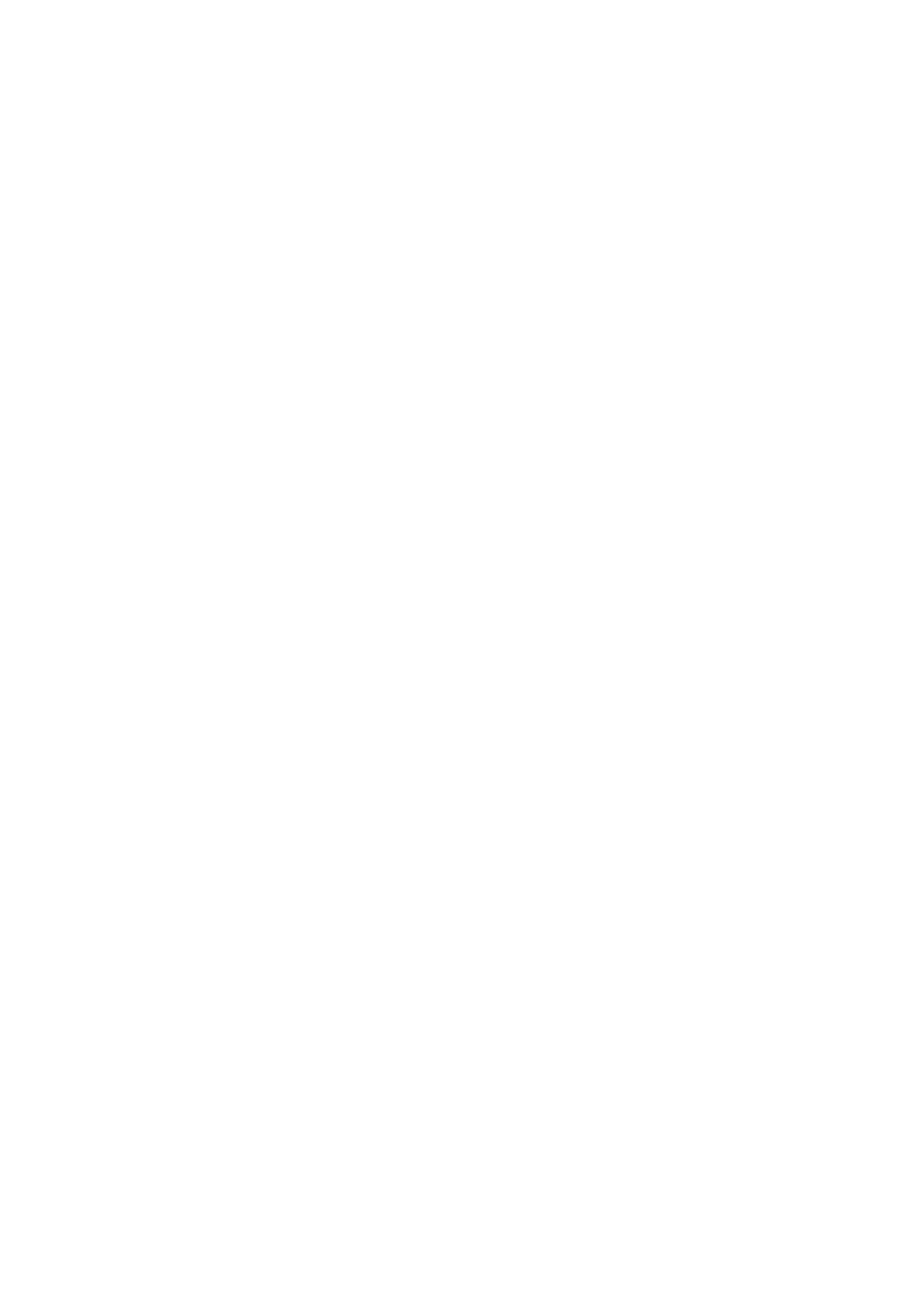# **Contents**

| $1 -$          |  |  |
|----------------|--|--|
| $\overline{2}$ |  |  |
| 3              |  |  |
| $\overline{4}$ |  |  |
| 5              |  |  |
| 6              |  |  |
| $\overline{7}$ |  |  |
| 8              |  |  |
| $\mathbf{q}$   |  |  |
|                |  |  |
|                |  |  |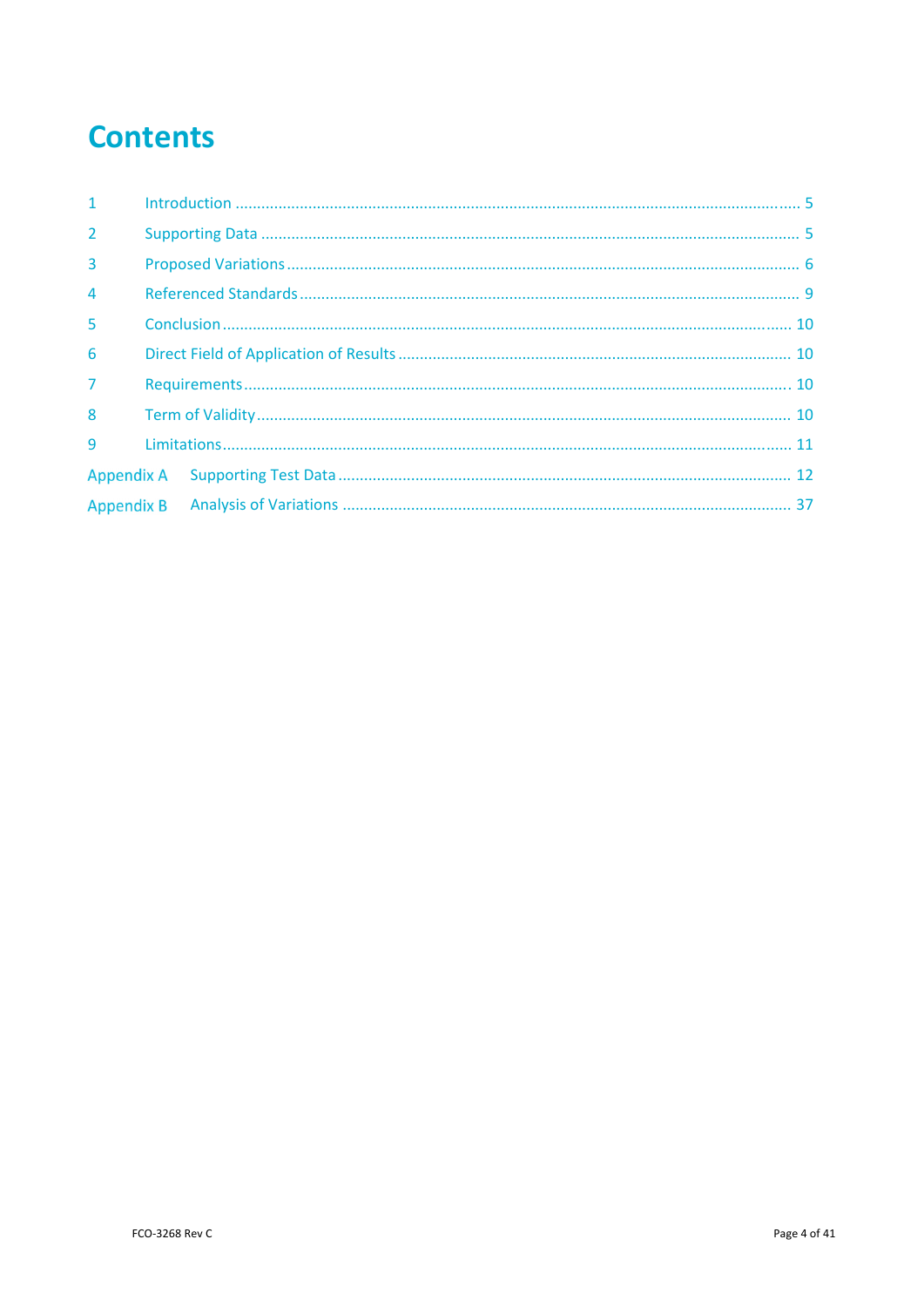## **1 Introduction**

This report is an assessment of the fire resistance of SNAP fire collars protecting various pipe system penetrations in Firecrunch lined walls when tested in accordance with AS 1530.4‐2014 and assessed in accordance with AS 4072.1‐2005.

This report is prepared for meeting the evidence of suitability requirements of NCC 2019 Vol. 1 Schedule 5 as appropriate for FRL.

This report reviews and confirms the extent to which the reference fire resistance tests listed in section 2 meet the requirements of the standard fire test standards listed in section 4 of the report. The proposed variations to the tested construction presented in section 3 are subject to an analysis in Appendix B and the conclusions are presented in Section 5 of this report.

The field of applicability of the results of this assessment report is presented in Section 6 and subject to the requirements, validity and limitations of Section 7, 8 and 9.

## **2 Supporting Data**

This assessment report refers to various test reports to support the analysis and conclusions of this report. They are listed below;

| <b>Report Reference</b> | <b>Test Standard</b> | <b>Outline of Test Specimen</b>                                  |  |  |
|-------------------------|----------------------|------------------------------------------------------------------|--|--|
|                         |                      | Full-scale load-bearing steel-framed wall system, lined on both  |  |  |
| <b>FSV 1711</b>         | AS 1530.4-2005       | sides with one layer of a material stated by the manufacturer to |  |  |
|                         |                      | be identical to 10-mm thick Firecrunch board.                    |  |  |
|                         |                      | Pilot-scale plasterboard lined wall including various pipe       |  |  |
| <b>FSP 1748</b>         | AS 1530.4-2014       | penetrations protected with various Snap fire collars            |  |  |
|                         | AS 1530.4-2014       | Pilot-scale plasterboard lined wall including various pipe       |  |  |
| FSP 1759                |                      | penetrations protected with various Snap fire collars            |  |  |
|                         | AS 1530.4-2005       | Assessment of the fire resistance of various pipe penetrations   |  |  |
| <b>FAR 3929</b>         | and AS 4072.1-       | protected with various Snap fire collars in plasterboard lined   |  |  |
|                         | 2005                 | walls.                                                           |  |  |
|                         | AS 1530.4-2005       | Assessment of the fire resistance of various pipe penetrations   |  |  |
| FCO 2718                | and AS 4072.1-       | protected with various Snap fire collars in concrete slabs,      |  |  |
|                         | 2005                 | masonry and plasterboard lined walls.                            |  |  |
|                         | AS 1530.4-2005       | Assessment of the fire resistance of various pipe penetrations   |  |  |
| FCO 2719                | and AS 4072.1-       | protected with various Snap fire collars in concrete slabs,      |  |  |
|                         | 2005                 | masonry and plasterboard lined walls.                            |  |  |
| FP 4874                 | AS 1530.4-2005       | Pilot-scale plasterboard lined wall including various pipe       |  |  |
|                         |                      | penetrations protected with various Snap fire collars            |  |  |
| FSP 1341                | AS 1530.4-2005       | Pilot-scale plasterboard lined wall including various pipe       |  |  |
|                         |                      | penetrations protected with various Snap fire collars            |  |  |
| FSP 1360                | AS 1530.4-2005       | Pilot-scale plasterboard lined wall including various pipe       |  |  |
|                         |                      | penetrations protected with various Snap fire collars            |  |  |
| FSP 1366                | AS 1530.4-2005       | Pilot-scale plasterboard lined wall including various pipe       |  |  |
|                         |                      | penetrations protected with various Snap fire collars            |  |  |
| FSP 1634                | AS 1530.4-2005       | Pilot-scale plasterboard lined wall including various pipe       |  |  |
|                         |                      | penetrations protected with various Snap fire collars            |  |  |
| FSP 1658                | AS 1530.4-2005       | Pilot-scale plasterboard lined wall including various pipe       |  |  |
|                         |                      | penetrations protected with various Snap fire collars            |  |  |
|                         |                      | Pilot-scale plasterboard lined wall including various pipe       |  |  |
| FSP 1716                | AS 1530.4-2005       | penetrations protected with various Snap fire collars            |  |  |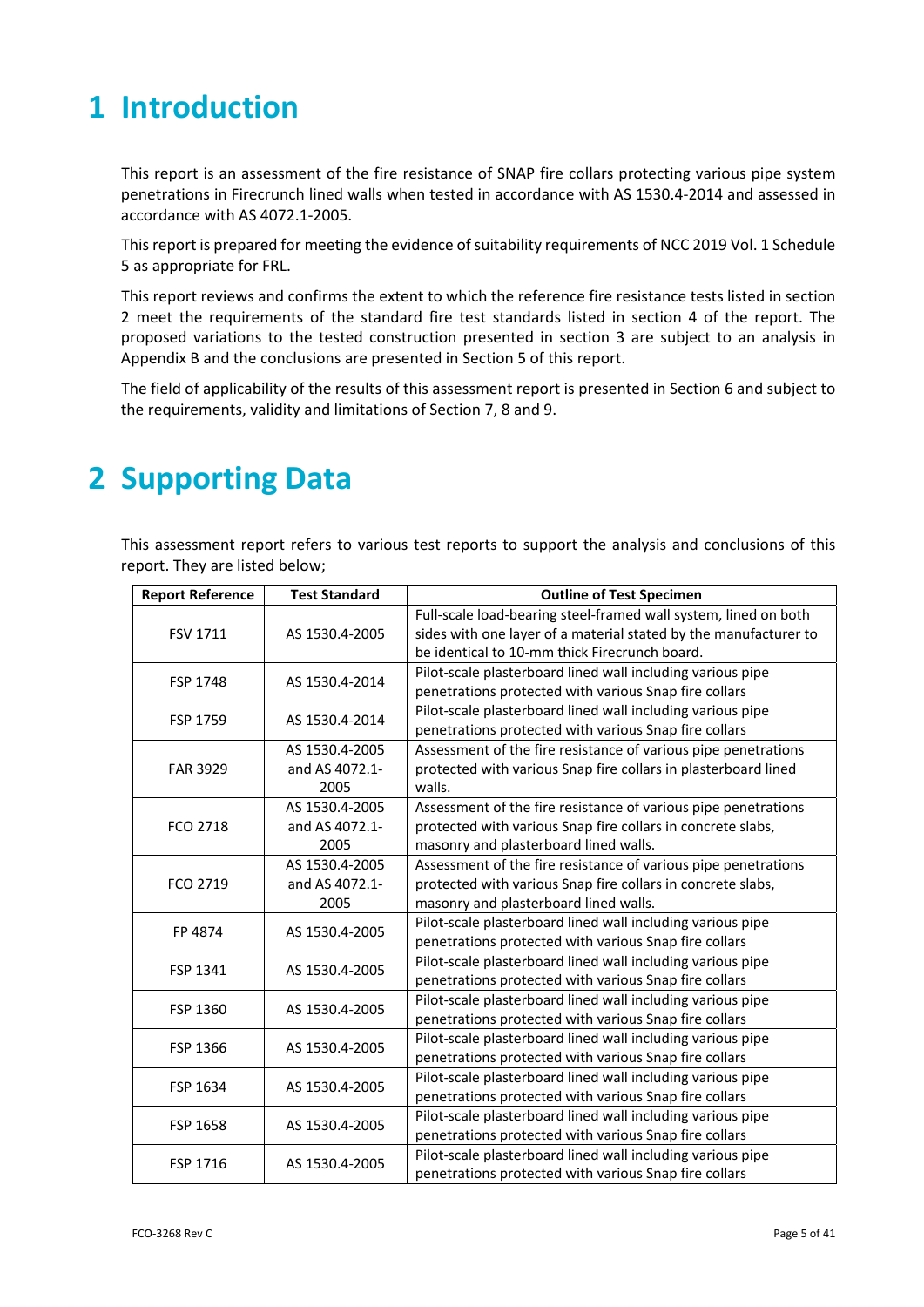| FSP 1902 | AS 1530.4-2014 | Pilot scale fire resistance test of a wall penetrated by nine (9)<br>pipes protected by a retro-fitted Snap Fire Systems fire collar. |
|----------|----------------|---------------------------------------------------------------------------------------------------------------------------------------|
|          |                | Pilot scale fire resistance test of a wall penetrated by a single                                                                     |
| FSP 1931 | AS 1530.4-2014 | service and protected by a retro-fitted Snap Fire Systems fire                                                                        |
|          |                | collar.                                                                                                                               |
|          |                | Pilot scale fire resistance test of a wall penetrated by a single                                                                     |
| FSP 1946 | AS 1530.4-2014 | service and protected by a retro-fitted Snap Fire Systems fire                                                                        |
|          |                | collar.                                                                                                                               |
|          |                | Pilot scale fire resistance test of a wall penetrated by a two(2)                                                                     |
| FSP 1978 | AS 1530.4-2014 | services and protected by a retro-fitted Snap Fire Systems fire                                                                       |
|          |                | collar.                                                                                                                               |
|          |                | Pilot scale fire resistance test of a wall penetrated by a five(5)                                                                    |
| FSP 1996 | AS 1530.4-2014 | services and protected by a retro-fitted Snap Fire Systems fire                                                                       |
|          |                | collar.                                                                                                                               |
|          |                | Pilot scale fire resistance test of a wall penetrated by a single                                                                     |
| FSP 2040 | AS 1530.4-2014 | service and protected by a retro-fitted Snap Fire Systems fire                                                                        |
|          |                | collar.                                                                                                                               |

The reports FSV 1711 was undertaken by CSIRO and sponsored by Fire Combat Australia Pty Limited t/a FireCrunch Australia who has provided permission for CSIRO to refer to these reports on behalf of IG6 Pty Ltd.

The reports FSP 1748, FSP 1759, FCO 2718, FCO 2719, FSP 1341, FSP 1360, FSP 1366, FSP 1634, FSP 1658, FSP 1716, FSP 1902, FSP 1931, FSP 1946, FSP 1978, FSP 1996 and FSP 2040 were undertaken by CSIRO and sponsored by Snap Fire Systems who has provided permission for CSIRO to refer to these reports on behalf of IG6 Pty Ltd.

The reports FAR 3929 and FP 4874 were undertaken by BRANZ and sponsored by Snap Fire Systems who has to provide permission for CSIRO to refer to these reports on behalf of IG6 Pty Ltd.

## **3 Proposed Variations**

The proposed construction includes the pipes and Snap collars listed in Table 1 installed within support wall construction as tested in referenced tests and subject to the following variations:

- The wall systems with 2 x13mm fire grade plasterboard each side of a 64mm studs tested in FSP 1748, FSP 1759 FP4874, FSP 1360, FSP 1366, FSP 1658, FSP 1716, FSP 1634, FSP 1341, FSP 1360 and FP4874 shall be replaced with the Firecrunch wall system tested in FSV 1711b with 90mm deep studs.
- The cavity insulation shall comprise mineral wool slabs with a density of not less than 75 kg/m<sup>3</sup> and installed as a single piece to fill the wall void without through joints or gaps.
- The inclusion of 40mm to 110mm Raupiano pipes protected by Snap 50R, 65‐80R and 110R collars

| Collar<br><b>Name</b> | <b>Pipe Size</b><br>(mm) | Pipe<br><b>Material</b> | <b>Test Report</b> | Specimen<br>ID |
|-----------------------|--------------------------|-------------------------|--------------------|----------------|
| 50R                   | 32                       | P-PVC                   |                    |                |
| 50R                   | 32                       | C-PVC                   | FSP1748            | $\mathcal{P}$  |
| 32R                   | 16                       | PVC (Flexi)             |                    | ς              |
| 32R                   | 20                       | <b>PVC</b>              |                    | 4              |
|                       |                          | Conduit                 |                    |                |
| 32R                   | 25                       | <b>PVC</b>              |                    | 5              |
|                       |                          | Conduit                 |                    |                |

#### **Table 1 – Snap collars and Referenced Report**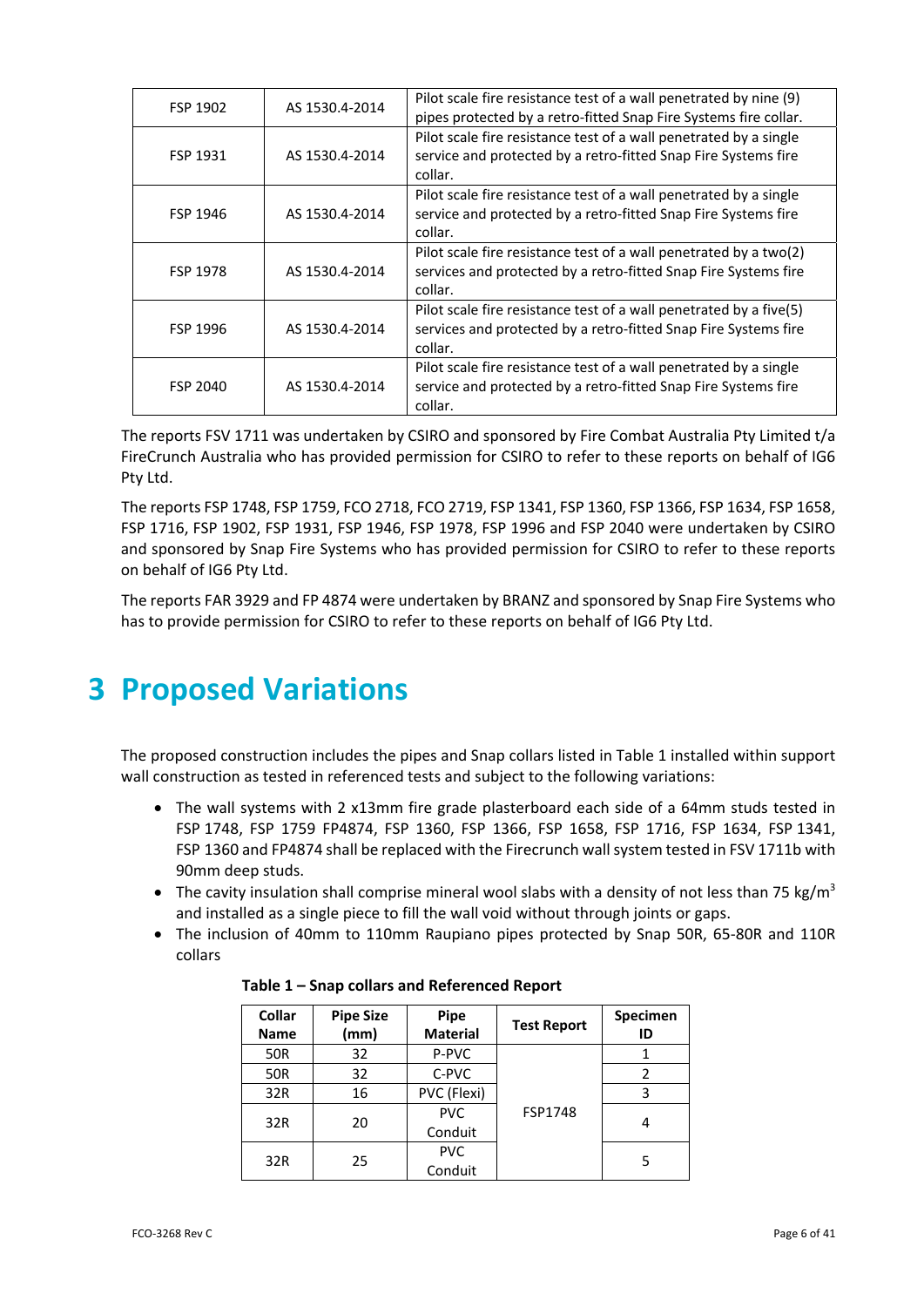| Collar<br><b>Name</b> | <b>Pipe Size</b><br>(mm) | Pipe<br><b>Material</b>   | <b>Test Report</b>    | Specimen<br>ID               |
|-----------------------|--------------------------|---------------------------|-----------------------|------------------------------|
|                       |                          | <b>PVC</b>                |                       |                              |
| 32R                   | 25                       | Conduit                   |                       | 6                            |
|                       |                          | <b>PVC</b>                |                       |                              |
| 32R                   | 20                       | Conduit                   |                       | 7                            |
| 32R                   | 15                       | P-PVC                     |                       | 8                            |
| 110R                  | 100                      | PVC-SC                    |                       | 9                            |
| 32GAS                 | 15                       | Pexal                     |                       | $\mathbf{1}$                 |
| 32R                   | 20                       | Pexal                     |                       | 2                            |
| 32R                   | 15                       | Pexal                     |                       | 3                            |
| 32GAS                 | 20                       | Pexal                     |                       | 4                            |
| 32GAS                 | 26                       | Pexal                     | FSP1759               | 5                            |
| 50GAS                 | 32                       | Pexal                     |                       | 6                            |
| 50GAS                 | 40                       | Pexal                     |                       | 7                            |
| 50GAS                 | 50                       | Pexal                     |                       | 8                            |
| 110R                  | 90                       | <b>PVC</b>                |                       | $\overline{\phantom{a}}$     |
| 65-80R                | 90                       | <b>PVC</b>                |                       | $\overline{\phantom{0}}$     |
| 65-80R                | 80                       | <b>PVC</b>                |                       |                              |
| 65-80R                | 65                       | <b>PVC</b>                |                       |                              |
| 63R                   | 65                       | <b>PVC</b>                |                       |                              |
| 63R                   | 50                       | <b>PVC</b>                |                       | $\overline{\phantom{0}}$     |
| <b>50R</b>            | 50                       | <b>PVC</b>                |                       | $\overline{a}$               |
| 50R                   | 40                       | <b>PVC</b>                | FAR3929 and<br>FP4874 | -                            |
| 65-80R                | 90                       | <b>HDPE</b>               |                       | $\overline{\phantom{0}}$     |
| 65-80R                | 75                       | <b>HDPE</b>               |                       | $\overline{\phantom{0}}$     |
| 63R                   | 63                       | <b>HDPE</b>               |                       | $\overline{\phantom{0}}$     |
| 63R                   | 56                       | <b>HDPE</b>               |                       |                              |
| 63R                   | 50                       | <b>HDPE</b>               |                       | $\overline{\phantom{a}}$     |
| 50R                   | 56                       | <b>HDPE</b>               |                       |                              |
| 50R                   | 50                       | <b>HDPE</b>               |                       | $\overline{\phantom{0}}$     |
| 63R                   | 50                       | <b>PPR 7.4</b>            |                       |                              |
| 63R                   | 40                       | <b>PPR 7.4</b>            |                       | $\overline{\phantom{0}}$     |
| 63R                   | 32                       | <b>PPR 7.4</b>            |                       | $\overline{\phantom{0}}$     |
| 63R                   | 25                       | PPR 7.4                   | FAR3929,              | -                            |
| 50R                   | 40                       | <b>PPR 7.4</b>            | FP4874,               |                              |
| 50R                   | 32                       | PPR 7.4                   | FSP1360 and           |                              |
| 50R                   | 25                       | <b>PPR 7.4</b>            | FSP1366               |                              |
| 32R                   | 25                       | <b>PPR 7.4</b>            |                       | $\qquad \qquad \blacksquare$ |
| 63R                   | 50                       | PE 7.4                    |                       | $\overline{\phantom{0}}$     |
| 63R                   | 40                       | PE 7.4                    |                       | -                            |
| 63R                   | 32                       | PE 7.4                    |                       | $\overline{\phantom{0}}$     |
| 63R                   | 25                       | PE 7.4                    |                       | $\overline{\phantom{0}}$     |
| 50R                   | 40                       | PE 7.4                    |                       | $\qquad \qquad \blacksquare$ |
| 50R                   | 32                       | PE 7.4                    |                       |                              |
| 50R                   | 25                       | PE 7.4                    |                       | -                            |
| 32R                   | 25                       | PE 7.4                    |                       |                              |
| 32GAS                 | 20                       | <b>IPLEX PE-</b><br>AL-PE |                       |                              |
|                       |                          | <b>IPLEX PE-</b>          | FCO2718,              |                              |
| 32GAS                 | 25                       | AL-PE                     | FSP1339,              |                              |
|                       | 32                       | <b>IPLEX PE-</b>          | FSP1340 and           |                              |
| 50GAS                 |                          | AL-PE                     | FSP1341               |                              |
| 50GAS                 | 40                       | <b>IPLEX PE-</b>          |                       |                              |
|                       |                          | AL-PE                     |                       |                              |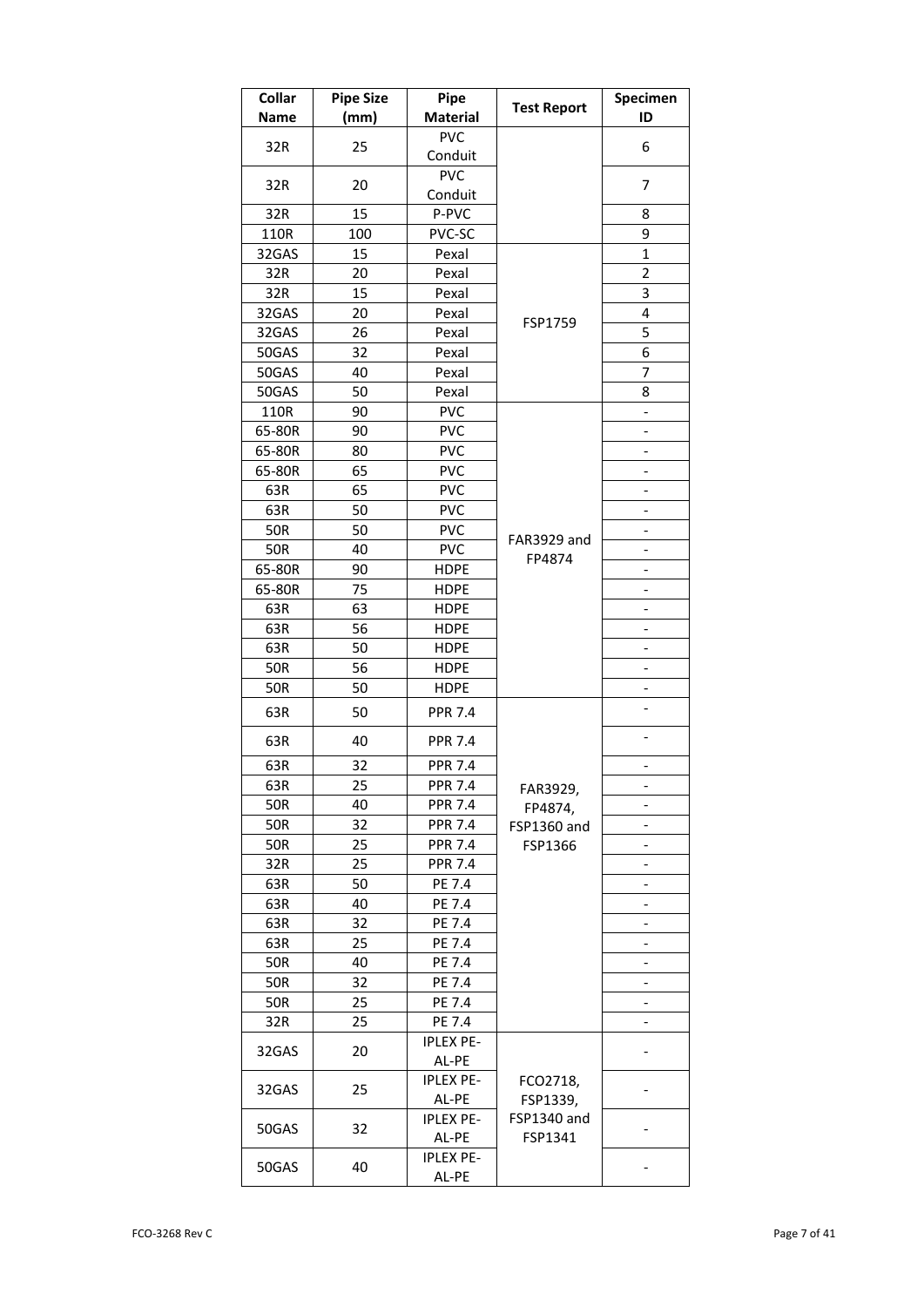| Collar<br><b>Name</b> | <b>Pipe Size</b><br>(mm) | Pipe<br><b>Material</b>   | <b>Test Report</b>     | Specimen<br>ID |
|-----------------------|--------------------------|---------------------------|------------------------|----------------|
| 32GAS                 | 16                       | <b>GASPEX</b><br>PX-AL-PX |                        |                |
| 32GAS                 | 20                       | <b>GASPEX</b><br>PX-AL-PX |                        |                |
| 32GAS                 | 25                       | <b>GASPEX</b><br>PX-AL-PX | FCO2719<br>FSP1339,    |                |
| 32GAS                 | 32                       | <b>GASPEX</b><br>PX-AL-PX | FSP1340 and<br>FSP1341 |                |
| 50GAS                 | 40                       | <b>GASPEX</b><br>PX-AL-PX |                        |                |
| 50GAS                 | 50                       | <b>GASPEX</b><br>PX-AL-PX |                        |                |
| 110R                  | 100                      | PVC(SC)                   |                        | 1              |
| 63R                   | 50                       | <b>PVC</b>                |                        | 4              |
| <b>50R</b>            | 40                       | <b>PVC</b>                |                        | 5              |
| 50R                   | 40                       | <b>PVC</b>                |                        | 6              |
| 110R                  | 100                      | PVC(SC)                   | FP4874                 | 7              |
| 110R                  | 100                      | <b>HDPE</b>               |                        | 8              |
| 65-80R                | 80                       | <b>PVC</b>                |                        | 9              |
| <b>50R</b>            | 40                       | <b>HDPE</b>               |                        | 11             |
|                       |                          | <b>REHAU PX-</b>          |                        |                |
| 32GAS                 | 16                       | AL-PE                     |                        | $\mathbf{1}$   |
| 32GAS                 | 32                       | <b>IPLEX PE-</b><br>AL-PE | FSP1341                | $\overline{2}$ |
| 50GAS                 | 40                       | <b>REHAU PX-</b><br>AL-PE |                        | 3              |
| 50GAS                 | 50                       | <b>IPLEX PE-</b><br>AL-PE |                        | 4              |
| 50GAS                 | 32                       | <b>GASPEX</b><br>PX-AL-PX |                        | 5              |
| 32GAS                 | 16                       | <b>IPLEX PE-</b><br>AL-PE |                        | 6              |
| 63R                   | 63                       | <b>PPR 7.4</b>            |                        | 1              |
| 32R                   | 20                       | <b>PPR 7.4</b>            |                        | $\overline{2}$ |
| 63R                   | 20                       | <b>PPR 7.4</b>            |                        | 3              |
| <b>50R</b>            | 20                       | <b>PPR 7.4</b>            | FSP1360                | 4              |
| 32R                   | 32                       | <b>PPR 7.4</b>            |                        | 5              |
| 50R                   | 50                       | <b>PPR 7.4</b>            |                        | 6              |
| 63R                   | 63                       | PE 7.4                    |                        | $\mathbf{1}$   |
| 32R                   | 20                       | PE 7.4                    |                        | $\overline{2}$ |
| 63R                   | 20                       | PE 7.4                    |                        | 3              |
| 50R                   | 20                       | PE 7.4                    | FSP1366                | 4              |
| 32R                   | 32                       | PE 7.4                    |                        | 5              |
| 50R                   | 50                       | PE 7.4                    |                        | 6              |
| 32R                   | 16                       | Pex-b                     |                        | А              |
|                       | 16                       |                           |                        | В              |
| 32R                   |                          | Pex-a                     |                        |                |
| 32R                   | 20                       | Pex-b                     |                        | С              |
| 32R                   | 20                       | Pex-a                     |                        | D              |
| 32R                   | 25                       | Pex-b                     | FSP1634                | Ε              |
| 32R                   | 25                       | Pex-a                     |                        | F              |
| 32R                   | 25                       | Pex-a                     |                        | G              |
| 32R                   | 32                       | Pex-a                     |                        | Н              |
| 32R                   | 32                       | Pex-b                     |                        | I              |
| 32R                   | 20                       | Progef                    | FSP1658                | Α              |
| 32R                   | 20                       | Progef                    |                        | В              |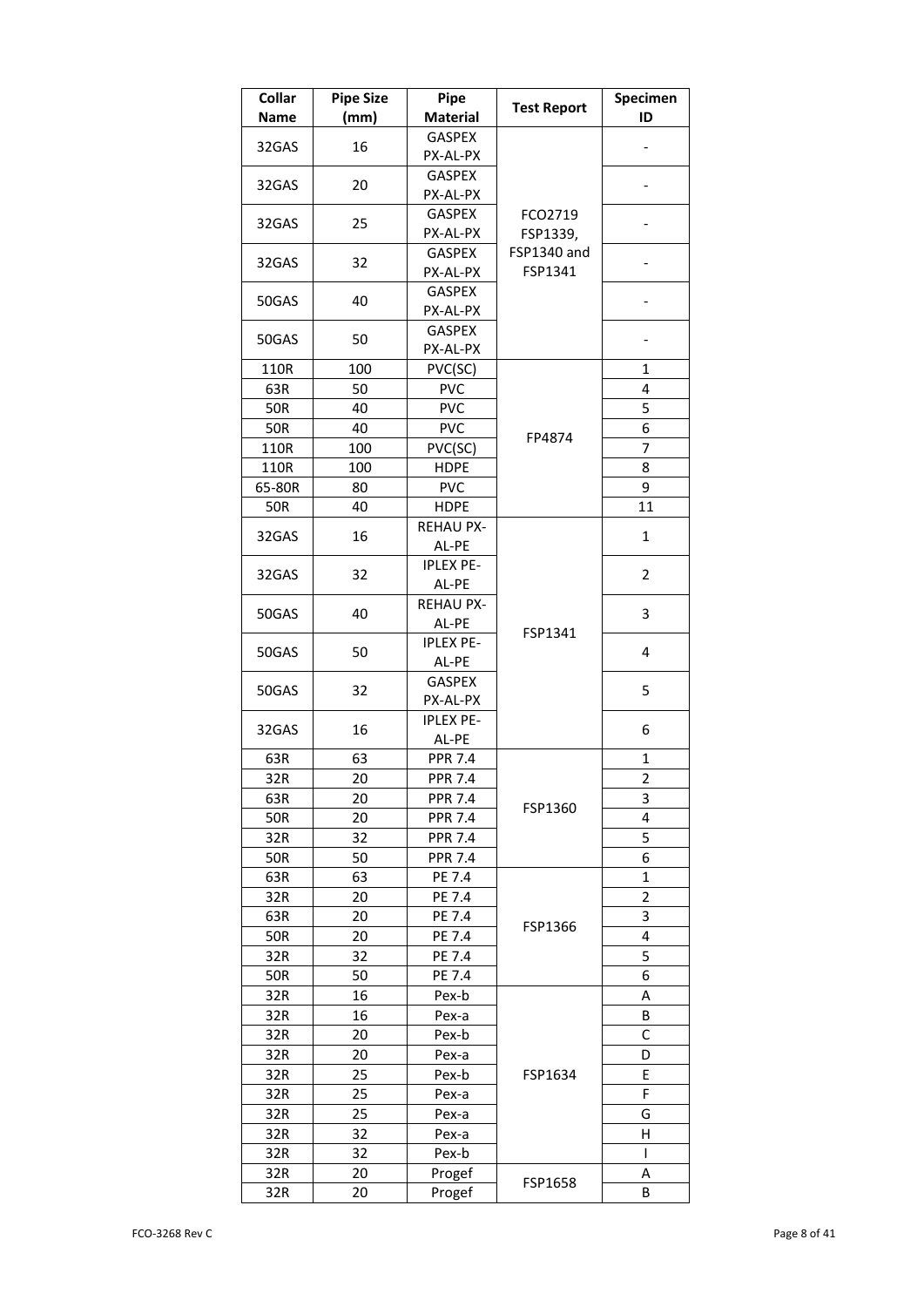| Collar<br><b>Name</b> | <b>Pipe Size</b><br>(mm) | Pipe<br><b>Material</b> | <b>Test Report</b> | Specimen<br>ID |
|-----------------------|--------------------------|-------------------------|--------------------|----------------|
| 32R                   | 25                       | Progef                  |                    | C              |
| 32R                   | 25                       | Progef                  |                    | D              |
| 32R                   | 32                       | Progef                  |                    | E              |
| 32R                   | 40                       | Progef                  |                    | F              |
| <b>50R</b>            | 50                       | Progef                  |                    | G              |
| 63R                   | 63                       | Progef                  |                    | H              |
| <b>50R</b>            | 40                       | Raupiano                |                    | 4              |
| <b>HP150R</b>         | 150                      | <b>PVC</b>              |                    | 5              |
| <b>HP150R</b>         | 160                      | <b>HDPE</b>             | FSP1716            | $\mathbf{1}$   |
| 32R                   | 32                       | Pex-a                   |                    | $\overline{2}$ |
| 110R                  | 110                      | Raupiano                |                    | 3              |
| <b>50R</b>            | 38                       | C-PVC                   |                    | $\overline{1}$ |
| 50R                   | 50                       | <b>PVC</b>              |                    | 2              |
| 65-80R                | 65                       | <b>PVC</b>              |                    | $\overline{3}$ |
| <b>50R</b>            | $25 + 20$                | $Px/AI/Px +$            |                    | 4              |
|                       |                          | Pex-b                   | FSP 1902           |                |
| 32R                   | 20                       | Telstra PVC             |                    | 5              |
|                       |                          | Conduit                 |                    |                |
| 32R                   | $2 \times 20$            | Pex-b                   |                    | 6              |
| 32R                   | $20 + 20$                | $Px/AI/Px +$            |                    | 9              |
|                       |                          | Pex-b                   |                    |                |
| <b>HP315R</b>         | 315                      | <b>PVC</b>              | FSP 1931           | $\mathbf{1}$   |
| <b>HP315R</b>         | 315                      | <b>HDPE</b>             | FSP 1946           | $\mathbf{1}$   |
| <b>50R</b>            | 50                       | C-PVC                   |                    | $\mathbf{1}$   |
| HP250R-               | 225                      | <b>PVC</b>              | FSP 1978           | $\overline{2}$ |
| B                     |                          |                         |                    |                |
| 110R                  | 100                      | PVC-SC                  |                    | 5              |
| <b>50R</b>            | 40                       | Raupiano                | FSP 1996           | 3              |
| 110R                  | 110                      | Raupiano                |                    | 4              |
| <b>50R</b>            | 40                       | <b>Triplus</b>          |                    | $\overline{2}$ |
| HP250R-<br>B          | 250                      | <b>HDPE</b>             | FSP 2040           | $\mathbf{1}$   |

## **4 Referenced Standards**

- AS 1530.4‐2014 Methods for fire tests on building materials, components and structures Part 4: Fire resistance tests of elements of building construction.
- AS 4072.1-2005 Components for the protection of openings in fire-resistant separating elements Part 1: Service penetrations and control joints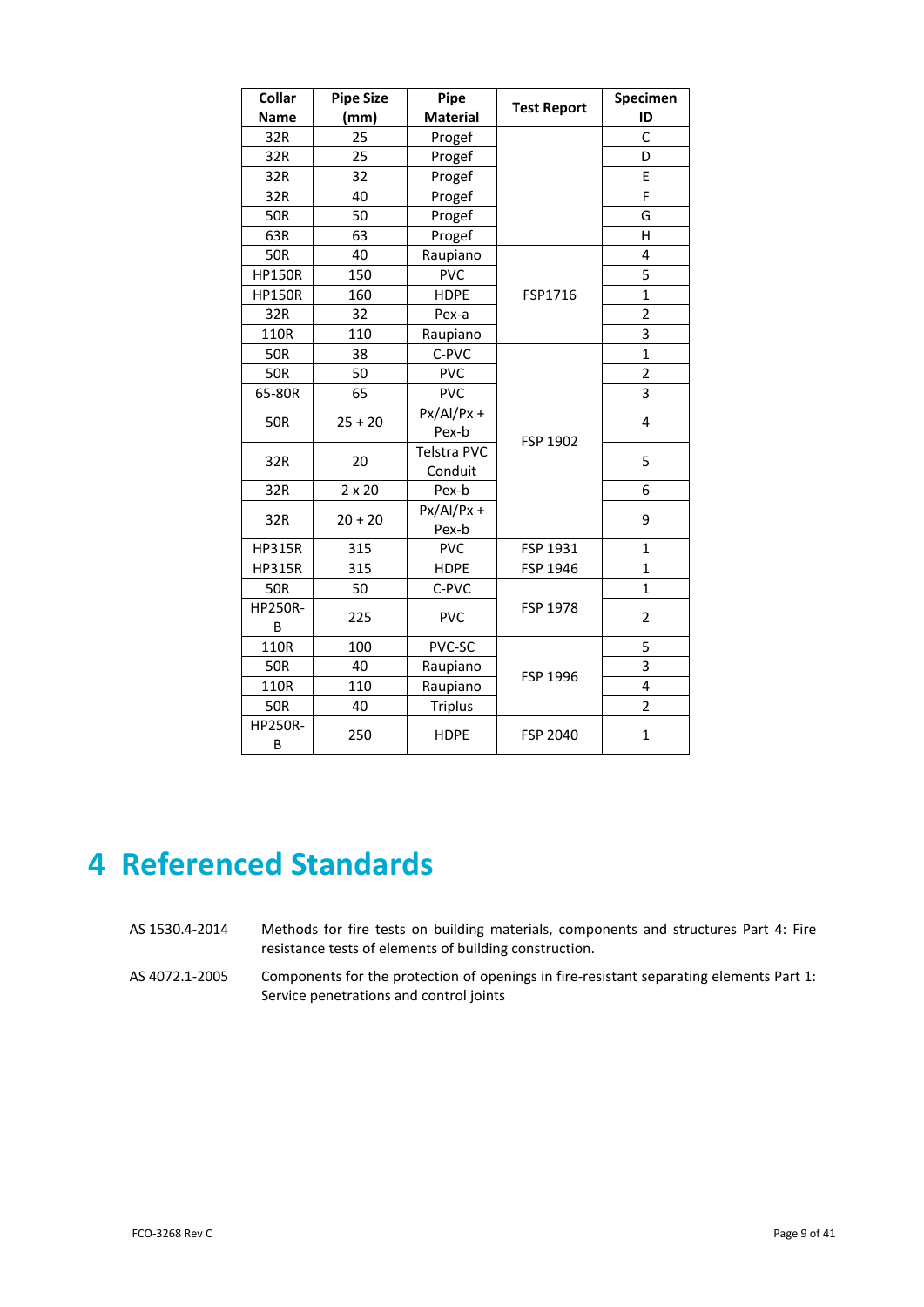# **5 Conclusion**

On the basis of the analysis presented in this report, it is the opinion of this Testing Authority that the tested prototypes described in Section 2 when varied as described in Section 3 will achieve the Fire Resistance stated below when submitted to a standard fire test in accordance with the test methods referenced in Section 4 and subject to the requirements of Section 7.

**FRL of service penetrations in Table 1: FRL -/90/90**

|                    | <b>Supporting Construction</b>                                        | Pipe (mm)       |           |                           |            |
|--------------------|-----------------------------------------------------------------------|-----------------|-----------|---------------------------|------------|
| <b>SNAP Collar</b> |                                                                       | <b>Material</b> | <b>OD</b> | Minimum wall<br>thickness | <b>FRL</b> |
| 50R                | Firecrunch wall system<br>tested in FSV 1711b with<br>90mm deep studs |                 | 40        | 2                         | $-$ /90/90 |
| 50R                |                                                                       |                 | 50        | 2.5                       | $-$ /90/90 |
| 65-80R             |                                                                       | Raupiano        | 75        | 3                         | $-$ /90/90 |
| 65-80R             |                                                                       |                 | 90        | 3.1                       | $-$ /90/90 |
| 110R               |                                                                       |                 | 110       | 3.2                       | -/90/90    |

**Table 2: Raupiano pipe with SNAP collars**

# **6 Direct Field of Application of Results**

The results of this report are applicable to walls exposed to fire from either side.

## **7 Requirements**

It is required that the supporting construction is tested or assessed to achieve the required FRL up to the required FRL based on the assessed design in accordance with AS 1530.4.

Any variations with respect to size, constructional details, loads, stresses, edge or end conditions that are other than those identified in this report, may invalidate the conclusions drawn in this report.

## **8 Term of Validity**

This assessment report will lapse on 31<sup>st</sup> May 2025. Should you wish us to re-examine this report with a view to the possible extension of its term of validity, would you please apply to us three to four months before the date of expiry. This Division reserves the right at any time to amend or withdraw this assessment in the light of new knowledge.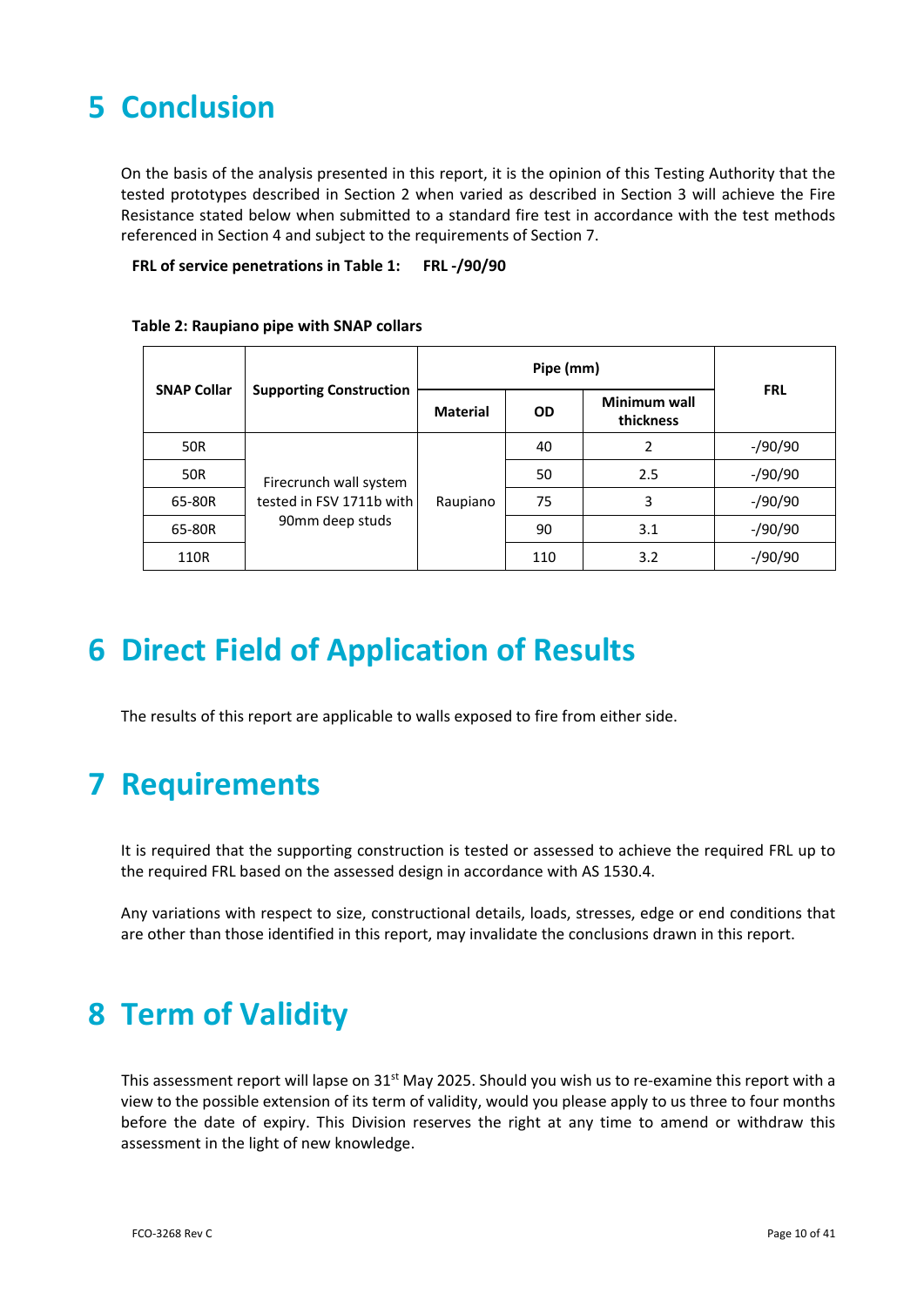# **9 Limitations**

The conclusions of this assessment report may be used to directly assessthe fire resistance performance under such conditions, but it should be recognised that a single test method will not provide a full assessment of the fire hazard under all fire conditions.

Because of the nature of fire resistance testing, and the consequent difficulty in quantifying the uncertainty of measurement, it is not possible to provide a stated degree of accuracy. The inherent variability in test procedures, materials and methods of construction, and installation may lead to variations in performance between elements of similar construction.

This assessment report does not provide an endorsement by CSIRO of the actual products supplied to industry. The referenced assessment can therefore only relate only to the actual prototype test specimens, testing conditions and methodology described in the supporting data, and does not imply any performance abilities of construction of subsequent manufacture.

This assessment is based on information and experience available at the time of preparation. The published procedures for the conduct of tests and the assessment of test results are the subject of constant review and improvement and it is recommended that this report is reviewed on or, before, the stated expiry date.

The information contained in this assessment report shall not be used for the assessment of variations other than those stated in the conclusions above. The assessment is valid provided no modifications are made to the systems detailed in this report. All details of construction should be consistent with the requirements stated in the relevant test reports and all referenced documents.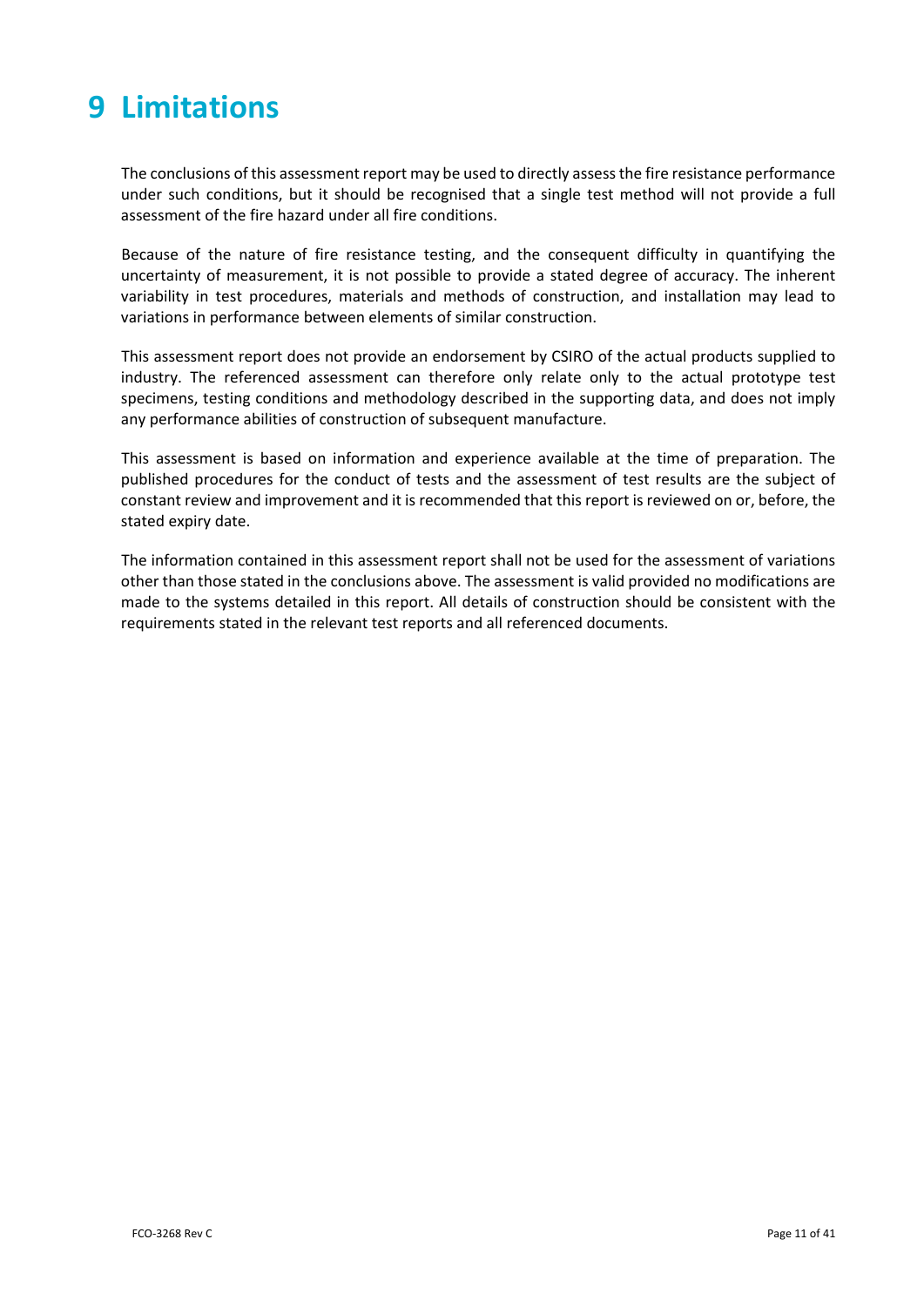# **Appendix A Supporting Test Data**

### A.1. CSIRO Sponsored Investigation report numbered FSV 1711

On the 21 September 2015, this Division conducted a full‐scale fire‐resistance test on load‐bearing steel-framed wall system, lined on both sides with one layer of a product stated by the manufacturer to be identical to 10mm Firecrunch magnesium oxide board. The specimen comprised a load‐bearing framed wall system with overall nominal dimensions measuring 3000‐mm high x 3000‐mm wide x 110mm thick.

The steel wall frame comprised eleven (11) 90-mm x 45-mm x 1.0-mm BMT steel studs fixed into the top and bottom steel tracks with nominal dimensions of 90-mm x 45-mm x 1.0-mm BMT steel. The steel studs were spaced at nominal 300-mm centres, with two back to back (double) studs used at 600mm centres to correspond with each of the Firecrunch board joints, as shown in drawing numbered MBA20150921, dated 21 September 2015.

Steel noggings, with nom. dimensions 90‐mm x 45‐mm x 1.0‐mm BMT were screw fixed between the wall studs at 1000-mm vertical centres. The back to back (double) studs was first sealed at the joining faces using PROMASEAL AN acrylic sealant prior to being screw fixed together using 12‐14 x 20‐mm long hex head Tek screws at 400-mm centres. The remainder of the steel wall framing was screwed together using 10 gauge x 25‐mm long steel screws.

The steel wall framing was lined on each face with a single layer of a product stated by the manufacturer to be identical to 10mm Firecrunch magnesium oxide boards orientated vertically. The sheets measured nominally 1200‐mm wide x 3000‐mm long x 10‐mm thick, with a stated density of 950 kg/m<sup>3</sup>.

Prior to the wall boards being screw fixed to the wall studs, a nom. 10‐mm wide x 3‐mm deep bead of PROMASEAL AN acrylic sealant was applied to the flanges of the tracks and studs and left to cure overnight. The 10mm Firecrunch boards were then screwed to the wall studs using 8‐gauge x 25‐mm long bugle head drywall screws at 200‐mm centres, through pre‐drilled holes 15‐mm from the board edges. All board joints were offset by 600-mm. A nominal 3-mm gap was left between all board joints which were later sealed to the full board depth using PROMASEAL An acrylic sealant, and then taped and set using a setting compound.

The wall cavity was filled with two layers of Fletcher Insulation mineral wool insulation batts. The batts had a stated density of 64 kg/m<sup>3</sup> and measured 1200-mm in length x 900-mm in width. One layer of 50-mm thick batts was laid against the exposed boards while the 40-mm thick batts were laid against the unexposed boards. Insulation strips were cut to fit within the metal studs.

A total load of 55 kN was applied to the specimen for the duration of the test.

The wall system failed with respect to insulation when the maximum temperature rise criterion of 180K was exceeded at 89 minutes on the unexposed face of the wall lining over a wall stud. The wall system maintained structural adequacy and integrity for 98 minutes at which time the test was terminated.

## A.2. CSIRO Sponsored Investigation report numbered FSP 1748

On the 2nd May 2016, this Division conducted a fire‐resistance test of Snap Retrofit Fire Collars protecting a plasterboard wall penetrated by five (5) PVC, two (2) P‐PVC, one (1) C‐PVC and one (1) PVC‐SC pipe.

The wall system was constructed in accordance with Boral Firestop system with an established fire resistance level (FRL) of ‐/120/120. Construction comprised 64‐mm x 0.55‐mm steel studs and noggins installed at nominally 600‐mm centres, lined on each side with two (2) layers of 13‐mm thick Boral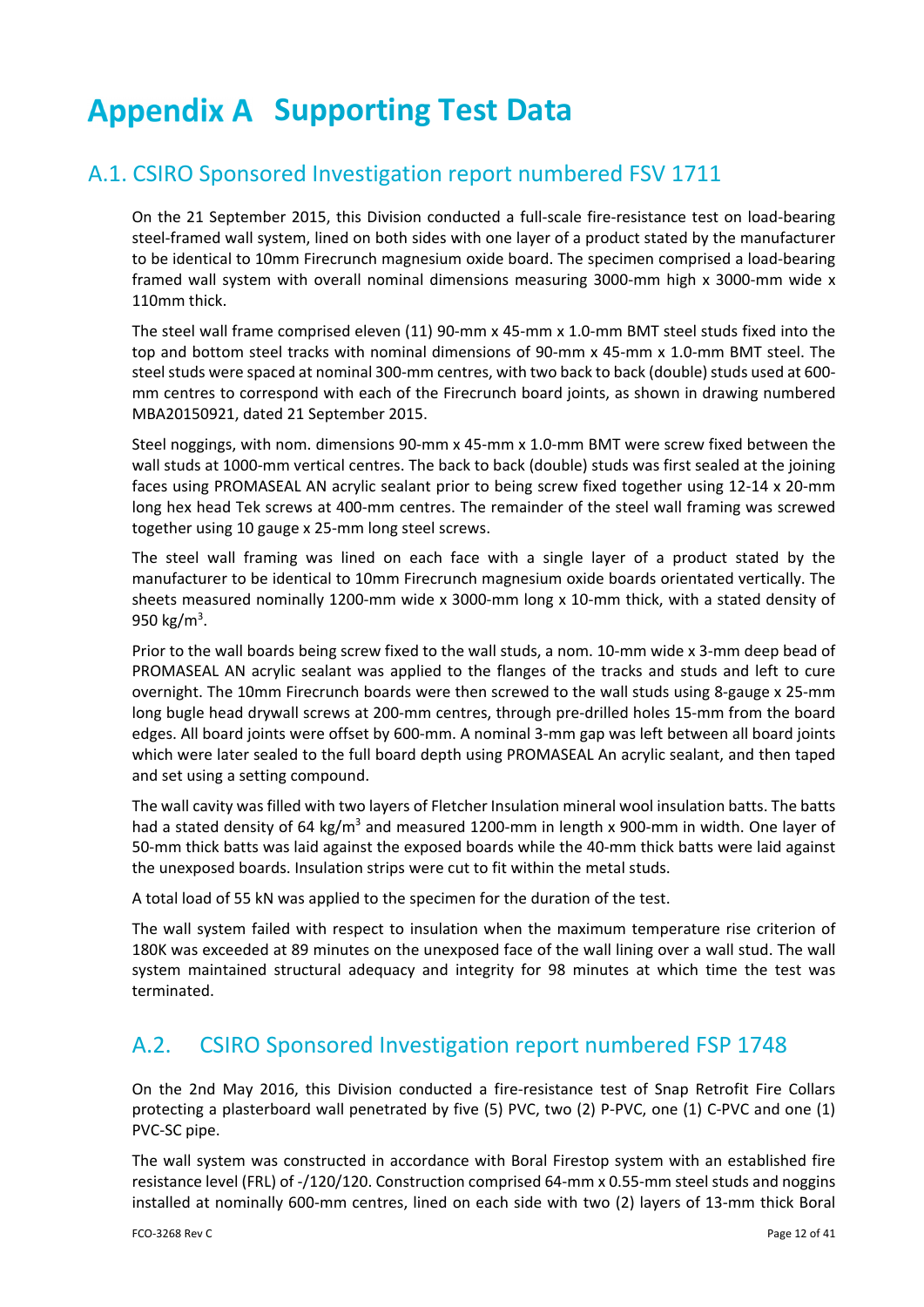Firestop sheets. The plasterboard sheeting was screw fixed to the steel studs using plasterboard screws at nominally 200‐mm centres. The plasterboard wall thickness was 112‐mm from exposed face to unexposed face. The wall was penetrated by nine (9) stack pipes protected by a retro‐fitted Snap Fire Systems fire collar.

#### Penetration # 1 – 50R retrofitted fire collar protecting a 32‐mm Class 18 Polyvinyl Chloride (P‐PVC) Pipe

The SNAP Retrofit 50R fire collar comprised a 0.75‐mm steel casing with a 62‐mm inner diameter and a 149‐mm diameter base flange. The 47‐mm high collar casing incorporated a closing mechanism that was comprised of two soft Intumesh intumescent wraps lined within the internal circumference of the collar. The inner and outer strips were 4-mm thick x 43-mm wide x 200-mm long, and 4-mm thick x 43mm wide x 220-mm long, respectively. Between the strips was a layer of 304 stainless steel mesh 210mm long x 42‐mm wide with wire mesh diameter of 0.15‐mm, as shown in drawing numbered 50R‐T dated 4 November 2014, by Snap Fire Systems Pty Ltd. One collar was fixed to each side of the plasterboard wall in a back‐to‐back configuration using three hollow wall anchors.

The penetrating service comprised a 32‐mm nominal diameter Class 18 P‐PVC Pipe, with a wall thickness of 3.6‐mm, fitted through the collar's sleeve and penetrating the plasterboard wall through a 50-mm diameter cut-out hole as shown in drawing titled "Test Wall W-16-A Penetration # 1 – 32-mm Class 18 P‐PVC Pipe – 50R Retrofit Collar", dated 23 May 2016, by Snap Fire Systems Pty Ltd. The pipe projected horizontally, approximately 2000‐mm away from the unexposed face of the plasterboard wall and approximately 500-mm into the furnace chamber. The pipe was supported at nominally 500mm from the unexposed face of the plasterboard wall by two support clamp brackets spaced apart at nominally 1000‐mm. The pipe was open at the unexposed and exposed end.

Penetration # 2 – 50R retrofitted fire collar protecting a 1.25‐inch Polyvinyl Chloride (C‐PVC) Pipe

The SNAP Retrofit 50R fire collar comprised a 0.75‐mm steel casing with a 62‐mm inner diameter and a 149‐mm diameter base flange. The 47‐mm high collar casing incorporated a closing mechanism that was comprised of two soft Intumesh intumescent wraps lined within the internal circumference of the collar. The inner and outer strips were 4‐mm thick x 43‐mm wide x 200‐mm long, and 4‐mm thick x 43‐ mm wide x 220‐mm long, respectively. Between the strips was a layer of 304 stainless steel mesh 210‐ mm long x 42‐mm wide with wire mesh diameter of 0.15‐mm, as shown in drawing numbered 50R‐T dated 4 November 2014, by Snap Fire Systems Pty Ltd. One collar was fixed to each side of the plasterboard wall in a back‐to‐back configuration using three hollow wall anchors.

The penetrating service comprised a 1.25 inch C‐PVC Pipe, with a wall thickness of 3.5‐mm, fitted through the collar's sleeve and penetrating the plasterboard wall through a 50‐mm diameter cut‐out hole as shown in drawing titled "Test Wall W-16-A Penetration # 2 – 1.25 inch C-PVC Pipe – 50R Retrofit Collar", dated 23 May 2016, by Snap Fire Systems Pty Ltd. The pipe projected horizontally, approximately 2000‐mm away from the unexposed face of the plasterboard wall and approximately 500‐mm into the furnace chamber. The pipe was supported at nominally 500‐mm from the unexposed face of the plasterboard wall by two support clamp brackets spaced apart at nominally 1000-mm. The pipe was open at the unexposed end and capped on the exposed end with a ceramic fibre (Superwool) plug.

#### Penetration # 3 – 32R retrofitted fire collar protecting a 16‐mm Polyvinyl Chloride (PVC) Flexi Pipe

The SNAP Retrofit 32R fire collar comprised a 0.75‐mm steel casing with a 40‐mm inner diameter and a 106‐mm diameter base flange. The 32‐mm high collar casing incorporated a closing mechanism that was comprised of two soft Intumesh intumescent strips lined within the internal circumference of the collar. The inner and outer strips were 4-mm thick x 26-mm wide x 135-mm long, and 4-mm thick x 26mm wide x 154‐mm long, respectively. Between the strips was a layer of 304 stainless steel mesh 135‐ mm long x 25‐mm wide with wire mesh diameter of 0.15‐mm, as shown in drawing numbered 32R‐T dated 12 February 2015, by Snap Fire Systems Pty Ltd. One collar was fixed to each side of the plasterboard wall in a back‐to‐back configuration using three hollow wall anchors.

The penetrating service comprised a 16‐mm nominal diameter PVC Flexi Pipe, with a wall thickness of 1.8‐mm, fitted through the collar's sleeve and penetrating the plasterboard wall through a 20‐mm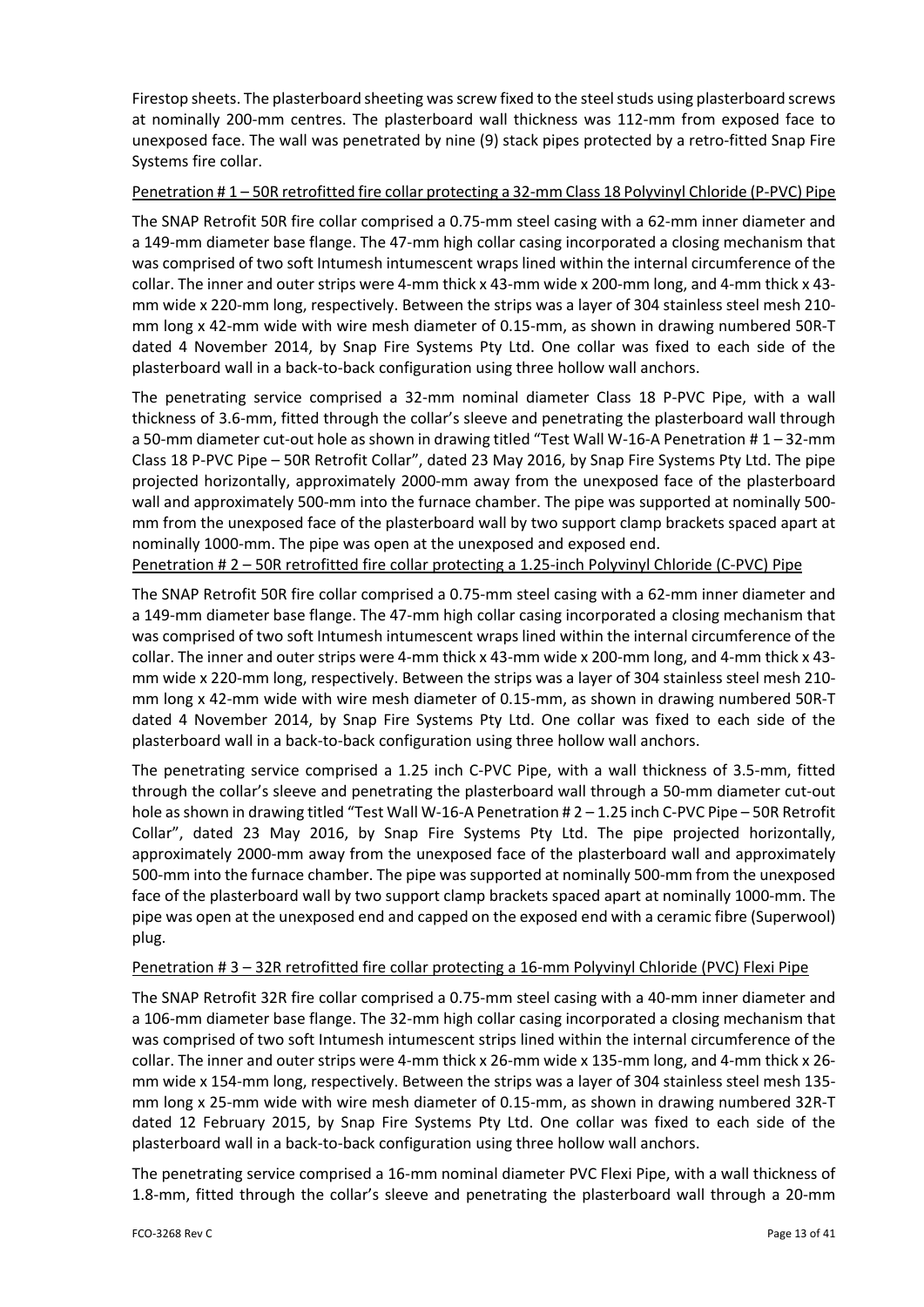diameter cut-out hole as shown in drawing titled "Test Wall W-16-A Penetration # 3 – 16-mm PVC Flexi Pipe – 32R Retrofit Collar", dated 23 May 2016, by Snap Fire Systems Pty Ltd. The pipe projected horizontally, approximately 2000‐mm away from the unexposed face of the plasterboard wall and approximately 500‐mm into the furnace chamber. The pipe was supported at nominally 500‐mm from the unexposed face of the plasterboard wall by two support clamp brackets spaced apart at nominally 1000‐mm. The pipe was open at the unexposed end and capped on the exposed end with a ceramic fibre (Superwool) plug.

#### Penetration # 4 – 32R retrofitted fire collar protecting a 20‐mm Polyvinyl Chloride (PVC) Conduit with 3 core cable

The SNAP Retrofit 32R fire collar comprised a 0.75‐mm steel casing with a 40‐mm inner diameter and a 106‐mm diameter base flange. The 32‐mm high collar casing incorporated a closing mechanism that was comprised of two soft Intumesh intumescent strips lined within the internal circumference of the collar. The inner and outer strips were 4‐mm thick x 26‐mm wide x 135‐mm long, and 4‐mm thick x 26‐ mm wide x 154‐mm long, respectively. Between the strips was a layer of 304 stainless steel mesh 135‐ mm long x 25‐mm wide with wire mesh diameter of 0.15‐mm, as shown in drawing numbered 32R‐T dated 12 February 2015, by Snap Fire Systems Pty Ltd. One collar was fixed to each side of the plasterboard wall in a back‐to‐back configuration using three hollow wall anchors.

The penetrating service comprised a 20-mm nominal diameter PVC Conduit with 3 core cable, with a wall thickness of 1.8-mm, fitted through the collar's sleeve and penetrating the plasterboard wall through a 25-mm diameter cut-out hole as shown in drawing titled "Test Wall W-16-A Penetration # 4 – 20‐mm PVC Conduit with 3 core cable – 32R Retrofit Collar", dated 23 May 2016, by Snap Fire Systems Pty Ltd. The pipe projected horizontally, approximately 2000‐mm away from the unexposed face of the plasterboard wall and approximately 500‐mm into the furnace chamber. The pipe was supported at nominally 500‐mm from the unexposed face of the plasterboard wall by two support clamp brackets spaced apart at nominally 1000-mm. The pipe was open at the unexposed end and capped on the exposed end with a ceramic fibre (Superwool) plug.

### Penetration # 5 – 32R retrofitted fire collar protecting a 25‐mm Polyvinyl Chloride (PVC) Conduit with 3 core cable

The SNAP Retrofit 32R fire collar comprised a 0.75‐mm steel casing with a 40‐mm inner diameter and a 106‐mm diameter base flange. The 32‐mm high collar casing incorporated a closing mechanism that was comprised of two soft Intumesh intumescent strips lined within the internal circumference of the collar. The inner and outer strips were 4‐mm thick x 26‐mm wide x 135‐mm long, and 4‐mm thick x 26‐ mm wide x 154‐mm long, respectively. Between the strips was a layer of 304 stainless steel mesh 135‐ mm long x 25-mm wide with wire mesh diameter of 0.15-mm, as shown in drawing numbered 32R-T dated 12 February 2015, by Snap Fire Systems Pty Ltd. One collar was fixed to each side of the plasterboard wall in a back‐to‐back configuration using three hollow wall anchors.

The penetrating service comprised a 25‐mm nominal diameter PVC Conduit with 3 core cable, with a wall thickness of 2-mm, fitted through the collar's sleeve and penetrating the plasterboard wall through a 30-mm diameter cut-out hole as shown in drawing titled "Test Wall W-16-A Penetration # 5 – 25‐mm PVC Conduit with 3 core cable – 32R Retrofit Collar", dated 23 May 2016, by Snap Fire Systems Pty Ltd. The pipe projected horizontally, approximately 2000‐mm away from the unexposed face of the plasterboard wall and approximately 500‐mm into the furnace chamber. The pipe was supported at nominally 500‐mm from the unexposed face of the plasterboard wall by two support clamp brackets spaced apart at nominally 1000-mm. The pipe was open at the unexposed end and capped on the exposed end with a ceramic fibre (Superwool) plug.

#### Penetration # 6 - 32R retrofitted fire collar protecting a 25-mm Polyvinyl Chloride (PVC) Conduit

The SNAP Retrofit 32R fire collar comprised a 0.75‐mm steel casing with a 40‐mm inner diameter and a 106‐mm diameter base flange. The 32‐mm high collar casing incorporated a closing mechanism that was comprised of two soft Intumesh intumescent strips lined within the internal circumference of the collar. The inner and outer strips were 4-mm thick x 26-mm wide x 135-mm long, and 4-mm thick x 26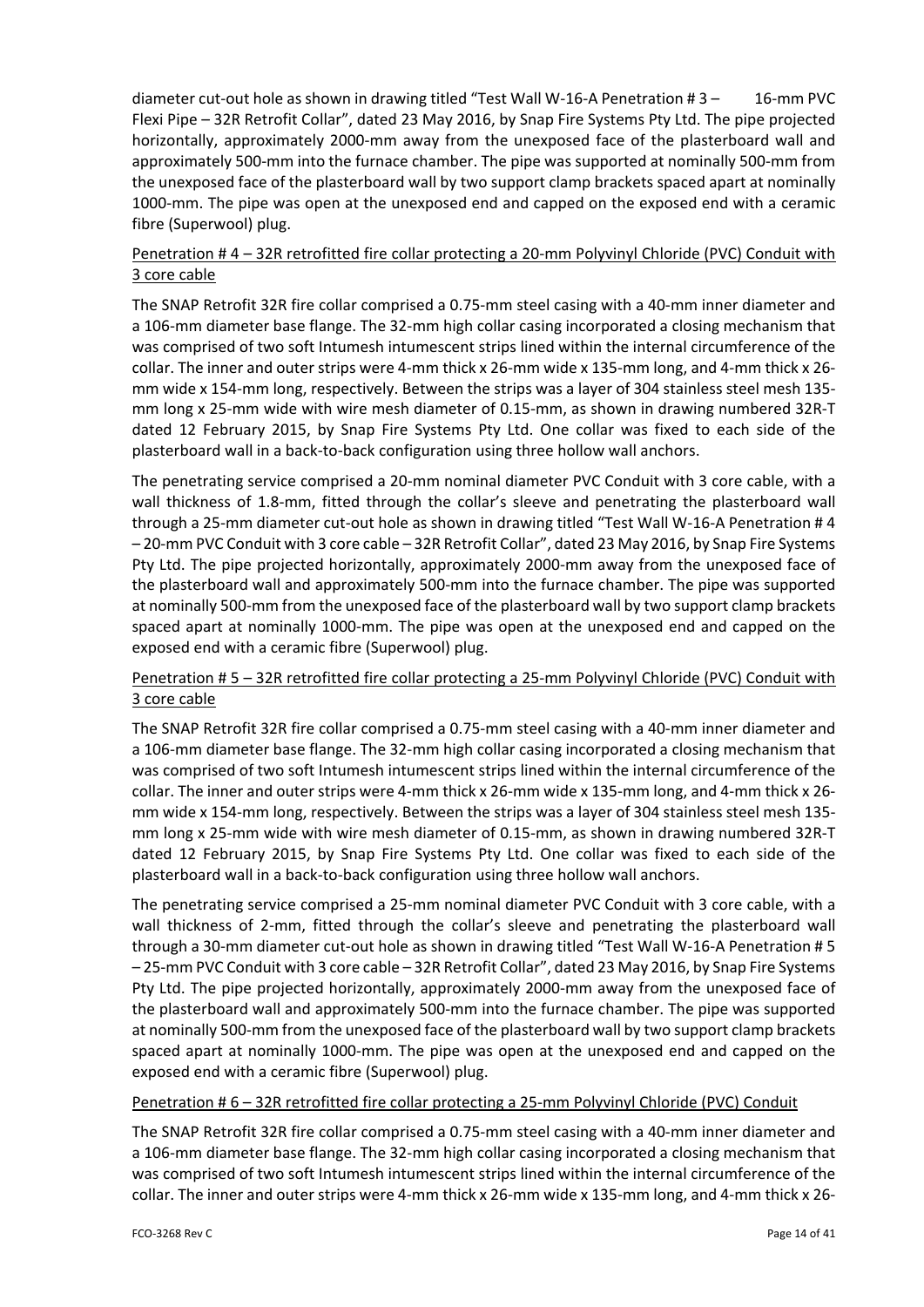mm wide x 154‐mm long, respectively. Between the strips was a layer of 304 stainless steel mesh 135‐ mm long x 25-mm wide with wire mesh diameter of 0.15-mm, as shown in drawing numbered 32R-T dated 12 February 2015, by Snap Fire Systems Pty Ltd. One collar was fixed to each side of the plasterboard wall in a back‐to‐back configuration using three hollow wall anchors.

The penetrating service comprised a 25‐mm nominal diameter PVC Conduit, with a wall thickness of 2‐mm, fitted through the collar's sleeve and penetrating the plasterboard wall through a 30‐mm diameter cut-out hole as shown in drawing titled "Test Wall W-16-A Penetration # 6 - 25-mm PVC Conduit – 32R Retrofit Collar", dated 23 May 2016, by Snap Fire Systems Pty Ltd. The pipe projected horizontally, approximately 2000‐mm away from the unexposed face of the plasterboard wall and approximately 500‐mm into the furnace chamber. The pipe was supported at nominally 500‐mm from the unexposed face of the plasterboard wall by two support clamp brackets spaced apart at nominally 1000-mm. The pipe was open at the unexposed end and capped on the exposed end with a ceramic fibre (Superwool) plug.

#### Penetration # 7 – 32R retrofitted fire collar protecting a 20-mm Polyvinyl Chloride (PVC) Conduit

The SNAP Retrofit 32R fire collar comprised a 0.75‐mm steel casing with a 40‐mm inner diameter and a 106‐mm diameter base flange. The 32‐mm high collar casing incorporated a closing mechanism that was comprised of two soft Intumesh intumescent strips lined within the internal circumference of the collar. The inner and outer strips were 4‐mm thick x 26‐mm wide x 135‐mm long, and 4‐mm thick x 26‐ mm wide x 154‐mm long, respectively. Between the strips was a layer of 304 stainless steel mesh 135‐ mm long x 25-mm wide with wire mesh diameter of 0.15-mm, as shown in drawing numbered 32R-T dated 12 February 2015, by Snap Fire Systems Pty Ltd. One collar was fixed to each side of the plasterboard wall in a back‐to‐back configuration using three 10g x 38‐mm course thread plasterboard screws.

The penetrating service comprised a 20‐mm nominal diameter PVC Conduit, with a wall thickness of 2‐mm, fitted through the collar's sleeve and penetrating the plasterboard wall through a 25‐mm diameter cut‐out hole as shown in drawing titled "Test Wall W‐16‐A Penetration # 7 – 20‐mm PVC Conduit – 32R Retrofit Collar", dated 23 May 2016, by Snap Fire Systems Pty Ltd. The pipe projected horizontally, approximately 2000‐mm away from the unexposed face of the plasterboard wall and approximately 500‐mm into the furnace chamber. The pipe was supported at nominally 500‐mm from the unexposed face of the plasterboard wall by two support clamp brackets spaced apart at nominally 1000‐mm. The pipe was open at the unexposed end and capped on the exposed end with a ceramic fibre (Superwool) plug.

#### Penetration # 8 – 32R retrofitted fire collar protecting a 15‐mm Polyvinyl Chloride (P‐PVC) Class 18 Pipe

The SNAP Retrofit 32R fire collar comprised a 0.75‐mm steel casing with a 40‐mm inner diameter and a 106‐mm diameter base flange. The 32‐mm high collar casing incorporated a closing mechanism that was comprised of two soft Intumesh intumescent strips lined within the internal circumference of the collar. The inner and outer strips were 4‐mm thick x 26‐mm wide x 135‐mm long, and 4‐mm thick x 26‐ mm wide x 154‐mm long, respectively. Between the strips was a layer of 304 stainless steel mesh 135‐ mm long x 25-mm wide with wire mesh diameter of 0.15-mm, as shown in drawing numbered 32R-T dated 12 February 2015, by Snap Fire Systems Pty Ltd. One collar was fixed to each side of the plasterboard wall in a back‐to‐back configuration using three hollow wall anchors.

The penetrating service comprised a 15‐mm nominal diameter P‐PVC Class 18 Pipe, with a wall thickness of 1.8‐mm, fitted through the collar's sleeve and penetrating the plasterboard wall through a 20-mm diameter cut-out hole as shown in drawing titled "Test Wall W-16-A Penetration # 8 – 15-mm P‐PVC Class 18 Pipe – 32R Retrofit Collar", dated 23 May 2016, by Snap Fire Systems Pty Ltd. The pipe projected horizontally, approximately 2000‐mm away from the unexposed face of the plasterboard wall and approximately 500-mm into the furnace chamber. The pipe was supported at nominally 500mm from the unexposed face of the plasterboard wall by two support clamp brackets spaced apart at nominally 1000‐mm. The pipe was open at the unexposed end and capped on the exposed end with a ceramic fibre (Superwool) plug.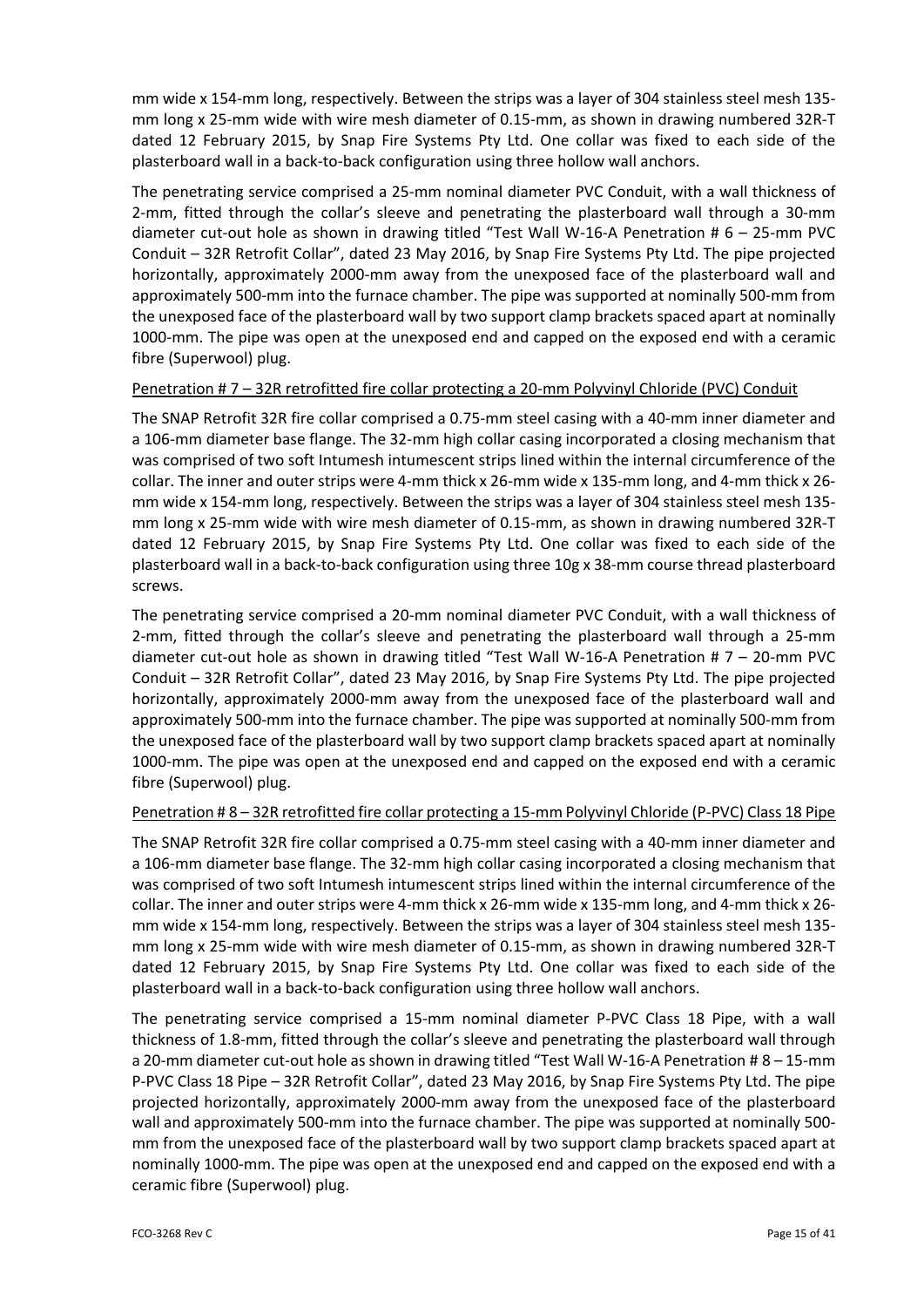Penetration # 9 – 110R retrofitted fire collar protecting a 100‐mm Polyvinyl Chloride (PVC‐SC) Pipe

The SNAP Retrofit 110R fire collar comprised a 0.75‐mm steel casing with a 122‐mm inner diameter and a 209‐mm diameter base flange. The 62‐mm high collar casing incorporated a closing mechanism that was comprised of three soft Intumesh intumescent strips lined within the internal circumference of the collar. The inner and outer strips were 2.5‐mm thick x 58‐mm wide x 424‐mm long, a 2.5‐mm thick x 58‐mm wide x 407‐mm long, and 2.5‐mm thick x 58‐mm wide x 389‐mm long respectively. Between the strips was a layer of 304 stainless steel mesh 415‐mm long x 58‐mm wide with wire mesh diameter of 0.15‐mm, and 398‐mm long x 58‐mm wide with wire mesh diameter of 0.15‐mm respectively as shown in drawing numbered 110R‐T dated 9 October 2015, by Snap Fire Systems Pty Ltd. One collar was fixed to each side of the plasterboard wall in a back-to-back configuration using three 10g x 38‐mm course thread plasterboard screws.

The penetrating service comprised a 100‐mm nominal diameter PVC‐SC Pipe, with a wall thickness of 3.3‐mm, fitted through the collar's sleeve and penetrating the plasterboard wall through a 114‐mm diameter cut‐out hole as shown in drawing titled "Test Wall W‐16‐A Penetration # 9 – 100‐mm PVC‐SC Pipe – 110R Retrofit Collar", dated 9 October 2015, by Snap Fire Systems Pty Ltd. The pipe projected horizontally, approximately 2000‐mm away from the unexposed face of the plasterboard wall and approximately 500‐mm into the furnace chamber. The pipe was supported at nominally 500‐mm from the unexposed face of the plasterboard wall by two support clamp brackets spaced apart at nominally 1000‐mm. The pipe was open at the unexposed end and capped on the exposed end with a PVC End Cap.

## A.3. CSIRO Sponsored Investigation report numbered FSP 1759

On the 20<sup>th</sup> July 2016, this Division conducted a fire-resistance test of Snap Retrofit Fire Collars protecting a plasterboard wall penetrated by 9 pipes

Construction comprised 64‐mm x 0.55‐mm steel studs and noggins installed at nominally 600‐mm centres, lined on each side with two (2) layers of 13‐mm thick Boral Firestop sheets. The plasterboard sheeting was screw fixed to the steel studs using plasterboard screws at nominally 200-mm centres. The plasterboard wall thickness was 116‐mm from exposed face to unexposed face. The wall was penetrated by nine (9) stack pipes protected by a retro-fitted Snap Fire Systems fire collar.

#### Penetration # 1 – GAS32 retrofitted fire collar protecting a 15‐mm Valsir Px‐Al‐Px Pipe

The GAS32 Retrofit collar comprised a 0.95‐mm thick galvanised steel casing with a 35‐mm inner diameter and a 90‐mm diameter base flange. The 63‐mm high collar casing incorporated a layer of 140‐mm x 55‐mm x 4‐mm thick Intumescent material and a layer of 120‐mm x 55‐mm x 4‐mm thick Intumescent material. The closing mechanism comprised 1 x 304 stainless steel spring bound with a black nylon fuse link and a 316 stainless steel mesh measuring 120 x 54‐mm as shown in drawing numbered GAS32‐T dated 14 September 2016, by Snap Fire Systems Pty Ltd.

The penetrating service comprised a 15‐mm Valsir Px‐Al‐Px stack pipe, with a wall thickness of 2‐mm fitted through the collar's sleeve and penetrating the plasterboard wall through a 19‐mm diameter cut-out hole as shown in drawing titled "Test Wall W-16-B Penetration # 1, 15-mm Valsir Px-Al-Px Pipe – Gas32 Collar, dated 19 August 2016". The pipe projected horizontally, 2000‐mm away from the unexposed face of the plasterboard wall and approximately 500‐mm into the furnace chamber. The pipe was supported at nominally 500‐mm and 1500‐mm from the unexposed face of the plasterboard wall by two support clamps spaced apart at nominally 1000-mm. The pipe was open at the unexposed end and capped on the exposed end with a ceramic fibre (Superwool) plug.

#### Penetration # 2 – 32R retrofitted fire collar protecting a 20‐mm Valsir Px‐Al‐Px Pipe

The 32R Retrofit collar comprised a 0.75‐mm steel casing with a 40‐mm inner diameter and a 106‐mm diameter base flange. The 32‐mm high collar casing incorporated a closing mechanism that was comprised of two soft Intumesh intumescent strips lined within the internal circumference of the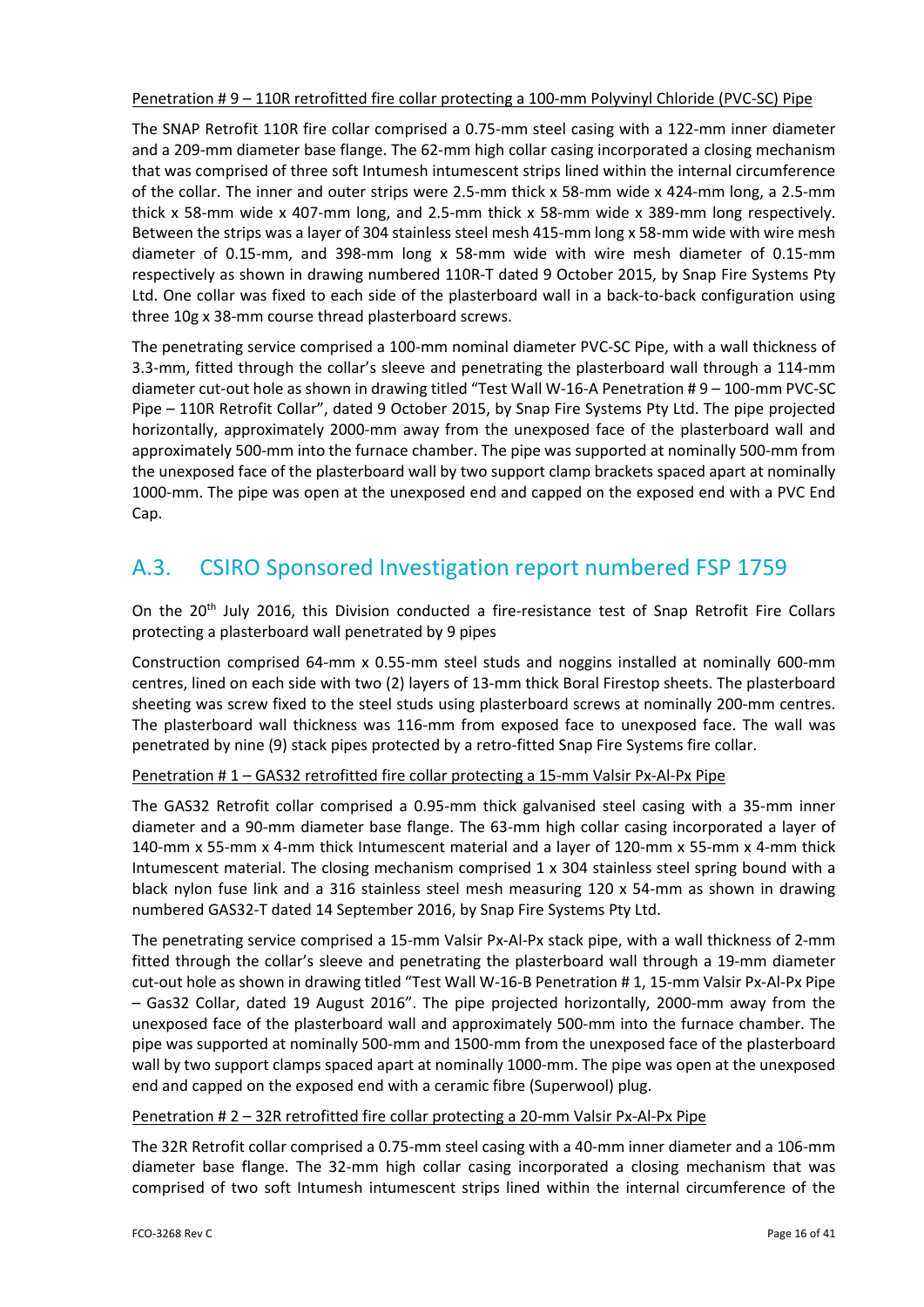collar. The inner and outer strips were 4‐mm thick x 26‐mm wide x 135‐mm long, and 4‐mm thick x 26‐ mm wide x 154‐mm long, respectively. Between the strips was a layer of 304 stainless steel mesh 135 mm long x 25-mm wide with wire mesh diameter of 0.15-mm, as shown in drawing numbered 32R-T dated 12 February 2015, by Snap Fire Systems Pty Ltd. One collar was fixed to each side of the plasterboard wall in a back‐to‐back configuration using three hollow wall anchors.

The penetrating service comprised a 20-mm Valsir Px-Al-Px stack pipe, with a wall thickness of 2.8-mm fitted through the collar's sleeve and penetrating the plasterboard wall through a 22‐mm diameter cut-out hole as shown in drawing titled "Test Wall W-16-B Penetration # 2, 20-mm Valsir Px-Al-Px Pipe – 32R Collar, dated 19 August 2016". The pipe projected horizontally, 2000‐mm away from the unexposed face of the plasterboard wall and approximately 500‐mm into the furnace chamber. The pipe was supported at nominally 500‐mm and 1500‐mm from the unexposed face of the plasterboard wall by two support clamps spaced apart at nominally 1000‐mm. The pipe was open at the unexposed end and capped on the exposed end with a ceramic fibre (Superwool) plug.

#### Penetration # 3 – 32R retrofitted fire collar protecting a 15‐mm Valsir Px‐Al‐Px Pipe

The 32R Retrofit collar comprised a 0.75‐mm steel casing with a 40‐mm inner diameter and a 106‐mm diameter base flange. The 32‐mm high collar casing incorporated a closing mechanism that was comprised of two soft Intumesh intumescent strips lined within the internal circumference of the collar. The inner and outer strips were 4‐mm thick x 26‐mm wide x 135‐mm long, and 4‐mm thick x 26‐ mm wide x 154‐mm long, respectively. Between the strips was a layer of 304 stainless steel mesh 135 mm long x 25-mm wide with wire mesh diameter of 0.15-mm, as shown in drawing numbered 32R-T dated 12 February 2015, by Snap Fire Systems Pty Ltd. One collar was fixed to each side of the plasterboard wall in a back‐to‐back configuration using three hollow wall anchors.

The penetrating service comprised a 15‐mm Valsir Px‐Al‐Px stack pipe, with a wall thickness of 2.3‐mm fitted through the collar's sleeve and penetrating the plasterboard wall through a 19‐mm diameter cut-out hole as shown in drawing titled "Test Wall W-16-B Penetration # 3, 15-mm Valsir Px-Al-Px Pipe – 32R Collar, dated 19 August 2016". The pipe projected horizontally, 2000‐mm away from the unexposed face of the plasterboard wall and approximately 500‐mm into the furnace chamber. The pipe was supported at nominally 500‐mm and 1500‐mm from the unexposed face of the plasterboard wall by two support clamps spaced apart at nominally 1000-mm. The pipe was open at the unexposed end and capped on the exposed end with a ceramic fibre (Superwool) plug.

#### Penetration # 4 – GAS32 retrofitted fire collar protecting a 20-mm Valsir Px-Al-Px Pipe

The GAS32 Retrofit collar comprised a 0.95‐mm thick galvanised steel casing with a 35‐mm inner diameter and a 90‐mm diameter base flange. The 63‐mm high collar casing incorporated a layer of 140‐mm x 55‐mm x 4‐mm thick Intumescent material and a layer of 120‐mm x 55‐mm x 4‐mm thick Intumescent material. The closing mechanism comprised 1 x 304 stainless steel spring bound with a black nylon fuse link and a 316 stainless steel mesh measuring 120 x 54‐mm as shown in drawing numbered GAS32‐T dated 14 September 2016, by Snap Fire Systems Pty Ltd.

The penetrating service comprised a 20‐mm Valsir Px‐Al‐Px stack pipe, with a wall thickness of 2.9‐mm fitted through the collar's sleeve and penetrating the plasterboard wall through a 22‐mm diameter cut-out hole as shown in drawing titled "Test Wall W-16-B Penetration # 4, 20-mm Valsir Px-Al-Px Pipe – Gas32 Collar, dated 19 August 2016". The pipe projected horizontally, 2000‐mm away from the unexposed face of the plasterboard wall and approximately 500‐mm into the furnace chamber. The pipe was supported at nominally 500‐mm and 1500‐mm from the unexposed face of the plasterboard wall by two support clamps spaced apart at nominally 1000-mm. The pipe was open at the unexposed end and capped on the exposed end with a ceramic fibre (Superwool) plug.

#### Penetration # 5 – GAS32 retrofitted fire collar protecting a 26‐mm Valsir Px‐Al‐Px Pipe

The GAS32 Retrofit collar comprised a 0.95‐mm thick galvanised steel casing with a 35‐mm inner diameter and a 90‐mm diameter base flange. The 63‐mm high collar casing incorporated a layer of 140‐mm x 55‐mm x 4‐mm thick Intumescent material and a layer of 120‐mm x 55‐mm x 4‐mm thick Intumescent material. The closing mechanism comprised 1 x 304 stainless steel spring bound with a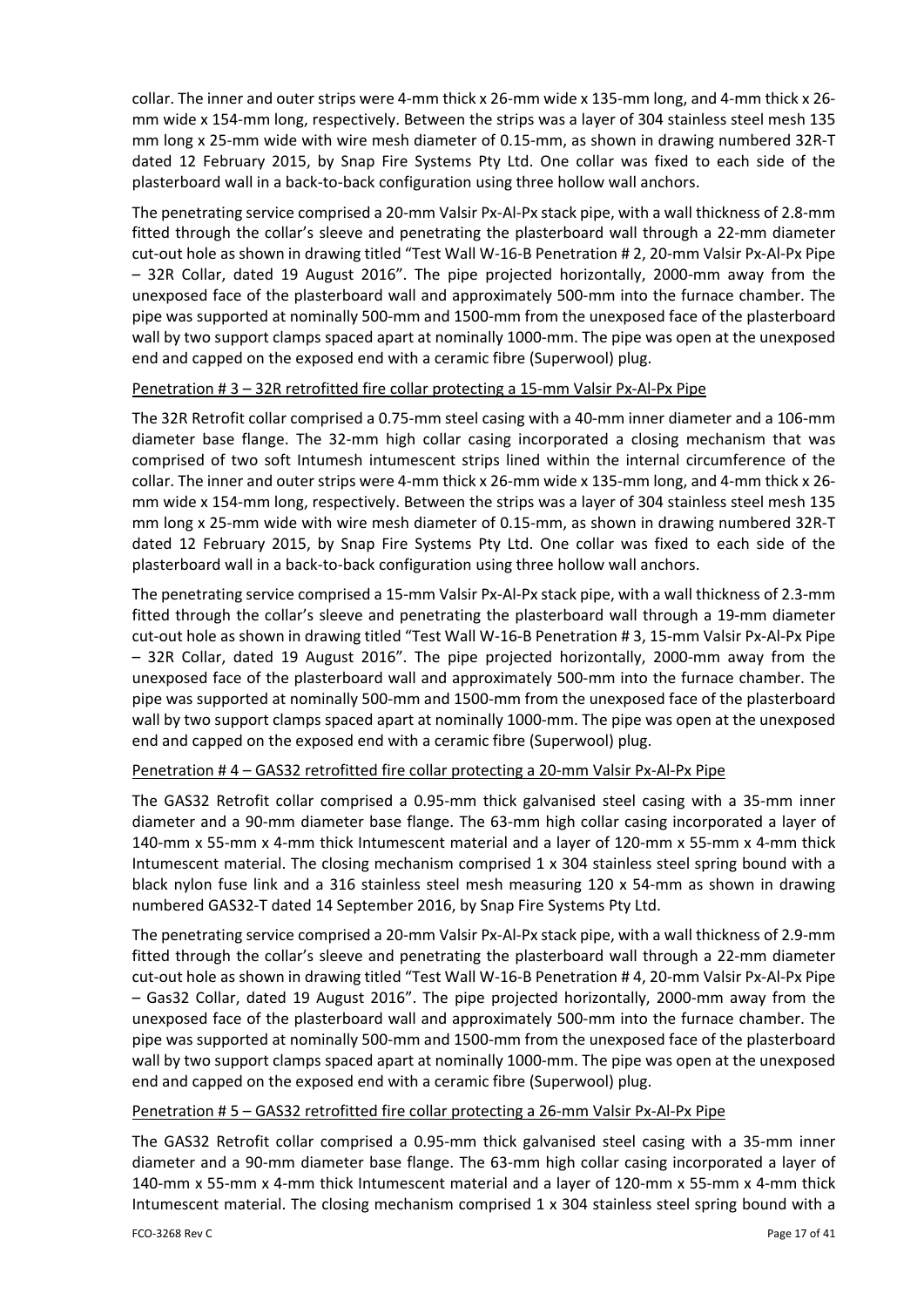black nylon fuse link and a 316 stainless steel mesh measuring 120 x 54‐mm as shown in drawing numbered GAS32‐T dated 14 September 2016, by Snap Fire Systems Pty Ltd.

The penetrating service comprised a 26‐mm Valsir Px‐Al‐Px stack pipe, with a wall thickness of 3.4‐mm fitted through the collar's sleeve and penetrating the plasterboard wall through a 29‐mm diameter cut‐out hole as shown in drawing titled "Test Wall W‐16‐B Penetration # 5, 26‐mm Valsir Px‐Al‐Px Pipe – Gas32 Collar, dated 19 August 2016". The pipe projected horizontally, 2000‐mm away from the unexposed face of the plasterboard wall and approximately 500‐mm into the furnace chamber. The pipe was supported at nominally 500‐mm and 1500‐mm from the unexposed face of the plasterboard wall by two support clamps spaced apart at nominally 1000-mm. The pipe was open at the unexposed end and capped on the exposed end with a ceramic fibre (Superwool) plug.

#### Penetration # 6 – GAS50 retrofitted fire collar protecting a 32-mm Valsir Px-Al-Px Pipe

The GAS50 Retrofit collar comprised a 0.95‐mm thick galvanised steel casing with a 57‐mm inner diameter and a 115‐mm diameter base flange. The 92‐mm high collar casing incorporated a layer of 215‐mm x 85‐mm x 4‐mm thick Intumescent material and a layer of 190‐mm x 85‐mm x 4‐mm thick Intumescent material. The closing mechanism comprised 1 x 304 stainless steel spring bound with a black nylon fuse link and a 316 stainless steel mesh measuring 190 x 84‐mm as shown in drawing numbered GAS50‐T dated 16 September 2016, by Snap Fire Systems Pty Ltd.

The penetrating service comprised a 32‐mm Valsir Px‐Al‐Px stack pipe, with a wall thickness of 3.6‐mm fitted through the collar's sleeve and penetrating the plasterboard wall through a 35‐mm diameter cut‐out hole as shown in drawing titled "Test Wall W‐16‐B Penetration # 6, 32‐mm Valsir Px‐Al‐Px Pipe – Gas50 Collar, dated 19 August 2016". The pipe projected horizontally, 2000‐mm away from the unexposed face of the plasterboard wall and approximately 500‐mm into the furnace chamber. The pipe was supported at nominally 500‐mm and 1500‐mm from the unexposed face of the plasterboard wall by two support clamps spaced apart at nominally 1000-mm. The pipe was open at the unexposed end and capped on the exposed end with a ceramic fibre (Superwool) plug.

#### Penetration # 7 – GAS50 retrofitted fire collar protecting a 40‐mm Valsir Px‐Al‐Px Pipe

The GAS50 Retrofit collar comprised a 0.95‐mm thick galvanised steel casing with a 57‐mm inner diameter and a 115‐mm diameter base flange. The 92‐mm high collar casing incorporated a layer of 215‐mm x 85‐mm x 4‐mm thick Intumescent material and a layer of 190‐mm x 85‐mm x 4‐mm thick Intumescent material. The closing mechanism comprised 1 x 304 stainless steel spring bound with a black nylon fuse link and a 316 stainless steel mesh measuring 190 x 84‐mm as shown in drawing numbered GAS50‐T dated 16 September 2016, by Snap Fire Systems Pty Ltd.

The penetrating service comprised a 40‐mm Valsir Px‐Al‐Px stack pipe, with a wall thickness of 4‐mm fitted through the collar's sleeve and penetrating the plasterboard wall through a 44‐mm diameter cut‐out hole as shown in drawing titled "Test Wall W‐16‐B Penetration # 7, 40‐mm Valsir Px‐Al‐Px Pipe – Gas50 Collar, dated 19 August 2016". The pipe projected horizontally, 2000‐mm away from the unexposed face of the plasterboard wall and approximately 500‐mm into the furnace chamber. The pipe was supported at nominally 500‐mm and 1500‐mm from the unexposed face of the plasterboard wall by two support clamps spaced apart at nominally 1000-mm. The pipe was open at the unexposed end and capped on the exposed end with a ceramic fibre (Superwool) plug.

#### Penetration # 8 – GAS50 retrofitted fire collar protecting a 50‐mm Valsir Px‐Al‐Px Pipe

The GAS50 Retrofit collar comprised a 0.95‐mm thick galvanised steel casing with a 57‐mm inner diameter and a 115‐mm diameter base flange. The 92‐mm high collar casing incorporated a layer of 215‐mm x 85‐mm x 4‐mm thick Intumescent material and a layer of 190‐mm x 85‐mm x 4‐mm thick Intumescent material. The closing mechanism comprised 1 x 304 stainless steel spring bound with a black nylon fuse link and a 316 stainless steel mesh measuring 190 x 84‐mm as shown in drawing numbered GAS50‐T dated 16 September 2016, by Snap Fire Systems Pty Ltd.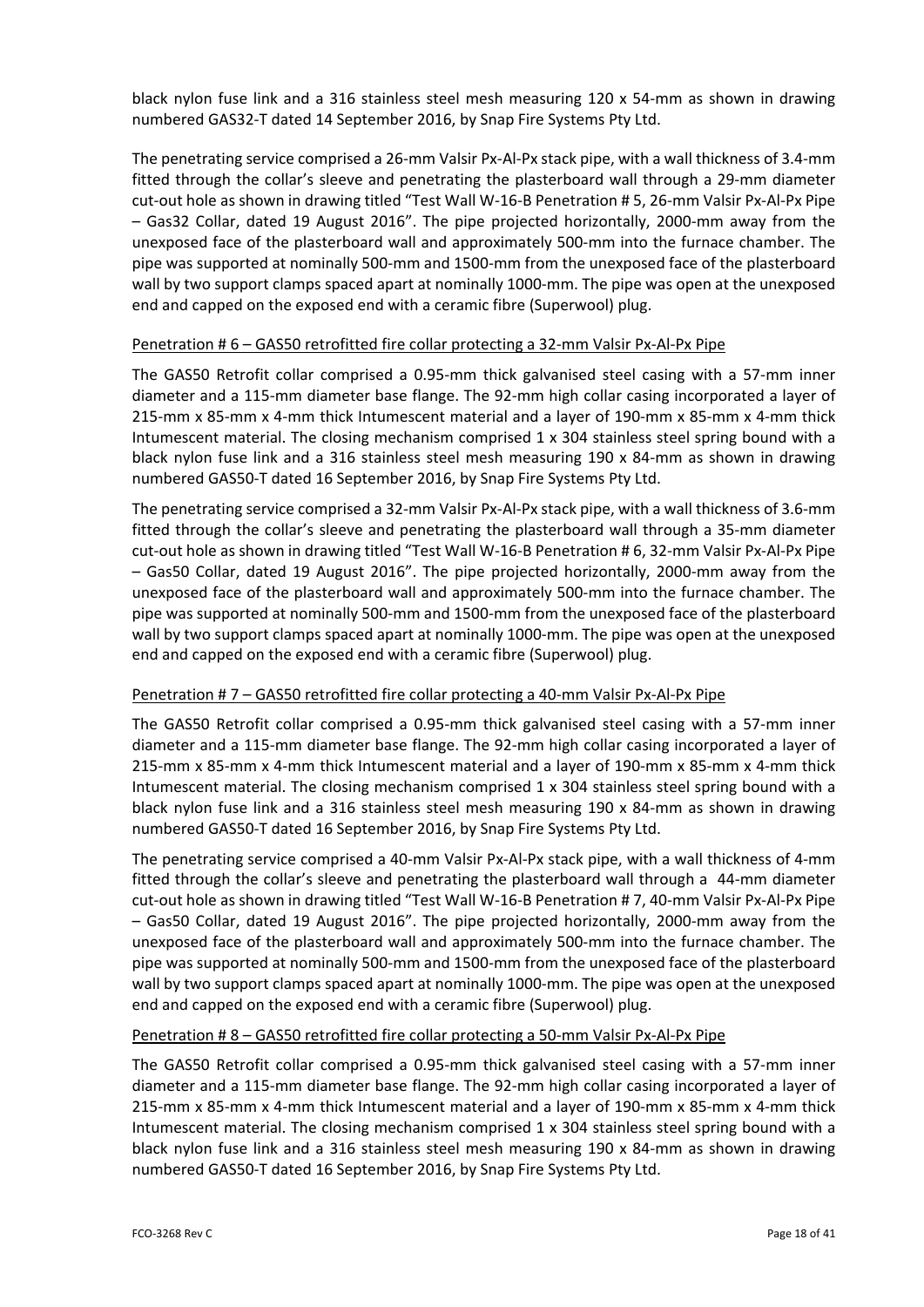The penetrating service comprised a 50‐mm Valsir Px‐Al‐Px stack pipe, with a wall thickness of 4.4‐mm fitted through the collar's sleeve and penetrating the plasterboard wall through a 57‐mm diameter cut‐out hole as shown in drawing titled "Test Wall W‐16‐B Penetration # 8, 50‐mm Valsir Px‐Al‐Px Pipe – Gas50 Collar, dated 19 August 2016". The pipe projected horizontally, 2000‐mm away from the unexposed face of the plasterboard wall and approximately 500‐mm into the furnace chamber. The pipe was supported at nominally 500‐mm and 1500‐mm from the unexposed face of the plasterboard wall by two support clamps spaced apart at nominally 1000-mm. The pipe was open at the unexposed end and capped on the exposed end with a ceramic fibre (Superwool) plug.

Penetration # 9 – GAS63 retrofitted fire collar protecting a 63-mm Valsir Px-Al-Px Pipe

The GAS63 Retrofit collar comprised a 0.95‐mm thick galvanised steel casing with a 67‐mm inner diameter and a 121‐mm diameter base flange. The 91‐mm high collar casing incorporated a layer of 265‐mm x 85‐mm x 4‐mm thick Intumescent material, a layer of 235‐mm x 85‐mm x 4‐mm thick Intumescent material and a layer of 200‐mm x 85‐mm x 4‐mm thick Intumescent material. The closing mechanism comprised 1 x 304 stainless steel spring bound with a black nylon fuse link, one layer of 316 stainless steel mesh measuring 230 x 84‐mm, and one layer of 316 stainless steel mesh measuring 200 x 84‐mm as shown in drawing numbered GAS63‐B‐T dated 20 September 2016, by Snap Fire Systems Pty Ltd.

The penetrating service comprised a 63-mm Valsir Px-Al-Px stack pipe, with a wall thickness of 5.4-mm fitted through the collar's sleeve and penetrating the plasterboard wall through a 67‐mm diameter cut‐out hole as shown in drawing titled "Test Wall W‐16‐B Penetration # 9, 63‐mm Valsir Px‐Al‐Px Pipe – Gas63 Collar, dated 19 August 2016". The pipe projected horizontally, 2000‐mm away from the unexposed face of the plasterboard wall and approximately 500‐mm into the furnace chamber. The pipe was supported at nominally 500‐mm and 1500‐mm from the unexposed face of the plasterboard wall by two support clamps spaced apart at nominally 1000-mm. The pipe was open at the unexposed end and capped on the exposed end with a ceramic fibre (Superwool) plug.

## A.4. BRANZ report numbered FAR3929

On 17th July 2015, BRANZ Ltd Laboratories NZ prepared a report that considered the fire resistance of SNAP Retro-fit collars through a steel framed plasterboard wall with an established fire resistance level (FRL) of ‐ /120/120 when tested in accordance with AS 1530.4‐2005 with reference to AS 4072.1– 2005.

## A.5. CSIRO Sponsored Investigation report numbered FCO‐2718

On 23<sup>rd</sup> April 2015 CSIRO prepared a report that considered the fire resistance of SNAP fire collars protecting IPLEX pipe penetrations through concrete slabs, masonry and plasterboard walls when tested in accordance with AS 1530.4‐2005.

## A.6. CSIRO Sponsored Investigation report numbered FCO‐2719

On 23<sup>rd</sup> April 2015 CSIRO prepared a report that considered the fire resistance of SNAP fire collars protecting GASPEX, WATERPEX, HEATPEX and CHILLPEX pipe penetrations through concrete slabs, masonry/concrete walls and plasterboard walls when tested in accordance with AS 1530.4‐2005.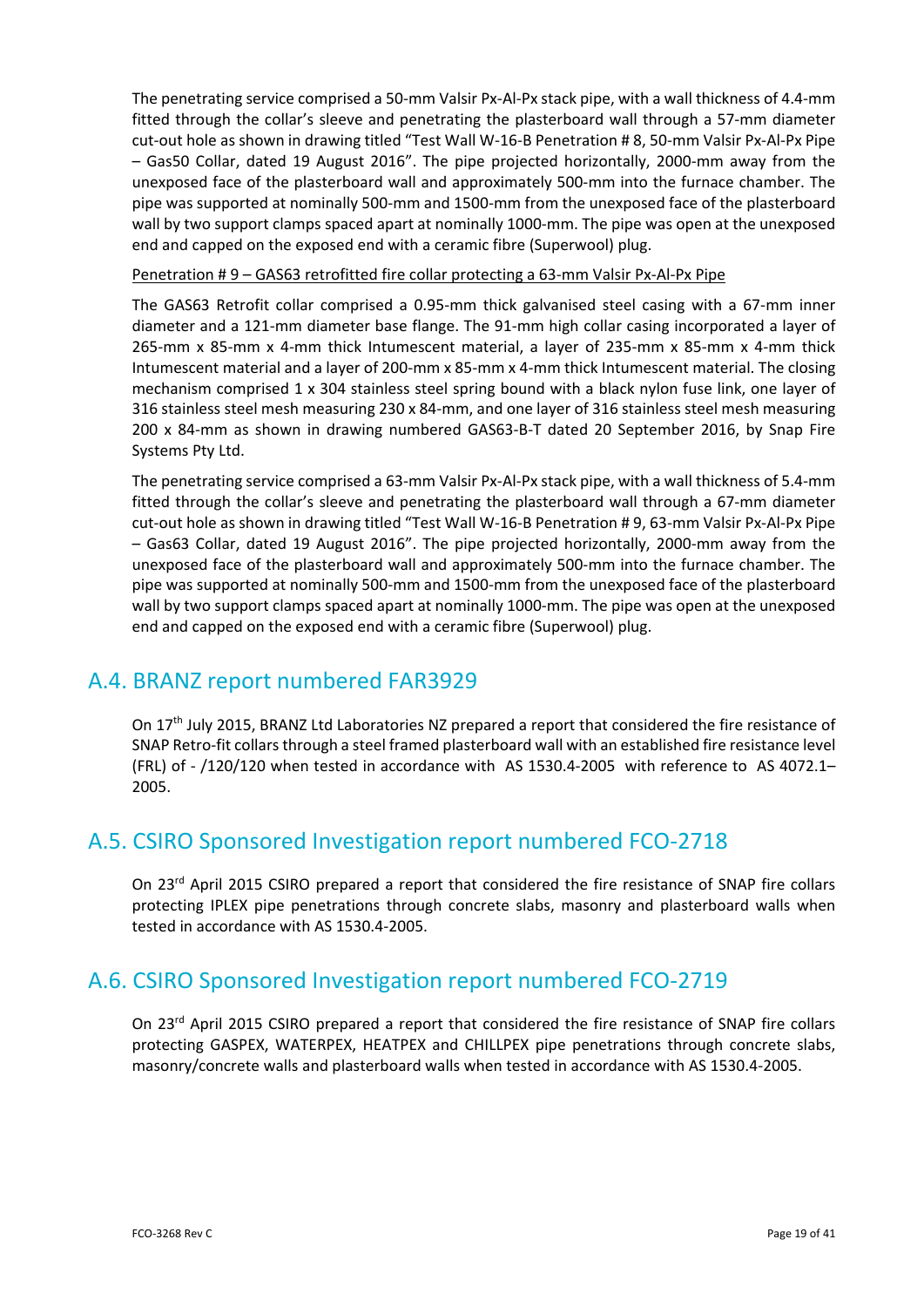## A.7. BRANZ report numbered FP4874 Issue 2

On 29 May 2012 BRANZ conducted a fire test on SNAP retrofitted collars protecting a plasterboard wall penetrated by six PPR pipes in accordance with AS 1530.4‐2005.

The wall system comprised a 64‐mm x 0.55‐mm steel studs and noggins installed at nominally 600‐mm centres, lined on each side with two layers of 16‐mm thick Boral Firestop plasterboard sheets. The plasterboard sheeting was screw fixed to the steel studs using plasterboard screws at nominally 200‐ mm centres.

In BRANZ pilot fire resistance test FP 4874 nine specimens were reported consisting of a mixture of PVC‐U DWV and PE plastic pipes and their sealing systems penetrating a nominal 128 mm thick plasterboard steel framed wall system, were tested in accordance with AS 1530.4 – 2005.

The wall system, with an established fire-resistance level (FRL) of -/120/120, consisted of 64 mm x 0.55 mm thick steel studs with 2 x layers of 16 mm thick Boral Firestop plasterboard sheets at each face.

All of the sealing systems consisted of SNAP Retro-fit collars with intumescent wraps on the inner face. The steel collars were secured to the plasterboard with three expanding wall anchors and in one instance, specimen No. 9, with M6 threaded rod through the brackets of the respective collars passing through the cavity thereby sandwiching the wall between the collars.

| No.            | <b>Collar</b><br><b>Designation</b> | <b>Pipe Designation</b>       | Integrity<br>(Minutes) | <b>Insulation</b><br>(Minutes) | <b>FRL</b> |
|----------------|-------------------------------------|-------------------------------|------------------------|--------------------------------|------------|
| $\mathbf{1}$   | 110R                                | 100 PVC-U SC DWV*             | <b>185NF</b>           | 162                            | $-180/120$ |
|                |                                     | (With Elbow socket in collar) |                        |                                |            |
| 4              | 63R                                 | 50 PVC-U DWV                  | <b>185NF</b>           | 123                            | $-180/120$ |
| 5              | 50R                                 | 40 PVC-U DWV                  | <b>185NF</b>           | <b>185NF</b>                   | $-180/180$ |
|                |                                     | (With Elbow socket in collar) |                        |                                |            |
| 6              | 50R                                 | 40 PVC-U DWV                  | <b>185NF</b>           | 168                            | $-180/120$ |
| $\overline{7}$ | 110R                                | 100 PVC-U SC DWV $*$          | <b>185NF</b>           | <b>185NF</b>                   | $-180/180$ |
| 8              | 110R                                | 110 mm x 4.3 mm PE100 SDR 26  | <b>185NF</b>           | 140                            | $-180/120$ |
| 9              | 65-80R                              | 80 PVC-U DWV                  | <b>185NF</b>           | 167                            | $-180/120$ |
| 10             | 84R                                 | 65 PVC-U DWV                  | <b>185NF</b>           | 176                            | $-180/120$ |
| 11             | 50R                                 | 40 mm x 3 mm PE80 S12.5       | <b>185NF</b>           | <b>185NF</b>                   | $-180/180$ |

Table 1: Test Result FP 4874

NF = No failure for the duration of the test.

### A.8. CSIRO report numbered FSP1341

On 20 November 2008, this Division conducted a fire test on SNAP retrofitted collars protecting a plasterboard wall penetrated by six PPR pipes in accordance with AS 1530.4‐2005.

The wall system was constructed in accordance with the CSR wall system with an established fire resistance level (FRL) of ‐/120/120. Construction comprised 64‐mm x 0.75‐mm steel studs and noggins installed at nominally 600‐mm centres, lined on each side with two layers of 16‐mm thick CSR Gyprock Fyrchek plasterboard sheets. The plasterboard sheeting was screw fixed to the steel studs using plasterboard screws at nominally 200‐mm centres. The wall was penetrated by six gas pipes of various constructions protected by retro-fitted SNAP Fire System fire collars.

Penetrations 1, 2 and 6 were protected with SNAP 32Gas fire collars.

Penetration 1 – Retrofit SNAP32GAS fire collar protecting a nominal 16-mm REHAU PEX-AL-PE gas pipe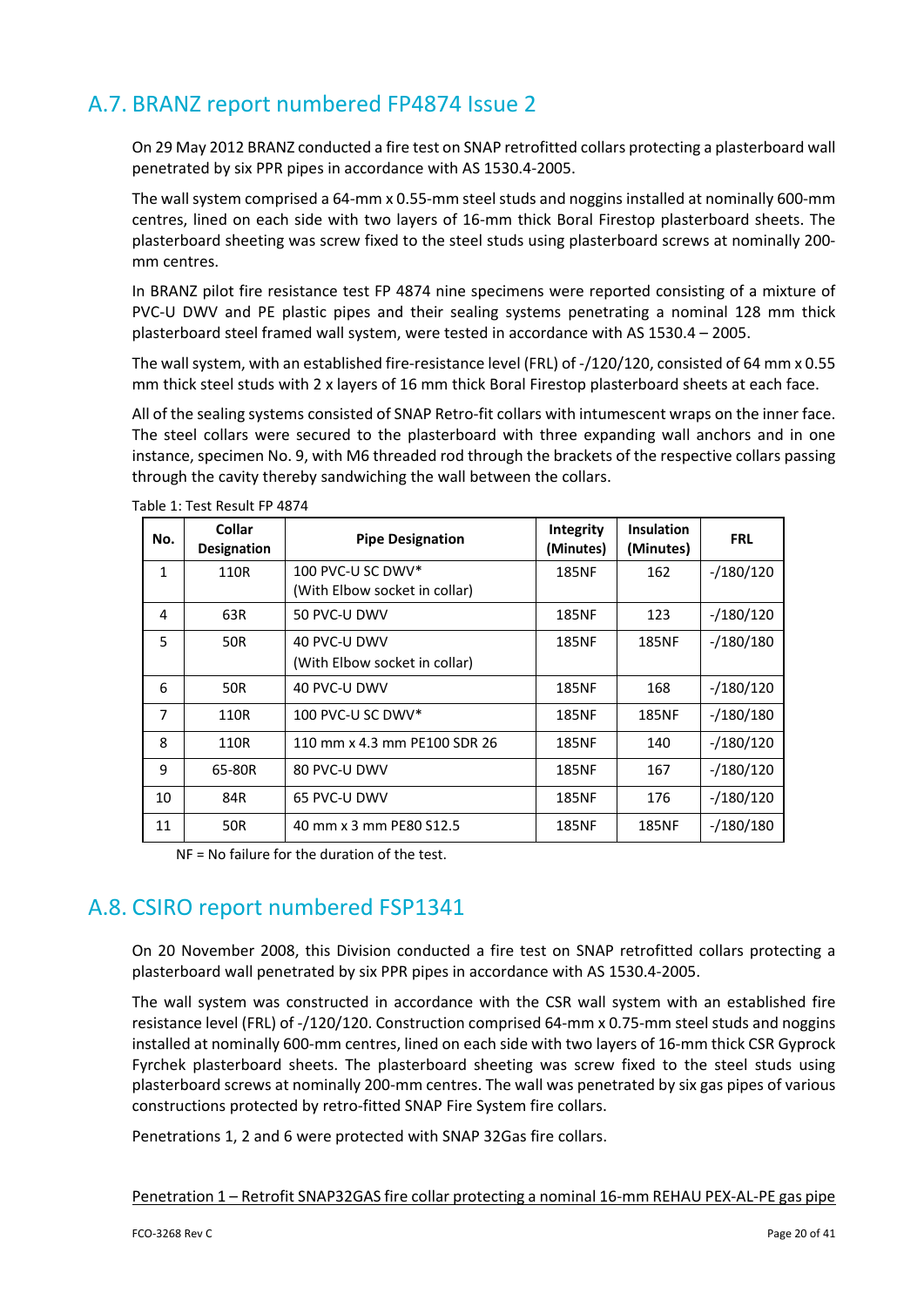The SNAP32GAS, fire collar consisted of a galvanised steel case 54‐mm diameter x 63‐mm high, with a single spring pocket and a 90-mm diameter base plate screw fixed to the case. The single spring is pivoted at the top of the spring cavity and restrained by a nylon fusible link with a melting temperature of 75 degrees Celsius. Two soft intumescent wraps lined the internal circumference of the collar. The wraps were 4‐mm thick x 57‐mm wide x 130‐mm long. Between the wraps was a layer 0.15‐mm thick x 57‐mm wide of stainless steel mesh. One collar was fixed to each side of the plasterboard wall in a back‐to‐back configuration using three 6‐mm diameter threaded rods fixed through the wall and the holes in the base plates of the two collars and fastened with nuts.

The penetrating service comprised a nominally 16‐mm REHAU PEX‐AL‐PE gas pipe penetrating the plasterboard wall through a cut-out hole closest in size to the size of the pipe. The pipe projected horizontally, approximately 2000-mm away from the unexposed face of the plasterboard wall and approximately 500‐mm into the furnace chamber. The pipe wassupported at nominally 1000‐mm from the unexposed face of the plasterboard wall. The pipe was open at the unexposed end and capped on the exposed end with a ceramic fibre plug.

The system as tested did not fail insulation nor integrity for the 181-minute duration of the test.

#### Penetration 2 – Retrofit SNAP32GAS fire collar protecting a nominal 32‐mm IPLEX PE‐AL‐PE gas pipe

The SNAP32GAS, fire collar consisted of a galvanised steel case 54‐mm diameter x 63‐mm high, with a single spring pocket and a 90‐mm diameter base plate screwed to the case. The single spring is pivoted at the top of the spring cavity and restrained by a nylon fusible link with a melting temperature of 75 degrees Celsius. Two soft intumescent wraps lined the internal circumference of the collar. The wraps were 4-mm thick x 57-mm wide x 130-mm long. Between the wraps was a layer 0.15-mm thick x 57-mm wide of stainless steel mesh. One collar was fixed to each side of the plasterboard wall in a back‐to‐ back configuration using three 6‐mm diameters threaded rods fixed through the wall and the holes in the base plates of the two collars and fastened with nuts.

The penetrating service comprised a nominally 32-mm IPLEX PE-AL-PE gas pipe penetrating the plasterboard wall through a cut‐out hole closest to the size of the pipe. The pipe projected horizontally, approximately 2000‐mm above the plasterboard and approximately 500‐mm into the furnace chamber. The pipe wassupported at nominally 1000‐mm from the unexposed face of the plasterboard wall. The pipe was open at the unexposed end and capped on the exposed end with a ceramic fibre plug.

The system as tested failed insulation at 172 minutes due to the maximum temperature rise of 180 deg K being exceeded on the pipe. The integrity criterion was maintained for the 181‐minute duration of the test.

#### Penetration 6 – Retrofit SNAP32GAS fire collar protecting a nominal 16‐mm IPLEX PE‐AL‐PE gas pipe

The SNAP32GAS fire collar consisted of a galvanised steel case 54‐mm diameter x 63‐mm high, with a single spring pocket. The single spring is pivoted at the top of the spring cavity and restrained by a nylon fusible link with a melting temperature of 75 degrees Celsius. Two soft intumescent wraps lined the internal circumference of the collar. The wraps were 4‐mm thick x 57‐mm wide x 130‐mm long. Between the wraps was a layer 0.15‐mm thick x 57‐mm wide of Stainless steel mesh. One collar was fixed to each side of the plasterboard wall in a back-to-back configuration using three 6-mm diameter threaded rods fixed through the wall and the holes in the base plate (collar on the unexposed face) and brackets (collar on the exposed face) of the two collars and fastened with nuts.

The penetrating service comprised a nominally 16‐mm IPLEX PE‐AL‐PE gas pipe penetrating the plasterboard wall through a cut‐out hole closest to the size of the pipe. The pipe projected horizontally, approximately 2000‐mm above the plasterboard and approximately 500‐mm into the furnace chamber. The pipe wassupported at nominally 1000‐mm from the unexposed face of the plasterboard. The pipe was open at the unexposed end and capped on the exposed end with a ceramic fibre plug.

The system as tested did not fail insulation nor integrity for the 181-minute duration of the test.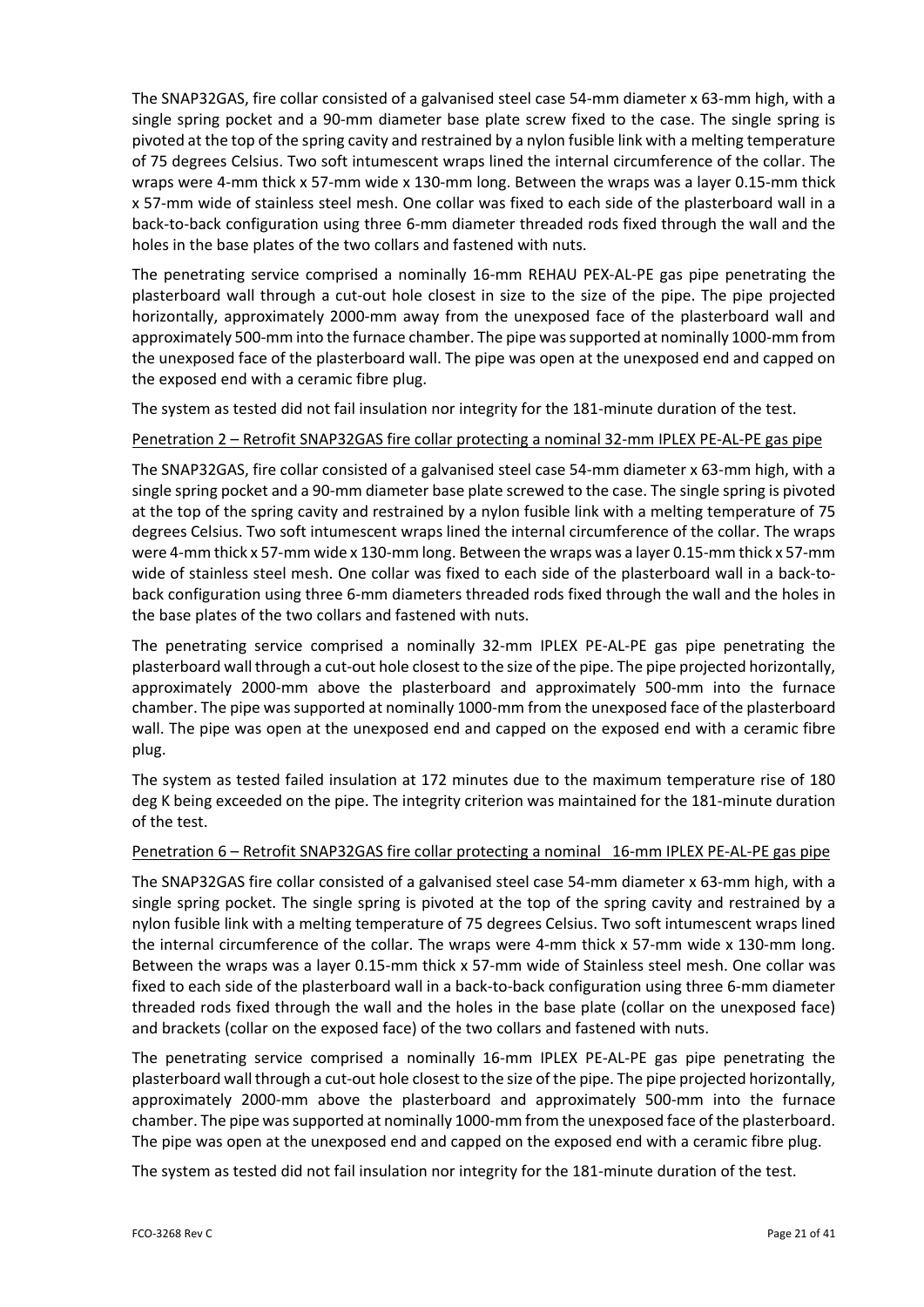## A.9. CSIRO report numbered FSP1360

On 18 June 2009, this Division conducted a fire test on SNAP Retrofitted Fire Collars protecting a plasterboard wall penetrated by six PPR pipes in accordance with AS 1530.4‐2005.

The wall system, with an established fire-resistance level (FRL) of -/120/120 comprised 64-mm x 0.75‐mm steel studs and noggins installed at nominally 600‐mm centres, lined on each side with two layers of 16‐mm thick CSR Gyprock Fyrchek plasterboard sheets. The plasterboard sheeting was screw fixed to the steel studs using plasterboard screws at nominally 200-mm centres. The wall was penetrated by six Aquatherm Fusiotherm polypropylene fibre pipes protected by retro‐fitted SNAP Fire System fire collars.

#### Penetration 1 – Retrofit SNAP63R fire collar protecting a nominal 63‐mm PPR pipe

The SNAP63R fire collar consisted of a 0.7‐mm thick steel case, 47‐mm high with a 69‐mm diameter opening. Two layers of soft intumescent wraps, 4-mm thick x 43-mm wide and weighing approximately 50 grams each, lined the internal circumference of the collar. One collar was fixed to each side of the plasterboard wall in a back‐to‐back configuration using three 6‐mm diameter bolts fixed through the wall and the holes in the brackets of the two collars and fastened with nuts. The collar detail is showed in drawing numbered SNAP63R, dated 8 May 2009, by Snap Fire Systems.

The penetrating service comprised a nominally 63‐mm OD PPR‐80 fazer composite pipe of SDR7.4 with a wall thickness of 10-mm, penetrating the plasterboard wall through a close-fitting cut-out hole. The pipe projected horizontally, approximately 2000‐mm above the plasterboard and approximately 500‐ mm into the furnace chamber. The pipe was supported at nominally 1000-mm from the unexposed face of the plasterboard. The pipe was open at the unexposed end and capped on the exposed end with a ceramic fibre plug.

#### Penetration 2 – Retrofit SNAP32R fire collar protecting a nominal 20‐mm PPR pipe

The SNAP32R fire collar consisted of a 0.7‐mm thick steel case, 32‐mm high with a 35‐mm diameter opening. Two layers ofsoft intumescent wraps, 4‐mm thick x 26‐mm wide and weighing approximately 23 grams each, lined the internal circumference of the collar. One collar was fixed to each side of the plasterboard wall in a back‐to‐back configuration using three 6‐mm diameter bolts fixed through the wall and the holes in the brackets of the two collars and fastened with nuts. The collar detail is showed in drawing numbered SNAP32R, dated 8 May 2009, by Snap Fire Systems.

The penetrating service comprised a nominally 20‐mm PPR‐80 Fazer composite pipe of SDR7.4 with a wall thickness of 4-mm, penetrating the plasterboard wall through a close-fitting cut-out hole. The pipe projected horizontally, approximately 2000‐mm above the plasterboard and approximately 500‐mm into the furnace chamber. The pipe was supported at nominally 1000‐mm from the unexposed face of the plasterboard. The pipe was open at the unexposed end and capped on the exposed end with a ceramic fibre plug.

#### Penetration 3 – Retrofit SNAP63R fire collar protecting a nominal 20‐mm PPR pipe

The SNAP63R fire collar consisted of a 0.7‐mm thick steel case, 47‐mm high with a 69‐mm diameter opening. Two layers of soft intumescent wraps, 4-mm thick x 43-mm wide and weighing approximately 50 grams each, lined the internal circumference of the collar. One collar was fixed to each side of the plasterboard wall in a back‐to‐back configuration using three 6‐mm diameter bolts fixed through the wall and the holes in the brackets of the two collars and fastened with nuts. The collar detail is showed in drawing numbered SNAP63R, dated 8 May 2009, by Snap Fire Systems.

The penetrating service comprised a nominally 20‐mm PPR‐80 Fazer composite pipe of SDR7.4 with a wall thickness of 4-mm, penetrating the plasterboard wall through a close-fitting cut-out hole. The pipe projected horizontally, approximately 2000‐mm above the plasterboard and approximately 500‐mm into the furnace chamber. The pipe was supported at nominally 1000‐mm from the unexposed face of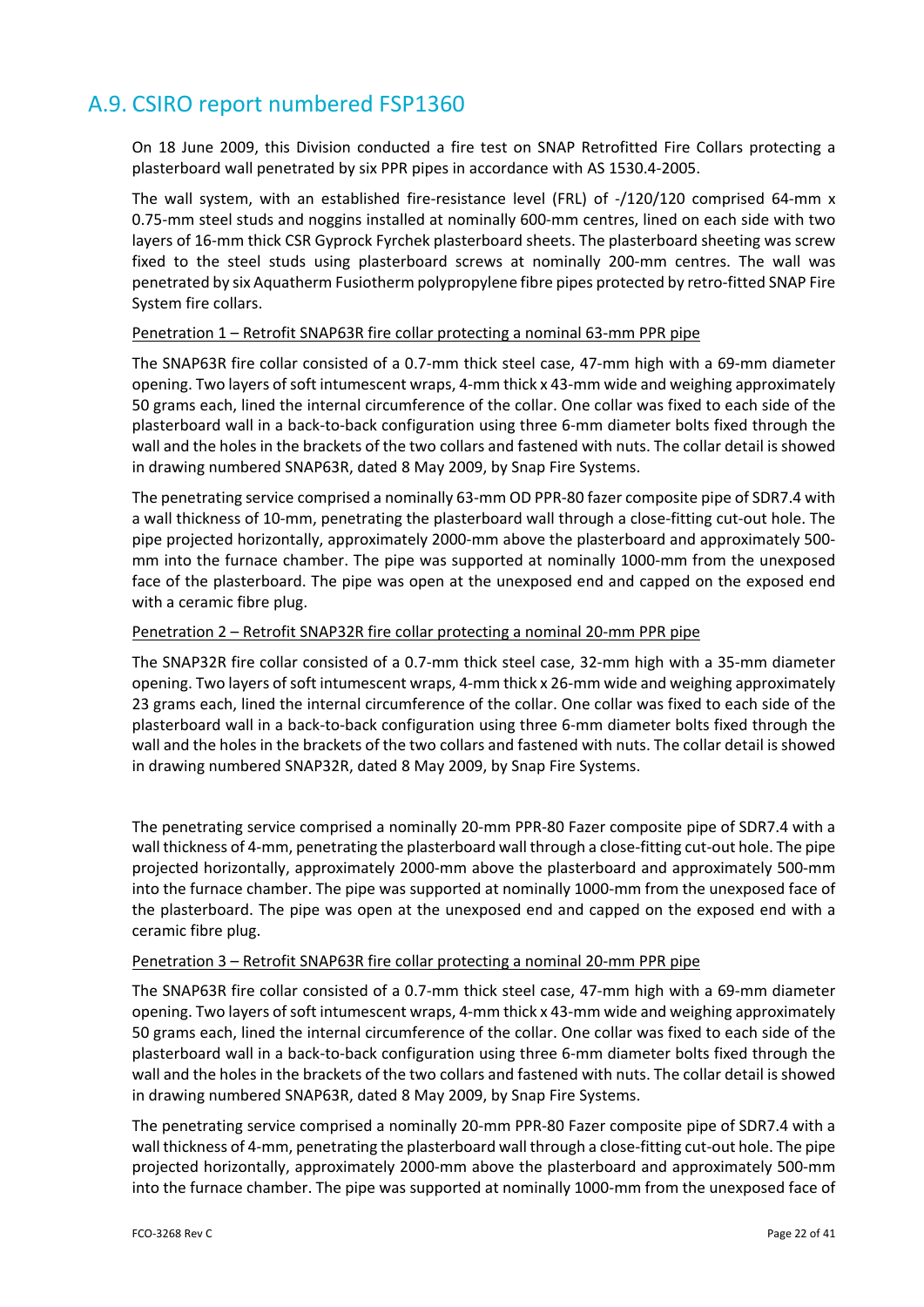the plasterboard. The pipe was open at the unexposed end and capped on the exposed end with a ceramic fibre plug.

#### Penetration 4 – Retrofit SNAP50R fire collar protecting a nominal 20‐mm PPR pipe

The SNAP50R fire collar consisted of a 0.7‐mm thick steel case, 47‐mm high with 58‐mm diameter opening. Two layers of soft intumescent wraps, 4‐mm thick x 43‐mm wide and weighed approx 45 grams each lined the internal circumference of the collar. One collar was fixed to each side of the plasterboard wall in a back‐to‐back configuration using three 6‐mm diameter bolts fixed through the wall and the holes in the brackets of the two collars and fastened with nuts. The collar detail is showed in drawing numbered SNAP50R, dated 8 May 2009, by Snap Fire Systems.

The penetrating service comprised a nominally 20‐mm PPR‐80 Fazer composite pipe of SDR7.4 with a wall thickness of 4-mm, penetrating the plasterboard wall through a close-fitting cut-out hole. The pipe projected horizontally, approximately 2000‐mm above the plasterboard and approximately 500‐mm into the furnace chamber. The pipe was supported at nominally 1000‐mm from the unexposed face of the plasterboard. The pipe was open at the unexposed end and capped on the exposed end with a ceramic fibre plug.

#### Penetration 5 – Retrofit SNAP32R fire collar protecting a nominal 32‐mm PPR pipe

The SNAP32R fire collar consisted of a 0.7‐mm thick steel case, 32‐mm high with a 35‐mm diameter opening. Two layers ofsoft intumescent wraps, 4‐mm thick x 26‐mm wide and weighing approximately 23 grams each, lined the internal circumference of the collar. One collar was fixed to each side of the plasterboard wall in a back‐to‐back configuration using three 6‐mm diameter bolts fixed through the wall and the holes in the brackets of the two collars and fastened with nuts. The collar detail is showed in drawing numbered SNAP32R, dated 8 May 2009, by Snap Fire Systems.

The penetrating service comprised a nominally 32‐mm PPR‐80 Fazer composite pipe of SDR7.4 with a wall thickness of 5-mm, penetrating the plasterboard wall through a close-fitting cut-out hole. The pipe projected horizontally, approximately 2000‐mm above the plasterboard and approximately 500‐mm into the furnace chamber. The pipe was supported at nominally 1000‐mm from the unexposed face of the plasterboard. The pipe was open at the unexposed end and capped on the exposed end with a ceramic fibre plug.

#### Penetration 6 – Retrofit SNAP50R fire collar protecting a nominal 50-mm PPR pipe

The SNAP50R fire collar consisted of a 0.7‐mm thick steel case, 47‐mm high with 58‐mm diameter opening. Two layers of soft intumescent wraps, 4‐mm thick x 43‐mm wide and weighed approx 45 grams each lined the internal circumference of the collar. One collar was fixed to each side of the plasterboard wall in a back‐to‐back configuration using three 6‐mm diameter bolts fixed through the wall and the holes in the brackets of the two collars and fastened with nuts. The collar detail is showed in drawing numbered SNAP50R, dated 8 May 2009, by Snap Fire Systems.

The penetrating service comprised a nominally 50‐mm PPR‐80 Fazer composite pipe of SDR7.4 with a wall thickness of 8-mm, penetrating the plasterboard wall through a close-fitting cut-out hole. The pipe projected horizontally, approximately 2000‐mm above the plasterboard and approximately 500‐mm into the furnace chamber. The pipe was supported at nominally 1000‐mm from the unexposed face of the plasterboard. The pipe was open at the unexposed end and capped on the exposed end with a ceramic fibre plug.

#### Results

| Penetration 1        | $- / 120 / 120$ ; |
|----------------------|-------------------|
| Penetration 2        | $- / 120 / 120$ ; |
| <b>Penetration 3</b> | $- / 120 / 120$ ; |
| Penetration 4        | $- / 120 / 120$ ; |
| <b>Penetration 5</b> | $-$ /120/120 and  |
| Penetration 6        | $-120/120$ .      |
|                      |                   |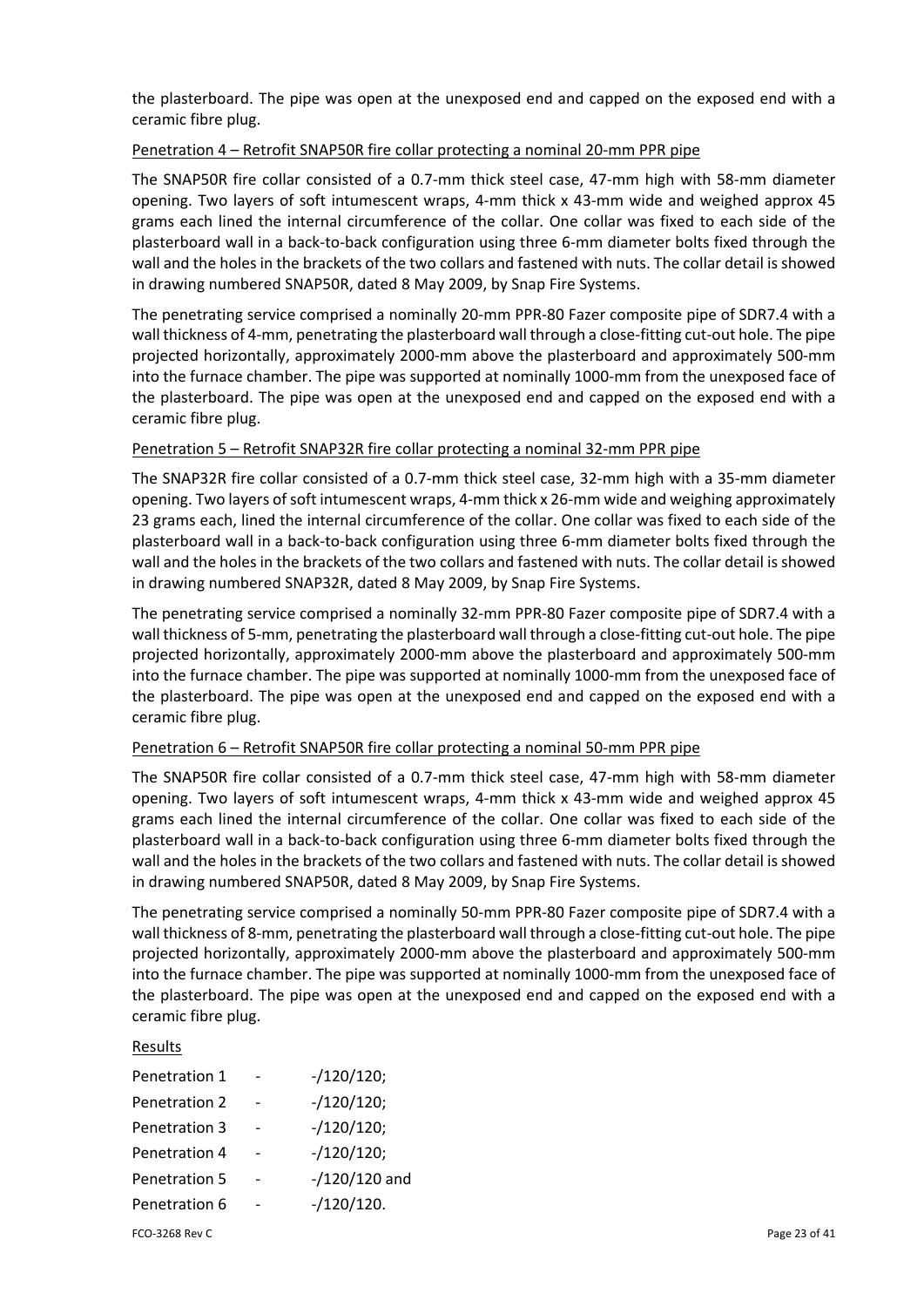## A.10. CSIRO report numbered FSP1366

On 11 August 2009, this Division conducted a fire test on SNAP Retrofitted Fire Collars protecting a plasterboard wall penetrated by six PE pipes in accordance with AS1530.4‐2005.

The wall system, with an established fire‐resistance level (FRL) of ‐/120/120 comprised 64‐mm x 0.75‐ mm steel studs and noggins installed at nominally 600‐mm centres, lined on each side with two layers of 16‐mm thick CSR Gyprock Fyrchek plasterboard sheets. The plasterboard sheeting was screw fixed to the steel studs using plasterboard screws at nominally 200-mm centres. The wall was penetrated by six Aquatherm Fusiotherm polypropylene fibre pipes protected by retro-fitted SNAP Fire System fire collars.

#### Penetration 1 – Retrofit SNAP63R fire collar protecting a nominal 63‐mm PE pipe

The SNAP63R fire collar consisted of a 0.7‐mm thick steel case, 47‐mm high with a 69‐mm diameter opening. Two layers of soft intumescent wrap, 4‐mm thick x 43‐mm wide and weighing approximately 50 grams each, lined the internal circumference of the collar. One collar was fixed to each side of the plasterboard wall in a back‐to‐back configuration using three 6‐mm diameter bolts fixed through the wall and the holes in the brackets of the two collars and fastened with nuts. The collar detail is shown in drawing numbered SNAP63R, dated 8 May 2009, by Snap Fire Systems.

The penetrating service comprised a nominally 63‐mm OD PE pipe of SDR7.4 with a wall thickness of 10-mm, penetrating the plasterboard wall through a close-fitting cut-out hole. The pipe projected horizontally, approximately 2000‐mm above the plasterboard and approximately 500‐mm into the furnace chamber. The pipe was supported at nominally 1000-mm from the unexposed face of the plasterboard. The pipe was open at the unexposed end and capped on the exposed end with a ceramic fibre plug.

#### Penetration 2 – Retrofit SNAP32R fire collar protecting a nominal 20‐mm PE pipe

The SNAP32R fire collar consisted of a 0.7‐mm thick steel case, 32‐mm high with a 35‐mm diameter opening. Two layers of soft intumescent wrap, 4‐mm thick x 26‐mm wide and weighing approximately 23 grams each, lined the internal circumference of the collar. One collar was fixed to each side of the plasterboard wall in a back‐to‐back configuration using three 6‐mm diameter bolts fixed through the wall and the holes in the brackets of the two collars and fastened with nuts. The collar detail is shown in drawing numbered SNAP32R, dated 8 May 2009, by Snap Fire Systems.

The penetrating service comprised a nominally 20-mm OD PE pipe of SDR7.4 with a wall thickness of 4-mm, penetrating the plasterboard wall through a close-fitting cut-out hole. The pipe projected horizontally, approximately 2000‐mm above the plasterboard and approximately

500-mm into the furnace chamber. The pipe was supported at nominally 1000-mm from the unexposed face of the plasterboard. The pipe was open at the unexposed end and capped on the exposed end with a ceramic fibre plug.

#### Penetration 3 – Retrofit SNAP63R fire collar protecting a nominal 20‐mm PE pipe

The SNAP63R fire collar consisted of a 0.7‐mm thick steel case, 47‐mm high with a 69‐mm diameter opening. Two layers of soft intumescent wrap, 4‐mm thick x 43‐mm wide and weighing approximately 69 grams each, lined the internal circumference of the collar. One collar was fixed to each side of the plasterboard wall in a back‐to‐back configuration using three 6‐mm diameter bolts fixed through the wall and the holes in the brackets of the two collars and fastened with nuts. The collar detail is shown in drawing numbered SNAP63R, dated 8 May 2009, by Snap Fire Systems.

The penetrating service comprised a nominally 20-mm OD PE pipe of SDR7.4 with a wall thickness of 4-mm, penetrating the plasterboard wall through a close-fitting cut-out hole. The pipe projected horizontally, approximately 2000-mm above the plasterboard and approximately 500-mm into the furnace chamber. The pipe was supported at nominally 1000‐mm from the unexposed face of the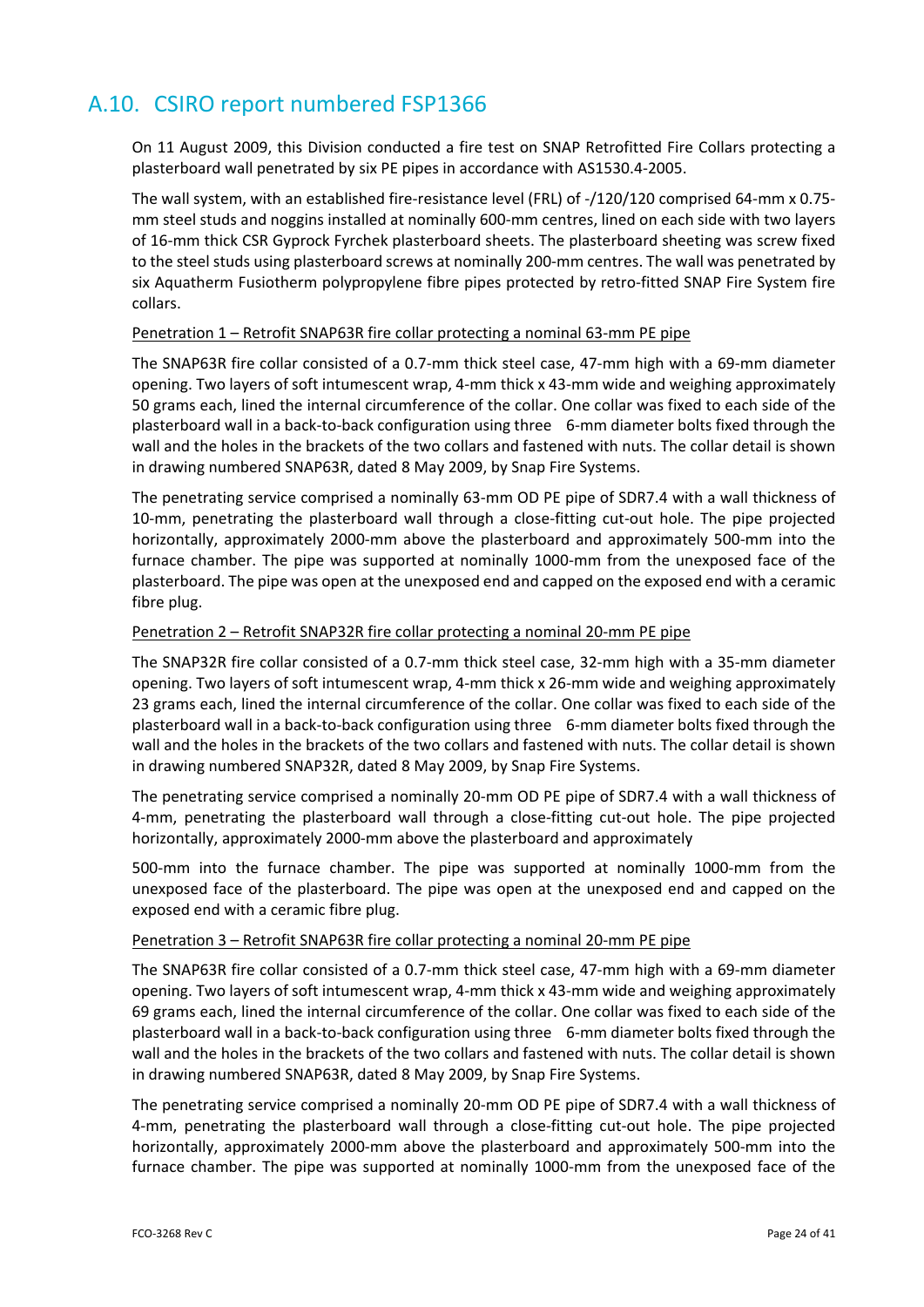plasterboard. The pipe was open at the unexposed end and capped on the exposed end with a ceramic fibre plug.

#### Penetration 4 – Retrofit SNAP50R fire collar protecting a nominal 20‐mm PE pipe

The SNAP50R fire collar consisted of a 0.7‐mm thick steel case, 47‐mm high with 58‐mm diameter opening. Two layers ofsoft intumescent wrap, 4‐mm thick x 43‐mm wide and weighed approx 45 grams each lined the internal circumference of the collar. One collar wasfixed to each side of the plasterboard wall in a back-to-back configuration using three 6-mm diameter bolts fixed through the wall and the holes in the brackets of the two collars and fastened with nuts. The collar detail is shown in drawing numbered SNAP50R, dated 8 May 2009, by Snap Fire Systems.

The penetrating service comprised a nominally 20-mm OD PE pipe of SDR7.4 with a wall thickness of 4-mm, penetrating the plasterboard wall through a close-fitting cut-out hole. The pipe projected horizontally, approximately 2000-mm above the plasterboard and approximately 500-mm into the furnace chamber. The pipe was supported at nominally 1000-mm from the unexposed face of the plasterboard. The pipe was open at the unexposed end and capped on the exposed end with a ceramic fibre plug.

#### Penetration 5 – Retrofit SNAP32R fire collar protecting a nominal 32‐mm PE pipe

The SNAP32R fire collar consisted of a 0.7‐mm thick steel case, 32‐mm high with a 35‐mm diameter opening. Two layers of soft intumescent wrap, 4‐mm thick x 26‐mm wide and weighing approximately 23 grams each, lined the internal circumference of the collar. One collar was fixed to each side of the plasterboard wall in a back‐to‐back configuration using three 6‐mm diameter bolts fixed through the wall and the holes in the brackets of the two collars and fastened with nuts. The collar detail is shown in drawing numbered SNAP32R, dated 8 May 2009, by Snap Fire Systems.

The penetrating service comprised a nominally 32‐mm OD PE pipe of SDR7.4 with a wall thickness of 5-mm, penetrating the plasterboard wall through a close-fitting cut-out hole. The pipe projected horizontally, approximately 2000-mm above the plasterboard and approximately 500-mm into the furnace chamber. The pipe was supported at nominally 1000-mm from the unexposed face of the plasterboard. The pipe was open at the unexposed end and capped on the exposed end with a ceramic fibre plug.

#### Penetration 6 – Retrofit SNAP50R fire collar protecting a nominal 50-mm PE pipe

The SNAP50R fire collar consisted of a 0.7‐mm thick steel case, 47‐mm high with 58‐mm diameter opening. Two layers ofsoft intumescent wrap, 4‐mm thick x 43‐mm wide and weighed approx 45 grams each lined the internal circumference of the collar. One collar wasfixed to each side of the plasterboard wall in a back-to-back configuration using three 6-mm diameter bolts fixed through the wall and the holes in the brackets of the two collars and fastened with nuts. The collar detail is shown in drawing numbered SNAP50R, dated 8 May 2009, by Snap Fire Systems.

The penetrating service comprised a nominally 50‐mm OD PE pipe of SDR7.4 with a wall thickness of 8-mm, penetrating the plasterboard wall through a close-fitting cut-out hole. The pipe projected horizontally, approximately 2000‐mm above the plasterboard and approximately 500‐mm into the furnace chamber. The pipe was supported at nominally 1000-mm from the unexposed face of the plasterboard. The pipe was open at the unexposed end and capped on the exposed end with a ceramic fibre plug.

#### Results

| Penetration 1 | $- / 120 / 120$ ; |
|---------------|-------------------|
| Penetration 2 | $- / 120 / 120$ ; |
| Penetration 3 | $- / 120 / 120$ ; |
| Penetration 4 | $- / 120 / 120$ ; |
| Penetration 5 | $-$ /120/120 and  |
| Penetration 6 | $-/120/120.$      |
|               |                   |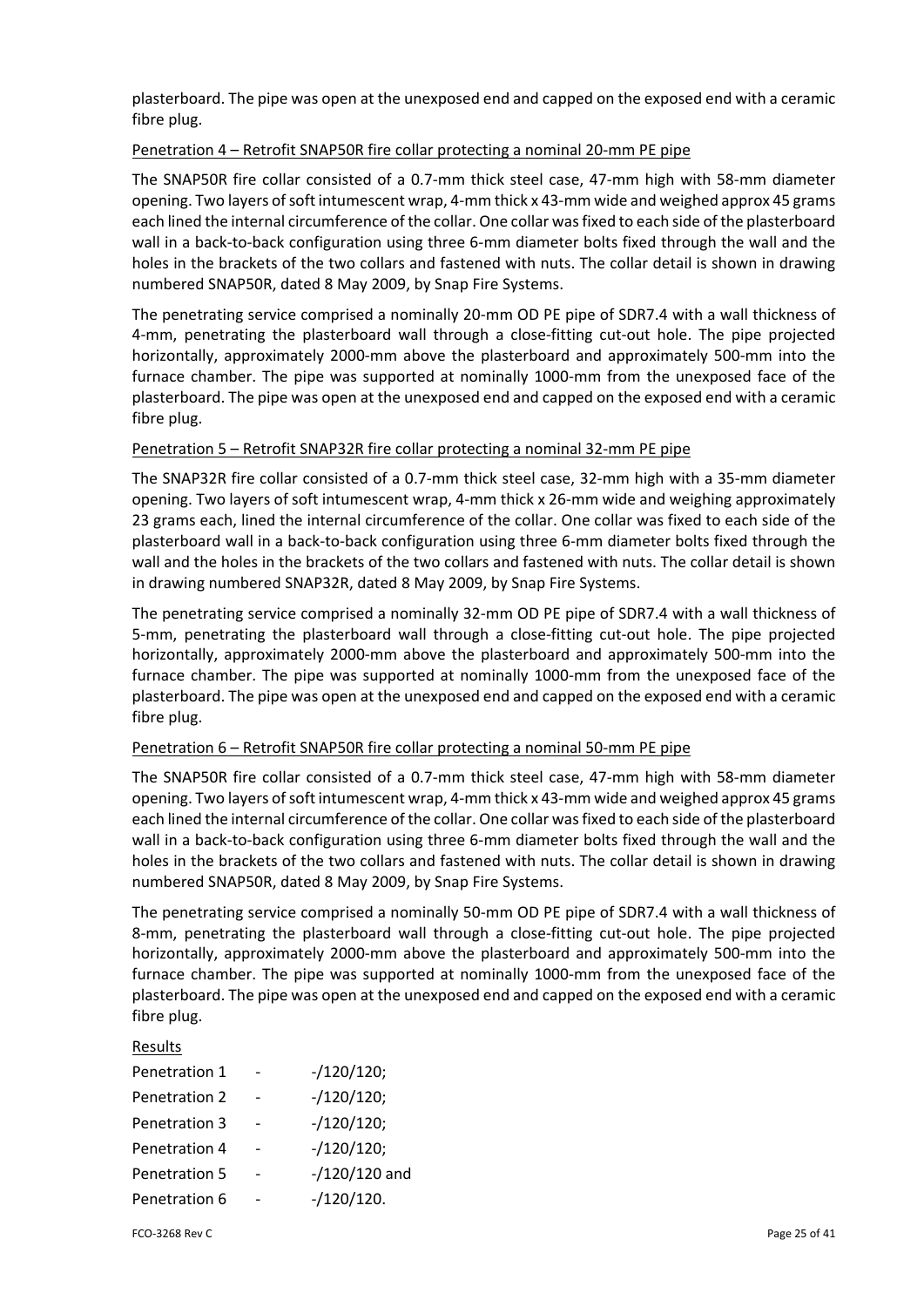## A.11. CSIRO report numbered FSP 1634

On 30 April 2014, this Division conducted a full‐scale fire‐resistance test on SNAP Retro‐fit Fire Collars protecting a plasterboard wall penetrated by nine (9) PEX (Cross-linked polyethylene) pipes in accordance with AS1530.4‐2005.

The wall system, with an established fire-resistance level (FRL) of -/180/180 comprised a64-mm x 0.55-mm steel studs and noggins installed at nominally 600-mm centres, lined on each side with two layers of 16‐mm thick Boral Firestop plasterboard sheets. The plasterboard sheeting was screw fixed to the steel studs using plasterboard screws at nominally 200‐mm centres. The wall was penetrated by nine (9) PEX (Cross-linked polyethylene) pipes protected by retro-fitted SNAP Fire System fire collars.

For the purpose of the test, the specimens were referenced as Penetrations A, B, C, D, E, F, G, H and I.

Penetration A – 32R retrofitted fire collar protecting a PEX-b (16-mm SDR 11) stack pipe (80° brackets)

The SNAP retrofitted 32R fire collar comprised a 0.75‐mm steel case with a 40‐mm inner diameter and a 60-mm outside diameter. The 32-mm high collar casing comprised two layers of 4-mm thick Intumesh and a 135‐mm x 25‐mm stainless steel mesh as shown in drawing numbered 32R‐T, dated 13 May 2014, by SNAP Fire Systems. Two collars were fixed to the wall by 180° brackets with Hollow Wall Anchors 427.

The penetrating service comprised a 16‐mm cross‐linked polyethylene (PEX‐b) pipe, with a measured wall thickness of 3.1-mm fitted through a 19-mm diameter hole in the wall. The pipe projected horizontally 2000-mm through the plasterboard and 500-mm into the furnace chamber. The pipe was supported at 500‐mm and 1000‐mm from the unexposed face of the plasterboard wall. The pipe was open at the unexposed end and capped with kaowool plug on the exposed end.

The system as tested did not fail insulation nor integrity for the 181-minute duration of the test.

#### Penetration B-32R retrofitted fire collar protecting a PEX-a (16-mm SDR 7.4) stack pipe (120° brackets)

The SNAP retrofitted 32R fire collar comprised a 0.75‐mm steel case with a 40‐mm inner diameter and a 60-mm outside diameter. The 32-mm high collar casing comprised two layers of 4-mm thick Intumesh and a 135‐mm x 25‐mm stainless steel mesh as shown in drawing numbered 32R‐T, dated 13 May 2014, by SNAP Fire Systems. Two collars were fixed to the wall by 120° brackets with Hollow Wall Anchors 427.

The penetrating service comprised a 16‐mm cross‐linked polyethylene (PEX‐a) pipe, with a measured wall thickness of 2.3-mm fitted through a 19-mm diameter hole in the wall. The pipe projected horizontally 2000‐mm through the plasterboard and 500‐mm into the furnace chamber. The pipe was supported at 500-mm and 1000-mm from the unexposed face of the plasterboard wall. The pipe was open at the unexposed end and capped with kaowool plug on the exposed end.

The system as tested failed insulation at 179 minutes due to a maximum temperature rise of 180 deg K is exceeded on the unexposed face of the specimen. The integrity criterion was maintained for the 181-minute duration of the test.

#### Penetration C – 32R retrofitted fire collar protecting a PEX‐b (20‐mm SDR 11) stack pipe (60° brackets)

The SNAP retrofitted 32R fire collar comprised a 0.75‐mm steel case with a 40‐mm inner diameter and a 60-mm outside diameter. The 32-mm high collar casing comprised two layers of 4-mm thick Intumesh and a 135‐mm x 25‐mm stainless steel mesh as shown in drawing numbered 32R‐T, dated 13 May 2014, by SNAP Fire Systems. Two collars were fixed to the wall by two 60° brackets with Hollow Wall Anchors 427.

The penetrating service comprised a 20‐mm cross‐linked polyethylene (PEX‐b) pipe, with a measured wall thickness of 2.1-mm fitted through a 23-mm diameter hole in the wall. The pipe projected horizontally 2000‐mm through the plasterboard and 500‐mm into the furnace chamber. The pipe was supported at 500-mm and 1000-mm from the unexposed face of the plasterboard wall. The pipe was open at the unexposed end and capped with kaowool plug on the exposed end.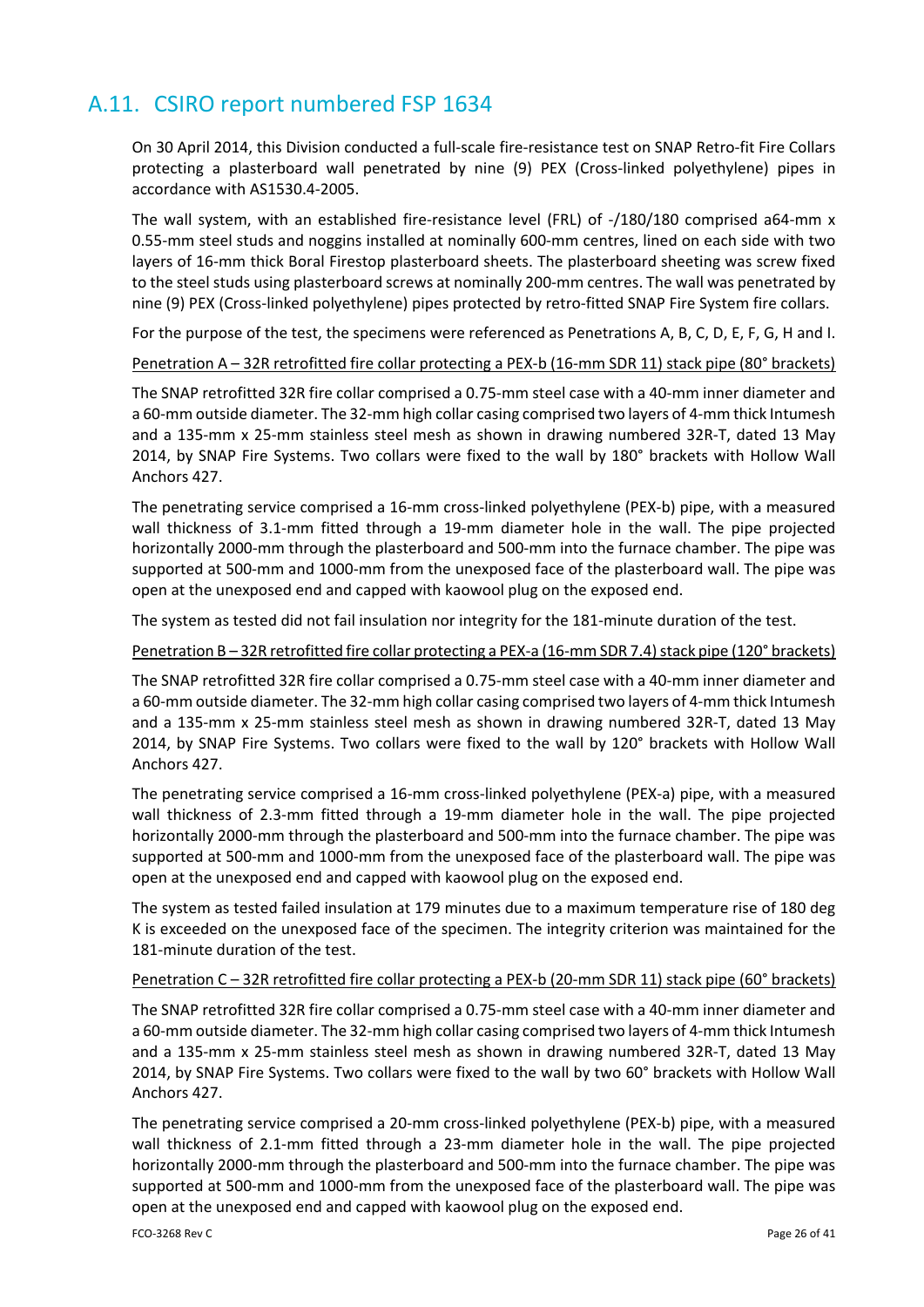The system as tested did not fail insulation nor integrity for the 181‐minute duration of the test.

#### Penetration D – 32R retrofitted fire collar protecting a PEX-a (20-mm SDR 7.4) stack pipe (120° brackets)

The SNAP retrofitted 32R fire collar comprised a 0.75‐mm steel case with a 40‐mm inner diameter and a 60-mm outside diameter. The 32-mm high collar casing comprised two layers of 4-mm thick Intumesh and a 135-mm x 25-mm stainless steel mesh as shown in drawing numbered 32R-T, dated 13 May 2014, by SNAP Fire Systems. Two collars were fixed to the wall by three 120° brackets with Hollow Wall Anchors 427.

The penetrating service comprised a 20‐mm cross‐linked polyethylene (PEX‐a) pipe, with a measured wall thickness of 3.9-mm fitted through a 23-mm diameter hole in the wall. The pipe projected horizontally 2000-mm through the plasterboard and 500-mm into the furnace chamber. The pipe was supported at 500‐mm and 1000‐mm from the unexposed face of the plasterboard wall. The pipe was open at the unexposed end and capped with kaowool plug on the exposed end.

The system as tested did not fail insulation nor integrity for the 181-minute duration of the test.

#### Penetration E-32R retrofitted fire collar protecting a PEX-b (25-mm SDR 11) stack pipe (180° brackets)

The SNAP retrofitted 32R fire collar comprised a 0.75‐mm steel case with a 40‐mm inner diameter and a 60-mm outside diameter. The 32-mm high collar casing comprised two layers of 4-mm thick Intumesh and a 135‐mm x 25‐mm stainless steel mesh as shown in drawing numbered 32R‐T, dated 13 May 2014, by SNAP Fire Systems. Two collars were fixed to the wall by two 180° brackets with Hollow Wall Anchors 427.

The penetrating service comprised a 25‐mm cross‐linked polyethylene (PEX‐b) pipe, with a measured wall thickness of 2.6‐mm fitted through the collar's sleeve. The pipe projected horizontally 2000‐mm through the plasterboard and 500‐mm into the furnace chamber. The pipe was supported at 500‐mm and 1000‐mm from the unexposed face of the plasterboard wall. The pipe was open at the unexposed end and capped with kaowool plug on the exposed end.

The system as tested failed insulation at 134 minutes due to a maximum temperature rise of 180 deg K is exceeded on the unexposed face of the specimen. The integrity criterion was maintained for the 181-minute duration of the test.

#### Penetration F-32R retrofitted fire collar protecting a PEX-a (25-mm SDR 7.4) stack pipe (120° brackets)

The SNAP retrofitted 32R fire collar comprised a 0.75‐mm steel case with a 40‐mm inner diameter and a 60-mm outside diameter. The 32-mm high collar casing comprised two layers of 4-mm thick Intumesh and a 135-mm x 25-mm stainless steel mesh as shown in drawing numbered 32R-T, dated 13 May 2014, by SNAP Fire Systems. Two collars were fixed to the wall by three 120° brackets with Hollow Wall Anchors 427.

The penetrating service comprised a 25‐mm cross‐linked polyethylene (PEX‐a) pipe, with a measured wall thickness of 4-mm fitted through a 28-mm diameter hole in the wall. The pipe projected horizontally 2000‐mm through the plasterboard and 500‐mm into the furnace chamber. The pipe was supported at 500-mm and 1000-mm from the unexposed face of the plasterboard wall. The pipe was open at the unexposed end and capped with kaowool plug on the exposed end.

The system as tested did not fail insulation nor integrity for the 181-minute duration of the test.

#### Penetration G – 32R retrofitted fire collar protecting a PEX‐a (25‐mm SDR 7.4) stack pipe (60° brackets)

The SNAP retrofitted 32R fire collar comprised a 0.75‐mm steel case with a 40‐mm inner diameter and a 60-mm outside diameter. The 32-mm high collar casing comprised two layers of 4-mm thick Intumesh and a 135-mm x 25-mm stainless steel mesh as shown in drawing numbered 32R-T, dated 13 May 2014, by SNAP Fire Systems. Two collars were fixed to the wall by two 60° brackets with Hollow Wall Anchors 427.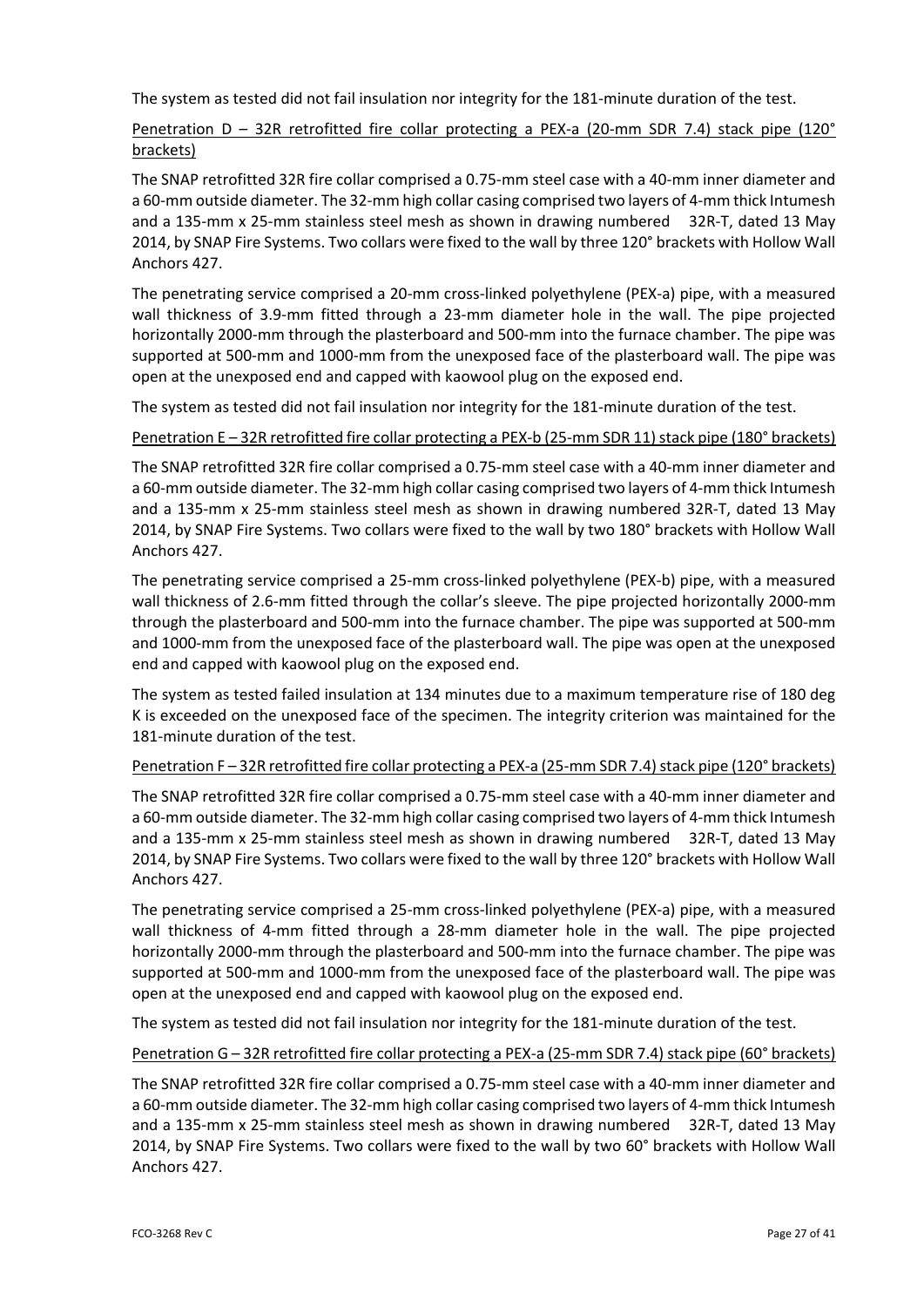The penetrating service comprised a 25‐mm cross‐linked polyethylene (PEX‐a) pipe, with a measured wall thickness of 4-mm fitted through a 28-mm diameter hole in the wall. The pipe projected horizontally 2000‐mm through the plasterboard and 500‐mm into the furnace chamber. The pipe was supported at 500-mm and 1000-mm from the unexposed face of the plasterboard wall. The pipe was open at the unexposed end and capped with kaowool plug on the exposed end.

The system as tested failed insulation at 97 minutes due to a maximum temperature rise of 180 deg K is exceeded on the unexposed face of the specimen. The integrity criterion was maintained for the 181-minute duration of the test.

#### Penetration H – 32R retrofitted fire collar protecting a PEX-a (32-mm SDR 7.4) stack pipe (120° brackets)

The SNAP retrofitted 32R fire collar comprised a 0.75‐mm steel case with a 40‐mm inner diameter and a 60-mm outside diameter. The 32-mm high collar casing comprised two layers of 4-mm thick Intumesh and a 135‐mm x 25‐mm stainless steel mesh as shown in drawing numbered 32R‐T, dated 13 May 2014, by SNAP Fire Systems. Two collars were fixed to the wall by two 120° brackets with Hollow Wall Anchors 427.

The penetrating service comprised a 32‐mm cross‐linked polyethylene (PEX‐a) pipe, with a measured wall thickness of 4.5‐mm fitted through a 35‐mm diameter hole in the wall. The pipe projected horizontally 2000‐mm through the plasterboard and 500‐mm into the furnace chamber. The pipe was supported at 500-mm and 1000-mm from the unexposed face of the plasterboard wall. The pipe was open at the unexposed end and capped with kaowool plug on the exposed end.

The system as tested failed insulation at 96 minutes due to a maximum temperature rise of 180 deg K is exceeded on the unexposed face of the specimen. The integrity criterion was maintained for the 181-minute duration of the test.

#### Penetration I-32R retrofitted fire collar protecting a PEX-b (32-mm SDR 11) stack pipe (180° brackets)

The SNAP retrofitted 32R fire collar comprised a 0.75‐mm steel case with a 40‐mm inner diameter and a 60-mm outside diameter. The 32-mm high collar casing comprised two layers of 4-mm thick Intumesh and a 135‐mm x 25‐mm stainless steel mesh as shown in drawing numbered 32R‐T, dated 13 May 2014, by SNAP Fire Systems. Two collars were fixed to the wall by two 180° brackets with Hollow Wall Anchors 427.

The penetrating service comprised a 32‐mm cross‐linked polyethylene (PEX‐b) pipe, with a measured wall thickness of 3.5-mm fitted through a 35-mm diameter hole in the wall. The pipe projected horizontally 2000‐mm through the plasterboard and 500‐mm into the furnace chamber. The pipe was supported at 500-mm and 1000-mm from the unexposed face of the plasterboard wall. The pipe was open at the unexposed end and capped with kaowool plug on the exposed end.

The system as tested failed insulation at 169 minutes due to a maximum temperature rise of 180 deg K is exceeded on the unexposed face of the specimen. The integrity criterion was maintained for the 181-minute duration of the test.

## A.12. CSIRO report numbered FSP 1658

On 4 September 2014, this Division conducted a pilot‐scale fire‐resistance test on SNAP Retro‐fit Fire Collars protecting a plasterboard wall penetrated by nine (9) PEX (Cross‐linked polyethylene) pipes in accordance with AS1530.4‐2005.

The wall system, with an established fire‐resistance level (FRL) of ‐/180/180 which comprised 64‐mm x 0.55‐mm steel studs and noggins installed at nominally 600‐mm centres, lined on each side with two layers of 16‐mm thick Firestop plasterboard sheets. The plasterboard sheeting was screw fixed to the steel studs using plasterboard screws at nominally 200‐mm centres. The plasterboard wall thickness was 128-mm from exposed face to unexposed face. The wall was penetrated by eight (8) +GF+ Georg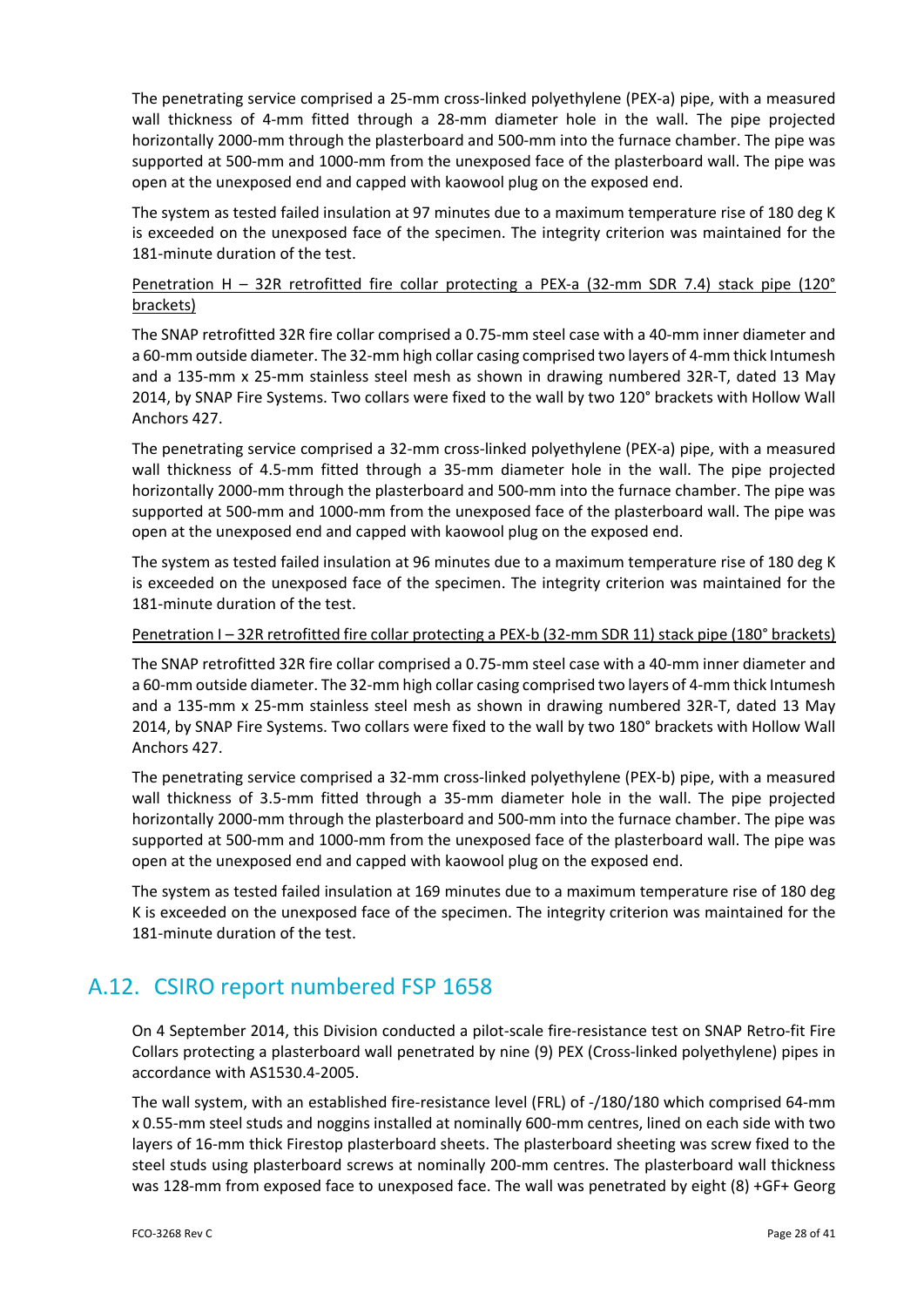Fischer Progef Polypropylene PP-H stack pipe protected by retro-fitted Snap Fire Systems fire collars. The pipes are stated to be manufactured in accordance with DIN 8077, DIN 8078 & EN ISO 15494.

For the purpose of the test, the specimens were referenced as Penetrations # A, B, C, D, E, F, G and H.

### Penetration #A – 32R retrofitted fire collar protecting a 20‐mm diameter +GF+ Georg Fischer Progef Polypropylene PP‐H SDR 11 PN10 stack pipe

The SNAP Retrofit 32R fire collar comprised a 0.75‐mm steel casing with a 40 mm inner diameter and a 106‐mm diameter base flange. The 32‐mm high collar casing incorporated a closing mechanism that was comprised of two soft Intumesh intumescent wraps lined within the internal circumference of the collar. The inner and outer wraps were 4‐mm thick x 26‐mm wide x 135‐mm long, and 4‐mm thick x 26‐mm wide x 154‐mm long, respectively. Between the wraps was a layer of 304 stainless steel mesh 135 mm long x 25-mm wide with wire mesh diameter of 0.15-mm, as shown in drawing numbered 32R‐T dated 2 July 2014, by SNAP Fire Systems. One collar was fixed to each side of the plasterboard wall in a back-to-back configuration using two hollow wall anchors.

The penetrating service comprised a 20-mm nominal diameter PP-H pipe, with a wall thickness of 2.3mm, fitted through the collar's sleeve and penetrating the plasterboard wall through a 21 mm diameter cut-out hole as shown in drawing titled "Penetration #A PP-H (20-mm Ø SDR 11) Stack" dated 8 August 2014, by SNAP Fire Systems. The pipe projected horizontally, approximately 2000‐mm away from the unexposed face of the plasterboard wall and approximately 500-mm into the furnace chamber. The pipe was supported at nominally 500‐mm from the unexposed face of the plasterboard wall by two support clamp brackets spaced apart at nominally 1000‐mm. The pipe was open at the unexposed end and capped on the exposed end with a ceramic fibre (Kaowool) plug.

#### Penetration #B – 32R retrofitted fire collar protecting a 20‐mm diameter +GF+ Georg Fischer Progef Polypropylene PP‐H SDR 7.4 PN16 stack pipe

The SNAP Retrofit 32R fire collar comprised a 0.75‐mm steel casing with a 40 mm inner diameter and a 106‐mm diameter base flange. The 32‐mm high collar casing incorporated a closing mechanism that was comprised of two soft Intumesh intumescent wraps lined within the internal circumference of the collar. The inner and outer wraps were 4‐mm thick x 26‐mm wide x 135‐mm long, and 4‐mm thick x 26‐mm wide x 154‐mm long, respectively. Between the wraps was a layer of 304 stainless steel mesh 135 mm long x 25-mm wide with wire mesh diameter of 0.15-mm, as shown in drawing numbered 32R-T dated 2 July 2014, by SNAP Fire Systems. One collar was fixed to each side of the plasterboard wall in a back-to-back configuration using two hollow wall anchors.

The penetrating service comprised a 20-mm nominal diameter PP-H pipe, with a wall thickness of 3.5– mm, fitted through the collar's sleeve and penetrating the plasterboard wall through a 21‐mm diameter cut-out hole as shown in drawing titled "Penetration #B PP-H (20-mm Ø SDR 7.4) Stack" dated 8 August 2014, by SNAP Fire Systems. The pipe projected horizontally, approximately 2000‐mm away from the unexposed face of the plasterboard wall and approximately 500-mm into the furnace chamber. The pipe was supported at nominally 500‐mm from the unexposed face of the plasterboard wall by two support clamp brackets spaced apart at nominally 1000‐mm. The pipe was open at the unexposed end and capped on the exposed end with a ceramic fibre (Kaowool) plug.

### Penetration #C – 32R retrofitted fire collar protecting a 25‐mm diameter +GF+ Georg Fischer Progef Polypropylene PP‐H SDR 11 PN10 stack pipe

The SNAP Retrofit 32R fire collar comprised a 0.75‐mm steel casing with a 40 mm inner diameter and a 106‐mm diameter base flange. The 32‐mm high collar casing incorporated a closing mechanism that was comprised of two soft Intumesh intumescent wraps lined within the internal circumference of the collar. The inner and outer wraps were 4‐mm thick x 26‐mm wide x 135‐mm long, and 4‐mm thick x 26-mm wide x 154-mm long, respectively. Between the wraps was a layer of 304 stainless steel mesh 135 mm long x 25-mm wide with wire mesh diameter of 0.15-mm, as shown in drawing numbered 32R‐T dated 2 July 2014, by SNAP Fire Systems. One collar was fixed to each side of the plasterboard wall in a back-to-back configuration using two hollow wall anchors.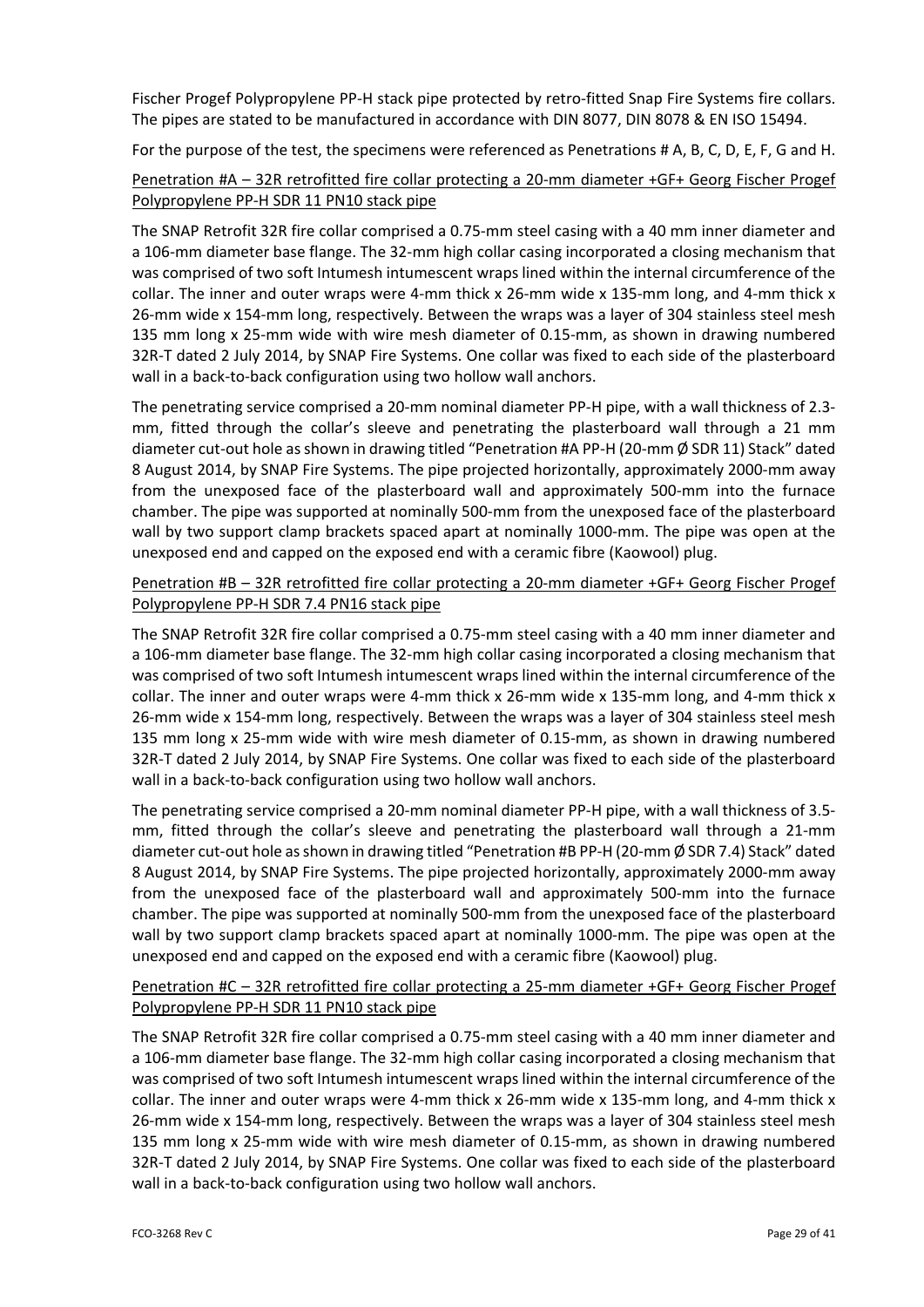The penetrating service comprised a 25‐mm nominal diameter PP‐H pipe, with a wall thickness of 2.9‐ mm, fitted through the collar's sleeve and penetrating the plasterboard wall through a 26 mm diameter cut‐out hole asshown in drawing titled "Penetration #C PP‐H (25‐mm Ø SDR 11) Stack" dated 8 August 2014, by SNAP Fire Systems. The pipe projected horizontally, approximately 2000‐mm away from the unexposed face of the plasterboard wall and approximately 500‐mm into the furnace chamber. The pipe was supported at nominally 500‐mm from the unexposed face of the plasterboard wall by two support clamp brackets spaced apart at nominally 1000-mm. The pipe was open at the unexposed end and capped on the exposed end with a ceramic fibre (Kaowool) plug.

#### Penetration #D - 32R retrofitted fire collar protecting a 25-mm diameter +GF+ Georg Fischer Progef Polypropylene PP‐H SDR 7.4 PN16 stack pipe

The SNAP Retrofit 32R fire collar comprised a 0.75‐mm steel casing with a 40 mm inner diameter and a 106‐mm diameter base flange. The 32‐mm high collar casing incorporated a closing mechanism that was comprised of two soft Intumesh intumescent wraps lined within the internal circumference of the collar. The inner and outer wraps were 4‐mm thick x 26‐mm wide x 135‐mm long, and 4‐mm thick x 26‐mm wide x 154‐mm long, respectively. Between the wraps was a layer of 304 stainless steel mesh 135 mm long x 25-mm wide with wire mesh diameter of 0.15-mm, as shown in drawing numbered 32R-T dated 2 July 2014, by SNAP Fire Systems. One collar was fixed to each side of the plasterboard wall in a back-to-back configuration using two hollow wall anchors.

The penetrating service comprised a 25-mm nominal diameter PP-H pipe, with a wall thickness of 3.5mm, fitted through the collar's sleeve and penetrating the plasterboard wall through a 26 mm diameter cut‐out hole as shown in drawing titled "Penetration #D PP‐H (25‐mm Ø SDR 7.4) Stack" dated 8 August 2014, by SNAP Fire Systems. The pipe projected horizontally, approximately 2000‐mm away from the unexposed face of the plasterboard wall and approximately 500‐mm into the furnace chamber. The pipe was supported at nominally 500‐mm from the unexposed face of the plasterboard wall by two support clamp brackets spaced apart at nominally 1000‐mm. The pipe was open at the unexposed end and capped on the exposed end with a ceramic fibre (Kaowool) plug.

### Penetration #E – 32R retrofitted fire collar protecting a 32‐mm diameter +GF+ Georg Fischer Progef Polypropylene PP‐H SDR 11 PN10 stack pipe

The SNAP Retrofit 32R fire collar comprised a 0.75‐mm steel casing with a 40 mm inner diameter and a 106‐mm diameter base flange. The 32‐mm high collar casing incorporated a closing mechanism that was comprised of two soft Intumesh intumescent wraps lined within the internal circumference of the collar. The inner and outer wraps were 4‐mm thick x 26‐mm wide x 135‐mm long, and 4‐mm thick x 26‐mm wide x 154‐mm long, respectively. Between the wraps was a layer of 304 stainless steel mesh 135 mm long x 25-mm wide with wire mesh diameter of 0.15-mm, as shown in drawing numbered 32R‐T dated 2 July 2014, by SNAP Fire Systems. One collar was fixed to each side of the plasterboard wall in a back-to-back configuration using two hollow wall anchors.

The penetrating service comprised a 32-mm nominal diameter PP-H pipe, with a wall thickness of 3.8mm, fitted through the collar's sleeve and penetrating the plasterboard wall through a 33 mm diameter cut-out hole as shown in drawing titled "Penetration #E PP-H (32-mm Ø SDR 11) Stack" dated 8 August 2014, by SNAP Fire Systems. The pipe projected horizontally, approximately 2000‐mm away from the unexposed face of the plasterboard wall and approximately 500‐mm into the furnace chamber. The pipe was supported at nominally 500‐mm from the unexposed face of the plasterboard wall by two support clamp brackets spaced apart at nominally 1000‐mm. The pipe was open at the unexposed end and capped on the exposed end with a ceramic fibre (Kaowool) plug.

#### Penetration #F – 32R retrofitted fire collar protecting a 40‐mm diameter +GF+ Georg Fischer Progef Polypropylene PP‐H SDR 11 PN10 stack pipe

The SNAP Retrofit 32R fire collar comprised a 0.75‐mm steel casing with a 40 mm inner diameter and a 106‐mm diameter base flange. The 32‐mm high collar casing incorporated a closing mechanism that was comprised of two soft Intumesh intumescent wraps lined within the internal circumference of the collar. The inner and outer wraps were 4‐mm thick x 26‐mm wide x 135‐mm long, and 4‐mm thick x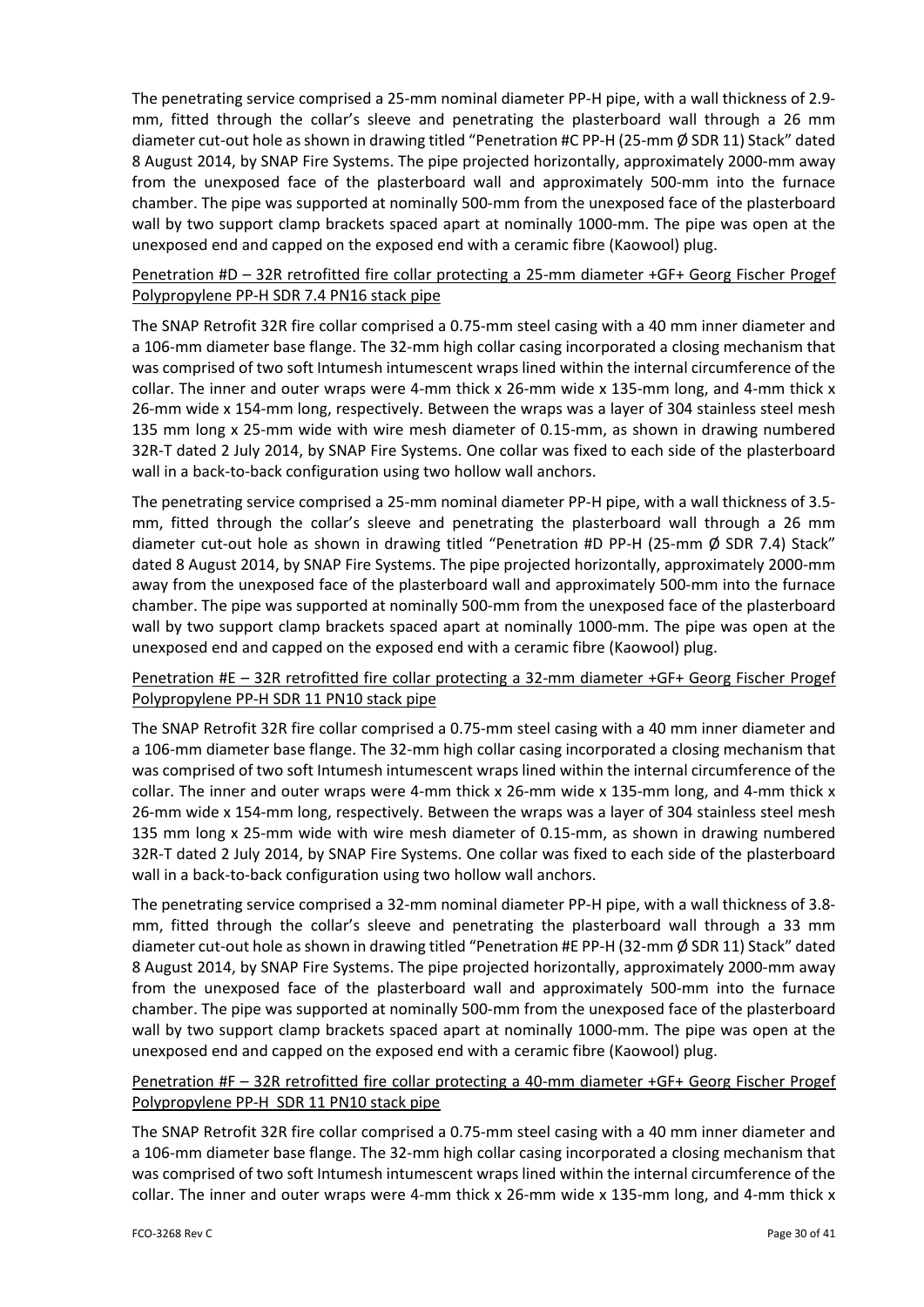26‐mm wide x 154‐mm long, respectively. Between the wraps was a layer of 304 stainless steel mesh 135 mm long x 25-mm wide with wire mesh diameter of 0.15-mm, as shown in drawing numbered 32R‐T dated 2 July 2014, by SNAP Fire Systems. One collar was fixed to each side of the plasterboard wall in a back-to-back configuration using two hollow wall anchors.

The penetrating service comprised a 40-mm nominal diameter PP-H pipe, with a wall thickness of 4.1mm, fitted through the collar's sleeve and penetrating the plasterboard wall through a 41 mm diameter cut-out hole as shown in drawing titled "Penetration #F PP-H (40-mm Ø SDR 11) Stack" dated 8 August 2014, by SNAP Fire Systems. The pipe projected horizontally, approximately 2000‐mm away from the unexposed face of the plasterboard wall and approximately 500-mm into the furnace chamber. The pipe was supported at nominally 500‐mm from the unexposed face of the plasterboard wall by two support clamp brackets spaced apart at nominally 1000‐mm. The pipe was open at the unexposed end and capped on the exposed end with a ceramic fibre (Kaowool) plug.

#### Penetration #G – 50R retrofitted fire collar protecting a 50‐mm diameter +GF+ Georg Fischer Progef Polypropylene PP‐H SDR 11 PN10 stack pipe

The SNAP Retrofit 50R fire collar comprised a 0.75‐mm steel casing with a 62 mm inner diameter and a 149‐mm diameter base flange. The 47‐mm high collar casing incorporated a closing mechanism that was comprised of two soft Intumesh intumescent wraps lined within the internal circumference of the collar. The inner and outer wraps were 4‐mm thick x 43‐mm wide x 200‐mm long, and 4‐mm thick x 43-mm wide x 220-mm long, respectively. Between the wraps was a layer of 304 stainless steel mesh 210 mm long x 42-mm wide with wire mesh diameter of 0.15-mm, as shown in drawing numbered 50R‐T dated 4 November 2013, by SNAP Fire Systems. One collar was fixed to each side of the plasterboard wall in a back‐to‐back configuration using three hollow wall anchors.

The penetrating service comprised a 50-mm nominal diameter PP-H pipe, with a wall thickness of 5.1mm, fitted through the collar's sleeve and penetrating the plasterboard wall through a 51 mm diameter cut-out hole as shown in drawing titled "Penetration #G PP-H (50-mm Ø SDR 11) Stack" dated 8 August 2014, by SNAP Fire Systems. The pipe projected horizontally, approximately 2000‐mm away from the unexposed face of the plasterboard wall and approximately 500‐mm into the furnace chamber. The pipe was supported at nominally 500‐mm from the unexposed face of the plasterboard wall by two support clamp brackets spaced apart at nominally 1000-mm. The pipe was open at the unexposed end and capped on the exposed end with a ceramic fibre (Kaowool) plug.

### Penetration #H – 63R retrofitted fire collar protecting a 63‐mm diameter +GF+ Georg Fischer Progef Polypropylene PP‐H SDR 11 PN10 stack pipe

The SNAP Retrofit 63R fire collar comprised a 0.75‐mm steel casing with a 72 mm inner diameter and a 157‐mm diameter base flange. The 47‐mm high collar casing incorporated a closing mechanism that was comprised of two soft Intumesh intumescent wraps lined within the internal circumference of the collar. The inner and outer wraps were 4‐mm thick x 43‐mm wide x 230‐mm long, and 4‐mm thick x 43-mm wide x 255-mm long, respectively. Between the wraps was a layer of 304 stainless steel mesh 240 mm long x 42-mm wide with wire mesh diameter of 0.15-mm, as shown in drawing numbered 63R‐T dated 15 November 2014, by SNAP Fire Systems. One collar was fixed to each side of the plasterboard wall in a back‐to‐back configuration using three hollow wall anchors.

The penetrating service comprised a 63‐mm nominal diameter PP‐H pipe, with a wall thickness of 6.7‐ mm, fitted through the collar's sleeve and penetrating the plasterboard wall through a 64 mm diameter cut‐out hole asshown in drawing titled "Penetration #H PP‐H (63‐mm Ø SDR 11) Stack" dated 8 August 2014, by SNAP Fire Systems. The pipe projected horizontally, approximately 2000‐mm away from the unexposed face of the plasterboard wall and approximately 500-mm into the furnace chamber. The pipe was supported at nominally 500‐mm from the unexposed face of the plasterboard wall by two support clamp brackets spaced apart at nominally 1000-mm. The pipe was open at the unexposed end and capped on the exposed end with a ceramic fibre (Kaowool) plug.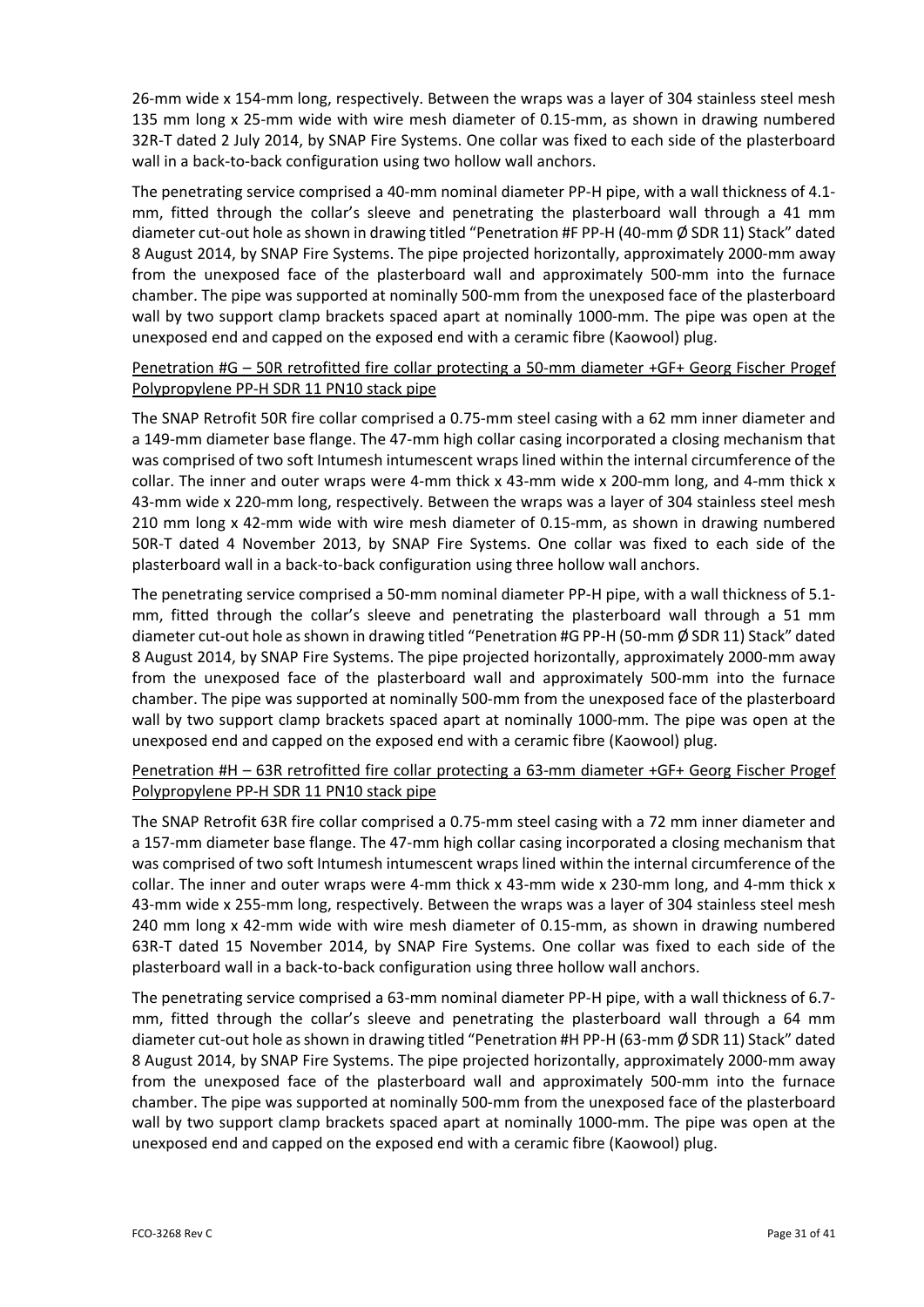#### Results

| Penetration #A | $- / 180 / 180$ ; |
|----------------|-------------------|
| Penetration #B | $- / 180 / 180$ ; |
| Penetration #C | $- / 180 / 180$ ; |
| Penetration #D | $- / 180 / 180$ ; |
| Penetration #E | $- / 180 / 180$ ; |
| Penetration #F | $- / 180 / 180$ ; |
| Penetration #G | $-$ /180/180; and |
| Penetration #H | $- / 180 / 180.$  |

## A.13. CSIRO report numbered FSP 1716

On 7 September 2015, this Division conducted a pilot‐scale fire‐resistance test Snap Cast‐in Fire Collars protecting a plasterboard wall penetrated by one (1) HDPE pipe, one (1) PVC pipe, two (2) Raupiano Pipes and one (1) Pex‐a Pipes in accordance with AS1530.4‐2005.

The wall system was constructed in accordance with Boral Firestop system with an established fire resistance level (FRL) of ‐/120/120. Construction comprised 64‐mm x 0.35‐mm steel studs and noggins installed at nominally 600‐mm centres, lined on each side with two layers of 16‐mm thick Firestop sheets. The plasterboard sheeting was screw fixed to the steel studs using plasterboard screws at nominally 200‐mm centres. The plasterboard wall thickness was 128‐mm from exposed face to unexposed face. The wall was penetrated by five (5) stack pipes protected by retro‐fitted Snap Fire Systems fire collars.

#### Penetration # 1 – HP150 R retrofitted fire collar protecting a 160-mm High-Density Polyethylene (HDPE) pipe

The SNAP retrofitted HP150 R collar comprised a 0.95‐mm steel casing with a 175 mm inner diameter and a 326-mm diameter base flange. The 117-mm high collar casing incorporated a strip of 570 mm x 112 mm x 8‐mm thick Intumesh intumescent material. The closing mechanism comprised four 304 stainless steel springs, with nylon fuse links, and a 596 mm x 112‐mm stainless steel mesh as shown in drawing numbered HP 150 R ‐T dated 3 November 2014, by Snap Fire Systems Pty Ltd.

The penetrating service comprised a 160-mm nominal diameter HDPE pipe, with a wall thickness of 6.7‐mm, fitted through the collar's sleeve and penetrating the plasterboard wall through a 165 mm diameter cut-out hole as shown in drawing titled "Test Wall W-15-E Penetration # 1 – 160-mm HDPE Pipe – HP150R Retrofit Collar", dated 2 October 2015, by Snap Fire Systems Pty Ltd. The pipe projected horizontally, approximately 2000‐mm away from the unexposed face of the plasterboard wall and approximately 500‐mm into the furnace chamber. The pipe was supported at nominally 500‐mm from the unexposed face of the plasterboard wall by two support clamp brackets spaced apart at nominally 1000-mm. The pipe was open at the unexposed end and capped on the exposed end with a ceramic fibre (Kaowool) plug.

#### Penetration # 2 – 32R retrofitted fire collar protecting a 32‐mm Pex‐a Pipe

The SNAP Retrofit 32R fire collar comprised a 0.75‐mm steel casing with a 40 mm inner diameter and a 106‐mm diameter base flange. The 32‐mm high collar casing incorporated a closing mechanism that was comprised of two soft Intumesh intumescent strips lined within the internal circumference of the collar. The inner and outer strips were 4‐mm thick x 26‐mm wide x 135‐mm long, and 4‐mm thick x 26‐ mm wide x 154‐mm long, respectively. Between the strips was a layer of 304 stainless steel mesh 135 mm long x 25‐mm wide with wire mesh diameter of 0.15‐mm, as shown in drawing numbered 32R‐T dated 12 February 2015, by Snap Fire Systems Pty Ltd. One collar was fixed to each side of the plasterboard wall in a back‐to‐back configuration using three hollow wall anchors.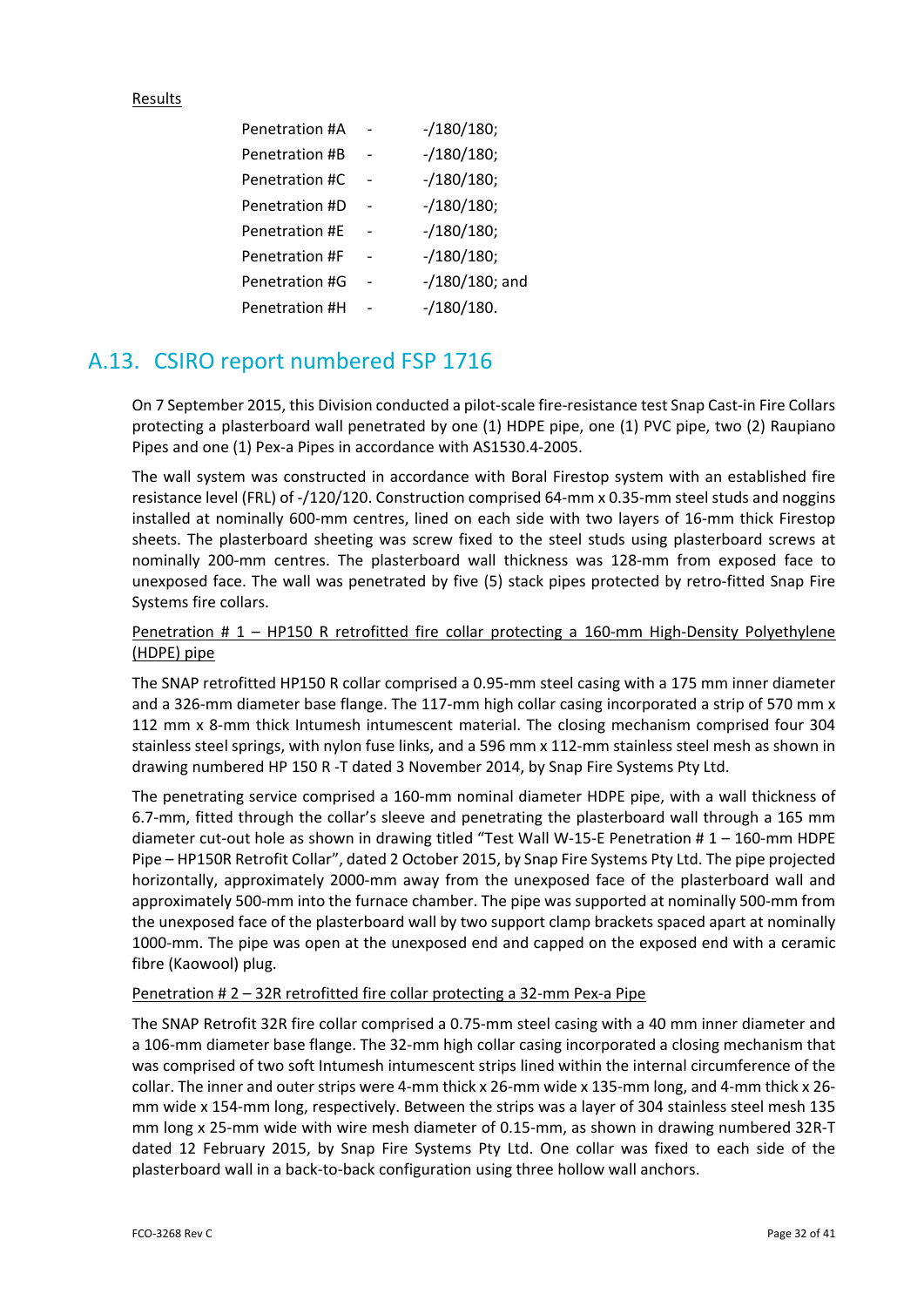The penetrating service comprised a 32‐mm nominal diameter Pex‐a Pipe, with a wall thickness of 4.9‐ mm, fitted through the collar's sleeve and penetrating the plasterboard wall through a 35 mm diameter cut-out hole as shown in drawing titled "Test Wall W-15-E Penetration # 2 – 32-mm Pex-A Pipe – 32R Retrofit Collar", dated 2 October 2015, by Snap Fire Systems Pty Ltd. The pipe projected horizontally, approximately 2000‐mm away from the unexposed face of the plasterboard wall and approximately 500‐mm into the furnace chamber. The pipe was supported at nominally 500‐mm from the unexposed face of the plasterboard wall by two support clamp brackets spaced apart at nominally 1000-mm. The pipe was open at the unexposed end and capped on the exposed end with a ceramic fibre (Kaowool) plug.

#### Penetration # 3 - 110R retrofitted fire collar protecting a 110 mm diameter Raupiano pipe

The SNAP 110R retrofitted fire collar comprised a 0.75‐mm steel casing with a 127‐mm inner diameter and a 214‐mm diameter base flange. The 62‐mm high collar casing incorporated three layers of 403‐ mm x 58‐mm wide x 2.5‐mm thick Intumesh intumescent material. Between the intumescent layers, 58-mm wide stainless steel mesh was installed as shown in drawing numbered 110R-T, dated 4 November 2014, by Snap Fire Systems Pty Ltd. One collar was fixed to each side of the plasterboard wall in a back-to-back configuration using two hollow wall anchors.

The penetrating service comprised a 110‐mm nominal diameter Raupiano Pipe, with a wall thickness of 3.2‐mm, fitted through the collar's sleeve and penetrating the plasterboard wall through a 113 mm diameter cut-out hole as shown in drawing titled "Test Wall W-15-E Penetration # 3 - 110-mm Raupiano Pipe – 110R Retrofit Collar", dated 2 October 2015, by Snap Fire Systems Pty Ltd. The pipe projected horizontally, approximately 2000‐mm away from the unexposed face of the plasterboard wall and approximately 500-mm into the furnace chamber. The pipe was supported at nominally 500mm from the unexposed face of the plasterboard wall by two support clamp brackets spaced apart at nominally 1000‐mm. The pipe was open at the unexposed end and capped on the exposed end with a ceramic fibre (Kaowool) plug.

#### Penetration # 4 – 50R retrofitted fire collar protecting a 40‐mm diameter Raupiano pipe

The SNAP Retrofit 50R fire collar comprised a 0.75‐mm steel casing with a 62 mm inner diameter and a 149‐mm diameter base flange. The 47‐mm high collar casing incorporated a closing mechanism that was comprised of two soft Intumesh intumescent strips lined within the internal circumference of the collar. The inner and outer strips were 4‐mm thick x 43‐mm wide x 200‐mm long, and 4‐mm thick x 43‐ mm wide x 220‐mm long, respectively. Between the strips was a layer of 304 stainless steel mesh 210 mm long x 42‐mm wide with wire mesh diameter of 0.15‐mm, as shown in drawing numbered 50R‐T dated 4 November 2013, by Snap Fire Systems Pty Ltd. One collar was fixed to each side of the plasterboard wall in a back‐to‐back configuration using three hollow wall anchors.

The penetrating service comprised a 40‐mm nominal diameter Raupiano Pipe, with a wall thickness of 2‐mm, fitted through the collar's sleeve and penetrating the plasterboard wall through a 43 mm diameter cut‐out hole asshown in drawing titled "Test Wall W‐15‐E Penetration # 4 – 40‐mm Raupiano Pipe – 50R Retrofit Collar", dated 2 October 2015, by Snap Fire Systems Pty Ltd. The pipe projected horizontally, approximately 2000-mm away from the unexposed face of the plasterboard wall and approximately 500‐mm into the furnace chamber. The pipe was supported at nominally 500‐mm from the unexposed face of the plasterboard wall by two support clamp brackets spaced apart at nominally 1000‐mm. The pipe was open at the unexposed end and capped on the exposed end with a ceramic fibre (Kaowool) plug.

#### Penetration # 5 – HP150 R retrofitted fire collar protecting a 160‐mm Polyvinyl Chloride (PVC) pipe

The SNAP retrofitted HP150 R collar comprised a 0.95‐mm steel casing with a 175 mm inner diameter and a 326-mm diameter base flange. The 117-mm high collar casing incorporated a strip of 570 mm x 112 mm x 8-mm thick Intumesh intumescent material. The closing mechanism comprised four stainless steel springs, with nylon fuse links, and a 596 mm x 112-mm 304 stainless steel mesh as shown in drawing numbered HP 150 R ‐T dated 3 November 2014, by Snap Fire Systems Pty Ltd.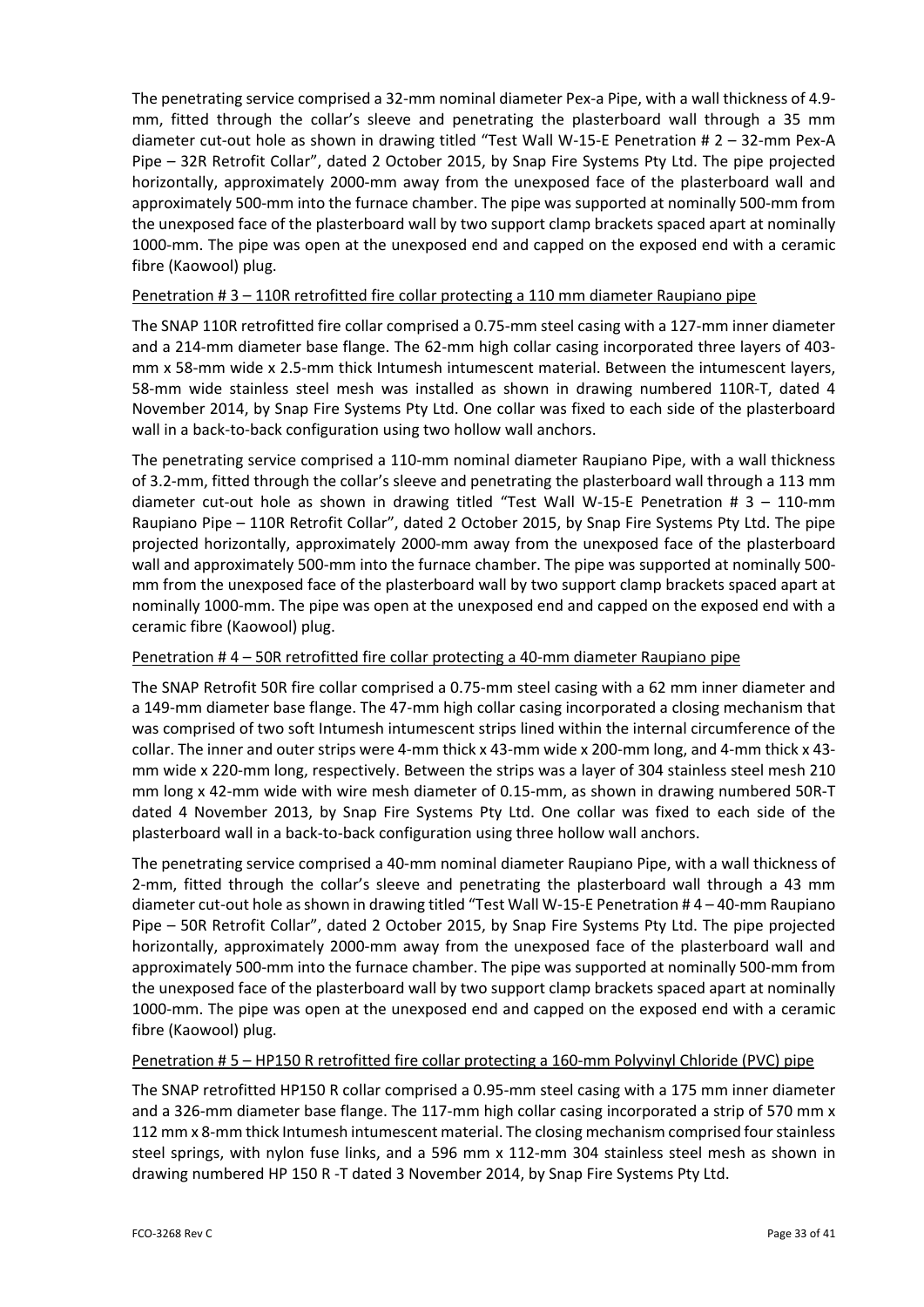The penetrating service comprised a 160‐mm nominal diameter PVC‐SC Pipe, with a wall thickness of 4.05-mm, fitted through the collar's sleeve and penetrating the plasterboard wall through a 165 mm diameter cut-out hole as shown in drawing titled "Test Wall W-15-E Penetration # 5 – 160-mm PVC-SC Pipe – HP150R Retrofit Collar", dated 2 October 2015, by Snap Fire Systems Pty Ltd. The pipe projected horizontally, approximately 2000‐mm away from the unexposed face of the plasterboard wall and approximately 500‐mm into the furnace chamber. The pipe was supported at nominally 500‐mm from the unexposed face of the plasterboard wall by two support clamp brackets spaced apart at nominally 1000‐mm. The pipe was open at the unexposed end and capped on the exposed end with a ceramic fibre (Kaowool) plug.

| Results        |                   |
|----------------|-------------------|
| Penetration #1 | $-120/120;$       |
| Penetration #2 | $-/120/120;$      |
| Penetration #3 | $-/120/120;$      |
| Penetration #4 | $-$ /120/120; and |
| Penetration #5 | $-120/120;$       |

### A.14. CSIRO Sponsored Investigation report numbered FSP 1902

On 5 April 2018, this Division conducted a fire‐resistance test in accordance with AS 1530.4 ‐2014 on a 116‐mm thick plasterboard lined steel framed wall comprising two layers of 13‐mm thick Fyrchek plasterboard on each side of 64-mm deep metal studs, with an established FRL of -/120/120 as detailed in BRANZ report reference FAR2539. The wall was penetrated by nine (9) services and protected by various first stopping systems. For the services relevant to this assessment the construction details of the services and performance achieved is summarised in the table below.

| Report  | <b>Specimen</b> | Snap collar on each<br>side of the wall | <b>Pipe Material</b>   | <b>Nominal pipe</b><br>diameter | Integrity | <b>Insulation</b> |
|---------|-----------------|-----------------------------------------|------------------------|---------------------------------|-----------|-------------------|
| FSP1902 | 1               | 50R                                     | C-PVC                  | 38                              | 181       | 181               |
| FSP1902 | $\overline{2}$  | 50R                                     | <b>PVC</b><br>50       |                                 | 181       | 181               |
| FSP1902 | 3               | 65-80R                                  | <b>PVC</b>             | 65                              | 181       | 181               |
| FSP1902 | 4               | 50R                                     | $Px/AI/Px + Pex-b$     | $25 + 20$                       | 181       | 175               |
| FSP1902 | 5               | 32R                                     | Telstra PVC<br>Conduit | 20                              | 181       | 170               |
| FSP1902 | 6               | 32R                                     | Pex-b                  | $2 \times 20$                   | 181       | 167               |
| FSP1902 | 9               | 32R                                     | $Px/AI/Px + Pex-b$     | $20 + 20$                       | 181       | 179               |

## A.15. CSIRO Sponsored Investigation report numbered FSP 1931

On 26 September 2018, this Division conducted a fire-resistance test in accordance with AS 1530.4 -2014 on a 116‐mm thick plasterboard lined steel framed wall comprising two layers of 13‐mm thick Fyrchek plasterboard on each side of 64‐mm deep metal studs, Boral reference SB120.1 with an established FRL of ‐/120/120. The wall was penetrated by a single service. For the service relevant to this assessment the construction details of the service and performance achieved are summarised in the table below.

| Report  | <b>Specimen</b> | Snap collar on each<br>side of the wall | <b>Pipe Material</b> | <b>Nominal pipe</b><br>diameter | Integrity | <b>Insulation</b> |
|---------|-----------------|-----------------------------------------|----------------------|---------------------------------|-----------|-------------------|
| FSP1931 |                 | HP315R                                  | PVC                  | 315                             | 181       | 179               |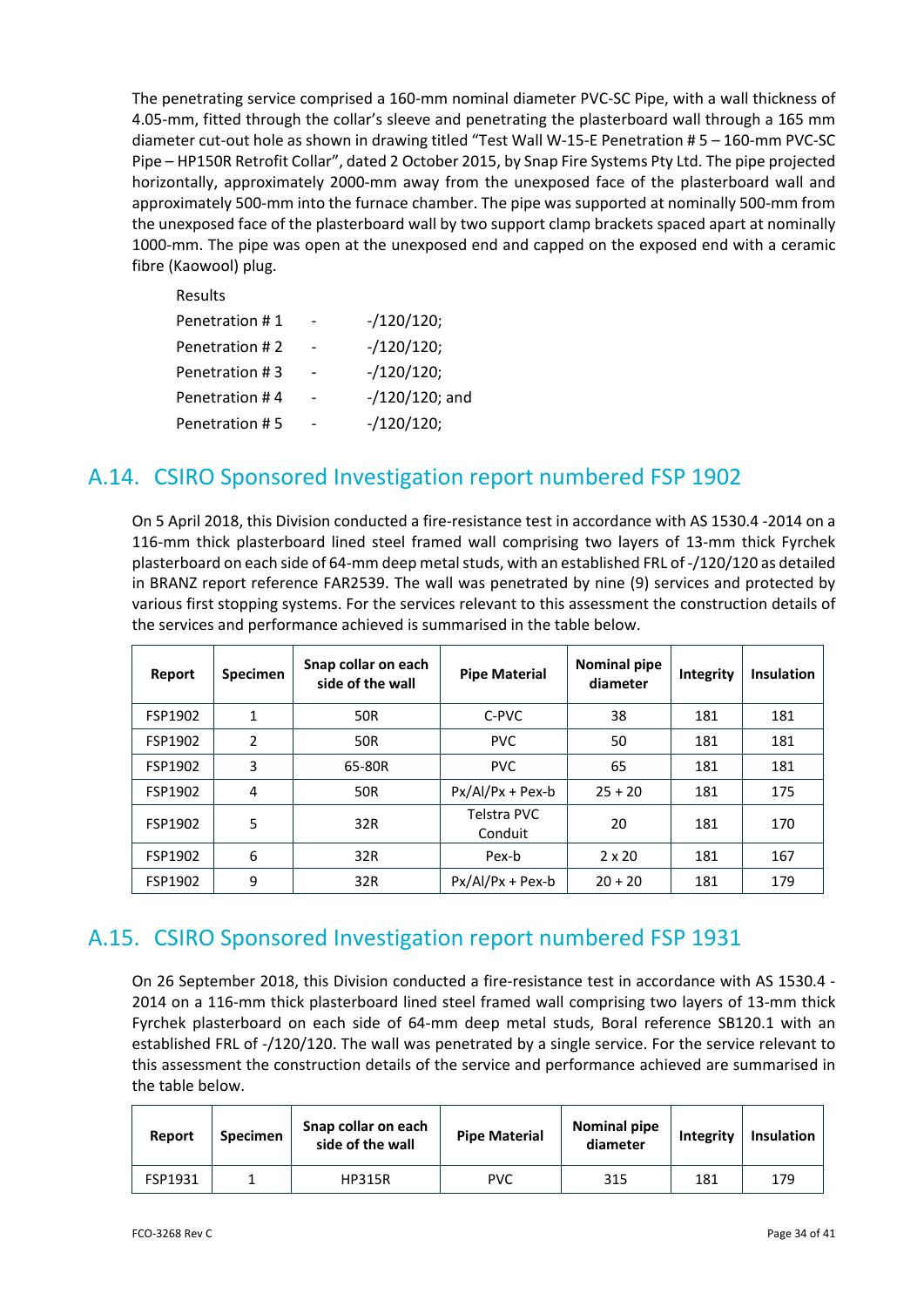## A.16. CSIRO Sponsored Investigation report numbered FSP 1946

On 26 September 2018, this Division conducted a fire-resistance test in accordance with AS 1530.4 -2014 on a 116‐mm thick plasterboard lined steel framed wall comprising two layers of 13‐mm thick Boral Firestop plasterboard on each side of 64‐mm deep metal studs, Boral reference SB120.1 with an established FRL of ‐/120/120. The wall was penetrated by a single service. For the service relevant to this assessment the construction details of the service and performance achieved are summarised in the table below.

| Report  | Specimen | Snap collar on each<br>side of the wall | Nominal pipe<br><b>Pipe Material</b><br>diameter |     | Integrity | <b>Insulation</b> |
|---------|----------|-----------------------------------------|--------------------------------------------------|-----|-----------|-------------------|
| FSP1946 |          | <b>HP315R</b>                           | <b>HDPE</b>                                      | 315 | 121       | 121               |

## A.17. CSIRO Sponsored Investigation report numbered FSP 1978

On 17 January 2019, this Division conducted a fire‐resistance test in accordance with AS 1530.4 ‐2014 on a 116‐mm thick plasterboard lined steel framed wall comprising two layers of 13‐mm thick Firestop plasterboard on each side of 64‐mm deep metal studs, Boral reference SB120.1 with an established FRL of -/120/120. For the services relevant to this assessment the construction details of the services and performance achieved is summarised in the table below.

| Report         | <b>Specimen</b> | Snap collar on each<br>side of the wall | <b>Pipe Material</b> | <b>Nominal pipe</b><br>diameter | Integrity | <b>Insulation</b> |
|----------------|-----------------|-----------------------------------------|----------------------|---------------------------------|-----------|-------------------|
| <b>FSP1978</b> |                 | <b>50R</b>                              | C-PVC                | 50                              | 181       | 157               |
| <b>FSP1978</b> |                 | <b>HP250R-B</b>                         | <b>PVC</b>           | 225                             | 181       | 173               |

### A.18. CSIRO report numbered FSP 1996

On 4 April 2019, this Division conducted a fire‐resistance test in accordance with AS 1530.4 ‐2014 on a 116 mm thick plasterboard lined steel framed wall comprising two layers of 13 mm thick Firestop plasterboard on each side of 64 mm deep metal studs, Boral reference SB120.1 with an established FRL of -/120/120. For the services relevant to this assessment the construction details of the services and performance achieved is summarised in the table below.

| Report   | <b>Specimen</b> | Snap collar on each<br>side of the wall | <b>Pipe Material</b>        | <b>Nominal pipe</b><br>diameter | Integrity | <b>Insulation</b> |
|----------|-----------------|-----------------------------------------|-----------------------------|---------------------------------|-----------|-------------------|
| FSP 1996 | 2               | 50R                                     | Polypropylene<br>(Triplus)  | 40                              | 161       | 134               |
| FSP 1996 | 3               | 50R                                     | Polypropylene<br>(Raupiano) | 40                              | 161       | 123               |
| FSP 1996 | 4               | 110R                                    | Polypropylene<br>(Raupiano) | 110                             | 161       | 159               |
| FSP 1996 | 5               | 110R                                    | <b>PVC-SC</b>               | 100                             | 161       | 128               |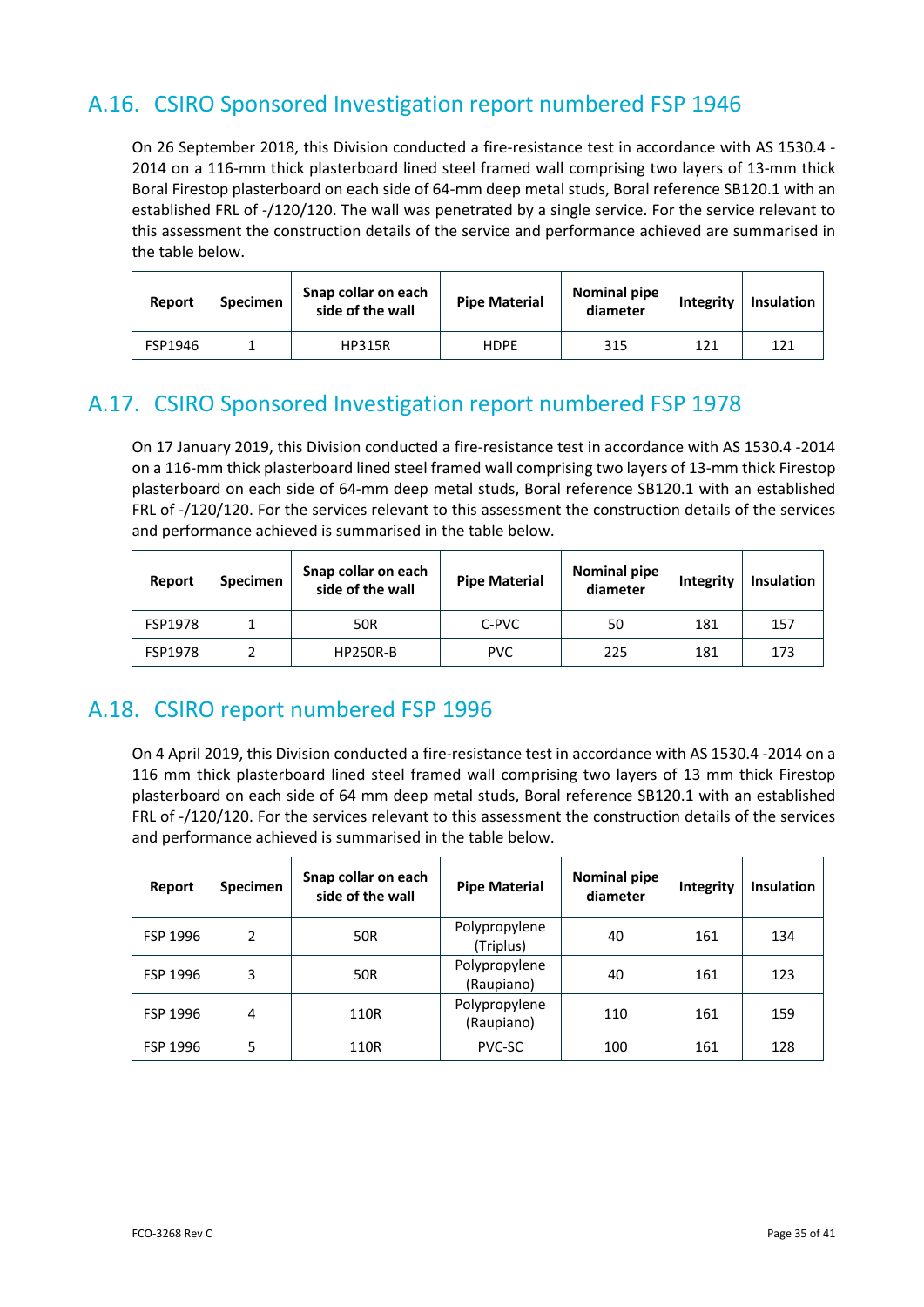## A.19. CSIRO report numbered FSP 2040

On 20 August 2019, this Division conducted a fire‐resistance test in accordance with AS 1530.4 ‐2014 on a 116 mm thick plasterboard lined steel framed wall comprising two layers of 13 mm thick Firestop plasterboard on each side of 64 mm deep metal studs, Boral reference SB120.1 with an established FRL of -/120/120. For the service relevant to this assessment the construction details of the service and performance achieved are summarised in the table below.

| Report   | Specimen | Snap collar on each<br>side of the wall | <b>Pipe Material</b> | <b>Nominal pipe</b><br>diameter | Integrity | <b>Insulation</b> |
|----------|----------|-----------------------------------------|----------------------|---------------------------------|-----------|-------------------|
| FSP 2040 |          | <b>HP250R-B</b>                         | <b>HDPE</b>          | 250                             | 121       | 121               |

## A.20. The relevance of referenced test data to AS 1530.4‐2014

#### *General*

The fire resistance tests FSV 1711b, FSP 1748, FSP 1759, FAR3929, FP4874, FSP 1341, FSP 1360, FSP 1366, FSP 1634, FSP 1658, FSP 1716, FSP 1902, FSP 1931, FSP 1946, FSP 1978, FSP 1996 and FSP 2040 were conducted in accordance with AS 1530.4‐2005. This standard differs from AS 1530.4 2014 and the significance of these differences relevant to section 3 and section 10 and is discussed below.

#### *Specimen mounting*

The differences in Section 3 and Section 10 of AS 1530.4‐2005 and AS 1530.4‐2014 for specimen size and mounting relate to grammar and are not technically significant in the case of the referenced tests.

#### *Specimen thermocouple arrangements*

The specimen thermocouple arrangements for the referenced tests are not different between AS 1530.4‐2005 and AS 1530.4‐2014

#### *Criteria for failure*

The criteria for the referenced tests are not different for tests in accordance with Section 10 of AS 1530.4‐2005 and AS 1530.4‐2014.

The rules for the application of cotton pad for tests in accordance with AS 1530.4‐2005 Section 3 are different from Section 3 of AS 1530.4‐2014. Based on reference to Test FSV 1711b it is confirmed that this difference is not relevant to this test and the behaviour exhibited in the test.

#### *Conclusion*

Based on the above it is confirmed the referenced test data in Section 2 of this report in accordance with AS 1530.4‐2005 can be used to assess performance in accordance with AS 1530.4‐2014.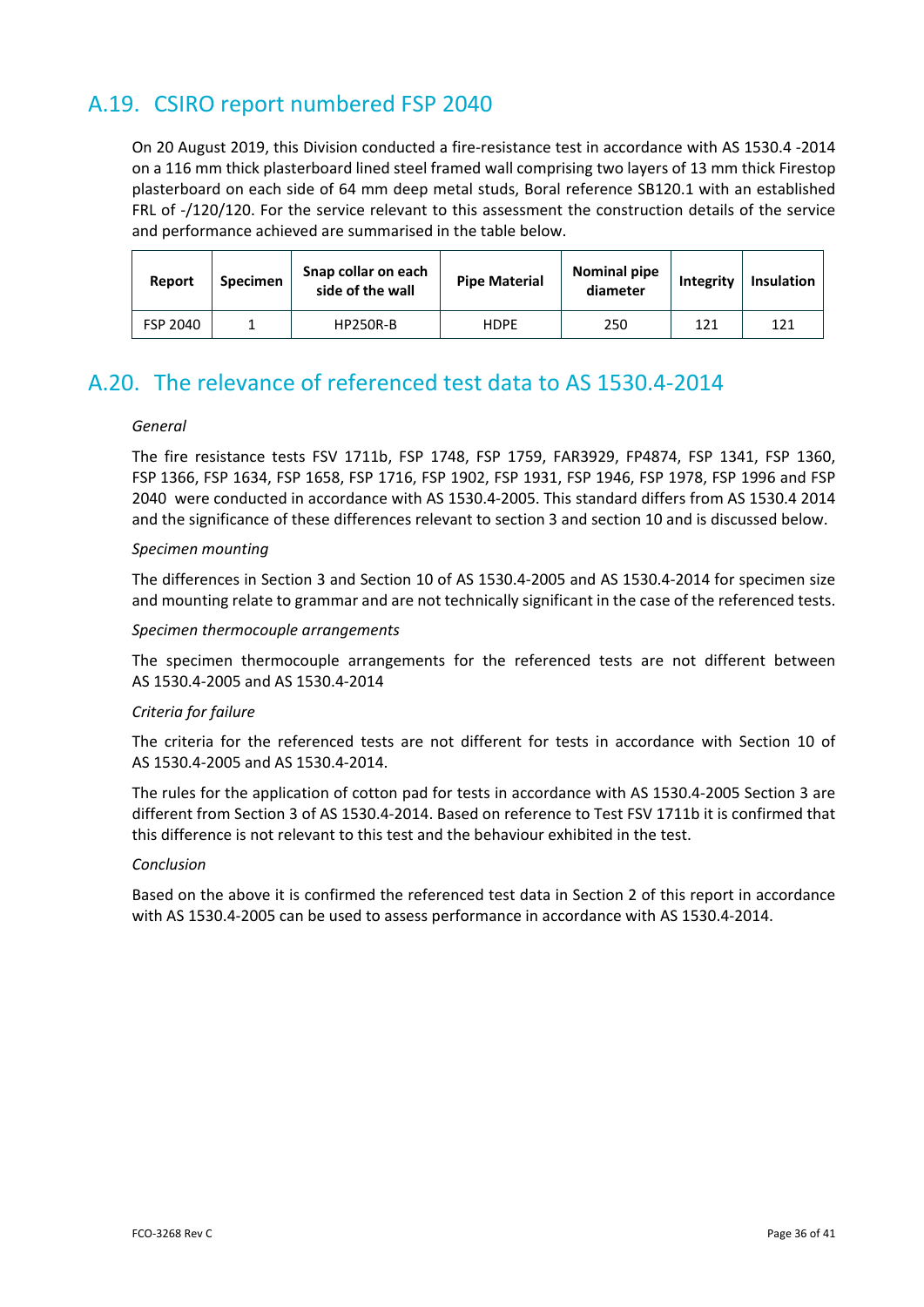# **Analysis of Variations**

## B.1 Variation to Wall Construction

The proposed construction includes the pipes and Snap collars listed in Table 1 installed within support wall construction as tested in referenced tests and subject to the following variations;

- The wall systems with 2 x13mm fire grade plasterboard each side of a 64mm studs tested in FSP 1902, FSP 1931, FSP 1946, FSP 1978, FSP 1996 and FSP 2040, FSP 1748, FSP 1759 FP4874, FSP 1360, FSP 1366, FSP 1658, FSP 1716, FSP 1634, FSP 1341, FSP 1360 and FP4874 shall be replaced with the Firecrunch wall system tested in FSV 1711b with 90mm deep studs.
- The cavity insulation shall comprise mineral wool slabs with a density of not less than 75 kg/m<sup>3</sup> and installed as a single piece to completely fill the wall void without through joints or gaps.

#### *Performance of Proposed Support Construction*

The wall system tested in FSV 1711 comprised steel stud and noggin wall framing (90-mm x 45-mm x 1.0‐mm BMT steel studs at 300‐mm centres) lined with 10‐mm thick FireCrunch MBE‐10 wall linings. The wall system incorporated Fletcher Insulation (MW 450) mineral wool slabs with a density of 64  $kg/m<sup>3</sup>$  within the wall cavity.

When tested the wall system maintained structural adequacy and integrity for the 98-minute duration of the test. The maximum temperature rise insulation failure criterion of 180K was exceeded at 89 minutes on the unexposed face of the specimen.

The insulation failure at this time was isolated to a single thermocouple 24 positioned on the exposed face of the wall lining over a wall stud which exceeded 203°C at 89 minutes. The ambient temperature on the day of the test was 21°C. After 95 minutes of testing a maximum temperature of 202°C was recorded adjacent to a board joint on the unexposed face of the wall system by thermocouple 21, 6 minutes after the first recorded failure.

The average temperature recorded on the unexposed face of the FireCrunch MBE‐10 wall lining at the time of insulation failure measured 97°C and the maximum temperature measured at the head of the specimen was 146°C. Both of these recorded temperatures are below the average and maximum temperature rise failure criterion.

During construction of the test specimen, the mineral wool slabs were installed in two layers, a 50‐mm thick slab layer and a 40‐mm thick slab layer installed back to back, used to fill the 90‐mm deep wall cavity. An additional strip of 90‐mm thick insulation material was cut to size and used to infill the steel stud frame sections (photograph 1).

The insulation installation method resulted in a through an opening in the vertical joint between the mineral wool slabs at the intersection of the insulation strip used within the stud profile and insulation slabs (40‐mm and 50‐mm thick slabs) installed within the wall cavity (Photograph 2).

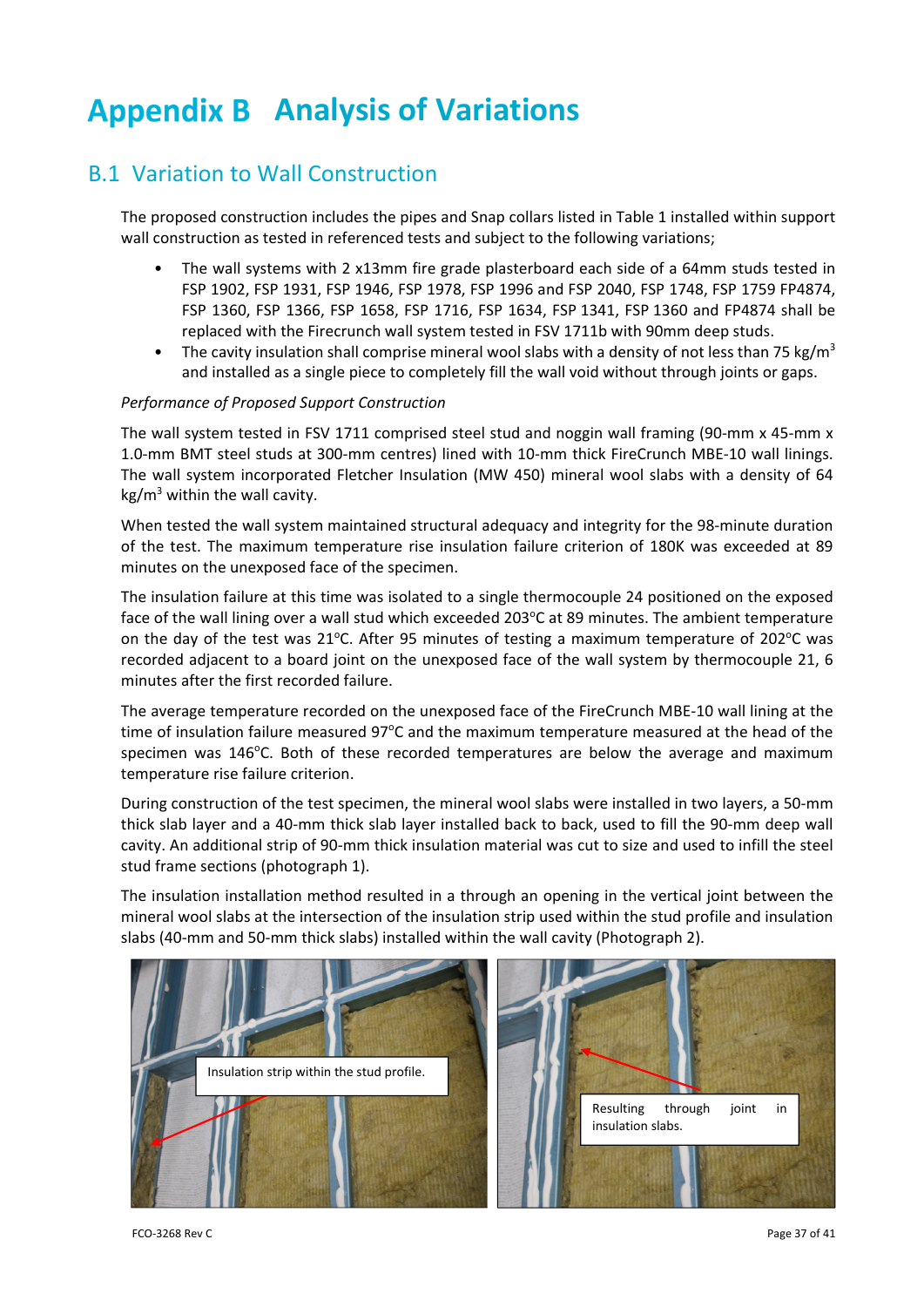Photograph  $1 - 90$ -mm thick strip of mineral wool insulation inserted within stud profile.

Photograph 2 – Vertical through joint in insulation slabs at the intersection of 90‐mm thick insulation strip in wall studs and 40‐mm/50‐mm slabs used in the wall cavity.

The fire performance of the wall system is dependent on the exposed wall linings as well as the wall cavity insulation, which both contribute to delay the temperature rise of the wall framing and therefore the subsequent rise in temperature on the unexposed face of the specimen.

The presence of any through a gap in the wall cavity insulation will allow the flow of hot furnace gases into the wall cavity when the exposed wall lining boards crack or the exposed board joints open up due to shrinkage and/or wall deflections.

The proposed construction comprises;

- The wall cavity insulation comprises mineral wool slabs with a density of not less than 75 kg/m<sup>3</sup>.
- The wall cavity insulation is installed as a single piece to completely fill the wall void without through joints or gaps.

It is considered the insulation slabs being installed as a single piece without through joints and the increase in the density of mineral insulation used within the wall cavity will also provide additional 1‐ minute insulation performance.

The proposed wall construction is 110mm wide and slightly narrower than the wall constructions tested in FSP 1748, FSP 1759, FAR3929, FP4874, FSP 1341, FSP 1360, FSP 1366, FSP 1634, FSP 1658, FSP 1716, FSP 1902, FSP 1931, FSP 1946, FSP 1978, FSP 1996 and FSP 2040 which were 116mm.

The proposed construction is only applicable to applications of FRL ‐/90/90, whereas the results of the test in the wall construction of 116mm thickness were -/120/120. It is considered that a 6mm reduction in wall thickness will not reduce the FRL of the systems tested FSP 1748, FSP 1759, FAR3929, FP4874, FSP 1341, FSP 1360, FSP 1366, FSP 1634, FSP 1658 FSP 1716, FSP 1902, FSP 1931, FSP 1946, FSP 1978, FSP 1996 and FSP 2040 by more than 30 minutes.

Based on the above discussion it is considered that the proposed wall construction including the pipes and Snap fire collars listed in Table 1 it will achieve an FRL of -/90/90 if tested in accordance with AS 1530.4‐2014.

## B.2 The inclusion of Raupiano

The proposed construction includesthe pipes and Snap collarslisted in Table 1 installed within support wall construction as tested in referenced tests and subject to the following variations;

 The inclusion of 40mm to 110mm Raupiano pipes protected by Snap 50R, 65‐80R and 110R collars penetrating Firecrunch wall system tested in FSV 1711b with 90mm deep studs.

With reference to AS 4072.1, clause 4.6, it provides guidance on the application of the AS 1530.4 fire‐ resistance test data relating to plastic pipe penetrations. PVC-U DWV pipes and fittings for drain, waste and vent applications are covered under clause 4.6.3. Where a new pipe material is being assessed, this clause requires prequalification testing of nominated uPVC pipe sizes for the assessment of the variation of pipe types other than uPVC DWV pipes.

This clause requires the prequalification testing of the following uPVC pipe sizes which are required to achieve the FRL:

- 40‐mm
- 50‐mm
- 65‐mm
- 80‐mm
- 100‐mm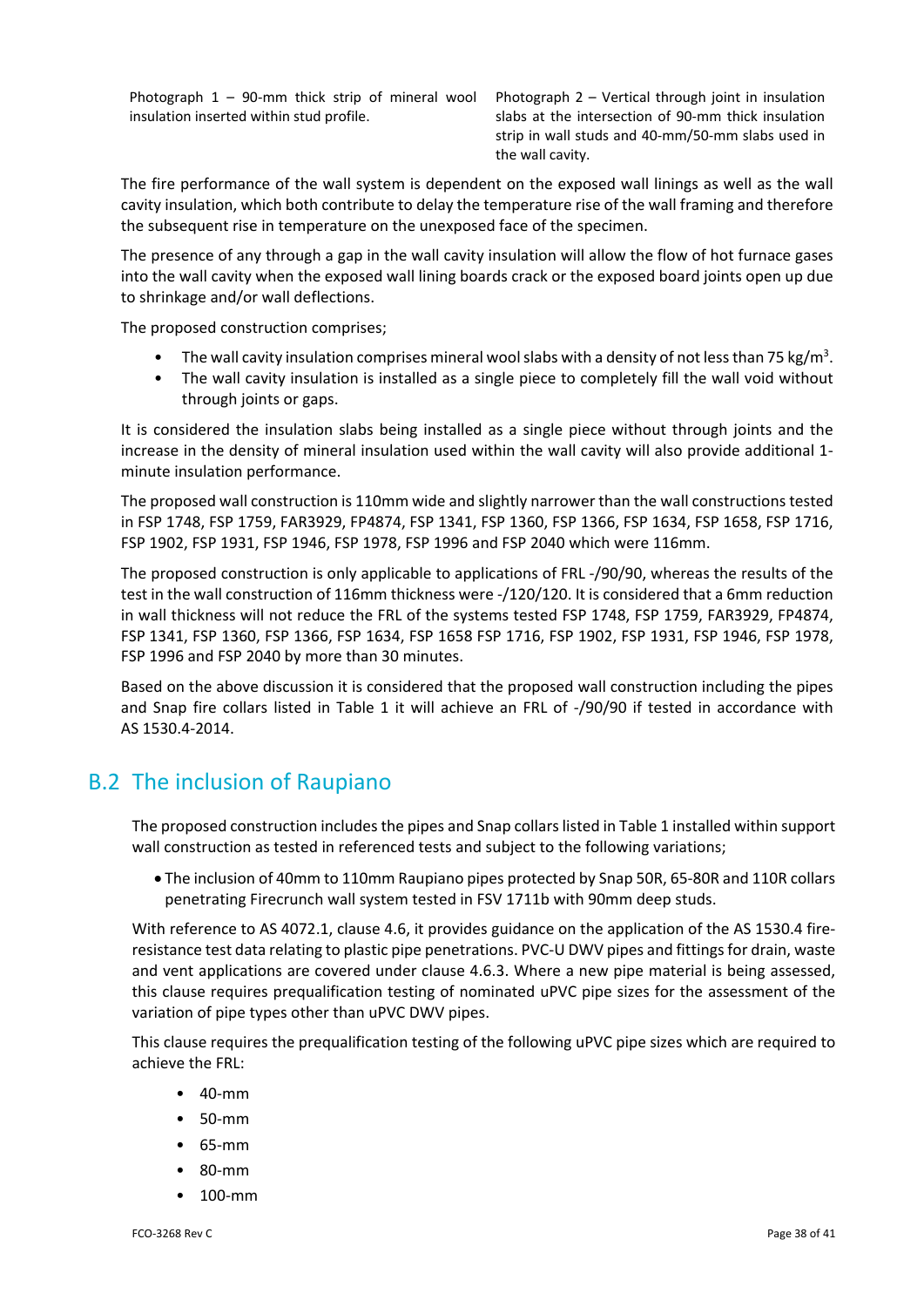Further to this, Clause 4.6.4 of AS 4072.1 states that for pipes other than uPVC DWV, the maximum and minimum sizes are to be tested and must achieve the required FRL in the separating element. The OD of the largest pipe must not exceed 120-mm and the OD of the smallest pipe cannot be less than 40 mm.

|     | <b>Collar</b> | Pipe (mm)         |           |           |              |                                           |
|-----|---------------|-------------------|-----------|-----------|--------------|-------------------------------------------|
| No. |               | <b>Material</b>   | <b>OD</b> | thickness |              | Integrity (Minutes)  Insulation (Minutes) |
| 6   | <b>50R</b>    | 40 PVC-U DWV      | 43        | 2.2       | <b>185NF</b> | 168                                       |
| 4   | 63R           | 50 PVC-U DWV      | 56        | 2.5       | <b>185NF</b> | 123                                       |
| 10  | 84R           | 65 PVC-U DWV      | 69        | 3         | <b>185NF</b> | 176                                       |
| 9   | 65-80R        | 80 PVC-U DWV      | 82.3      | 3.1       | 185NF        | 167                                       |
| 7   | 110R          | 100 PVC-U SC DWV* | 110       | 3.3       | <b>185NF</b> | <b>185NF</b>                              |

With reference to FP 4874, the following PVC‐U DWV plastic pipes penetrated a nominal 128 mm thick plasterboard steel framed wall system:

The reference report FP 4874 satisfies AS 4072.1, clause 4.6 for Snap R series fire collar protecting PVC pipes in 128mm plasterboard lined wall for integrity performance of at least 180 minutes and insulation performance of at least 120 minutes.

With reference to FSP 1902, the following PVC pipes penetrated a nominal 116 mm thick plasterboard steel framed wall system:

| No.    | Collar     |                 | Integrity | Insulation            |           |           |
|--------|------------|-----------------|-----------|-----------------------|-----------|-----------|
|        |            | <b>Material</b> | OD        | <b>Wall thickness</b> | (Minutes) | (Minutes) |
| ∽<br>∸ | <b>50R</b> | <b>PVC</b>      | 50        | 5.2                   | 181       | 181       |
| ∽<br>ت | 65-80R     | <b>PVC</b>      | 65        | 5.8                   | 181       | 181       |

FSP 1902 demonstrated that the 50R collar with 50mm PVC pipe and the 65‐80R collar with 65mm PVC pipe is able to maintain integrity and insulation for up to 180 minutes

With reference to FSP 1716, the following Raupiano pipes penetrated a nominal 128 mm thick plasterboard steel framed wall system:

| No. | Collar     | Pipe (mm)       |     |                       | Integrity | <b>Insulation</b> |
|-----|------------|-----------------|-----|-----------------------|-----------|-------------------|
|     |            | <b>Material</b> | OD  | <b>Wall thickness</b> | (Minutes) | (Minutes)         |
| 4   | <b>50R</b> | Raupiano        | 40  |                       | 180 NF    | <b>180 NF</b>     |
|     | 110R       | Raupiano        | 110 | 3.2                   | 180 NF    | <b>180 NF</b>     |

The referenced report FSP 1716 demonstrated that the maximum size of 110mm Raupiano pipe and the minimum size of Raupiano 40mm pipe can be protected by the Snap R series fire collar for integrity and insulation performance of at least 180 minutes.

The proposed intermediate Raupiano will have wall thicknesses equal or less than the pipe tested in the proposed collars in the referenced test FP 4878 and FSP 1902, which will allow the collar to shut in the same amount of time or fast than the that in the reference test FP 4878.

Also, the PVC pipes in the referenced test all have a significant margin above 90 minutes which adds confidence that when tested, the Raupiano specimen will achieve at least 90 minutes integrity and insulation.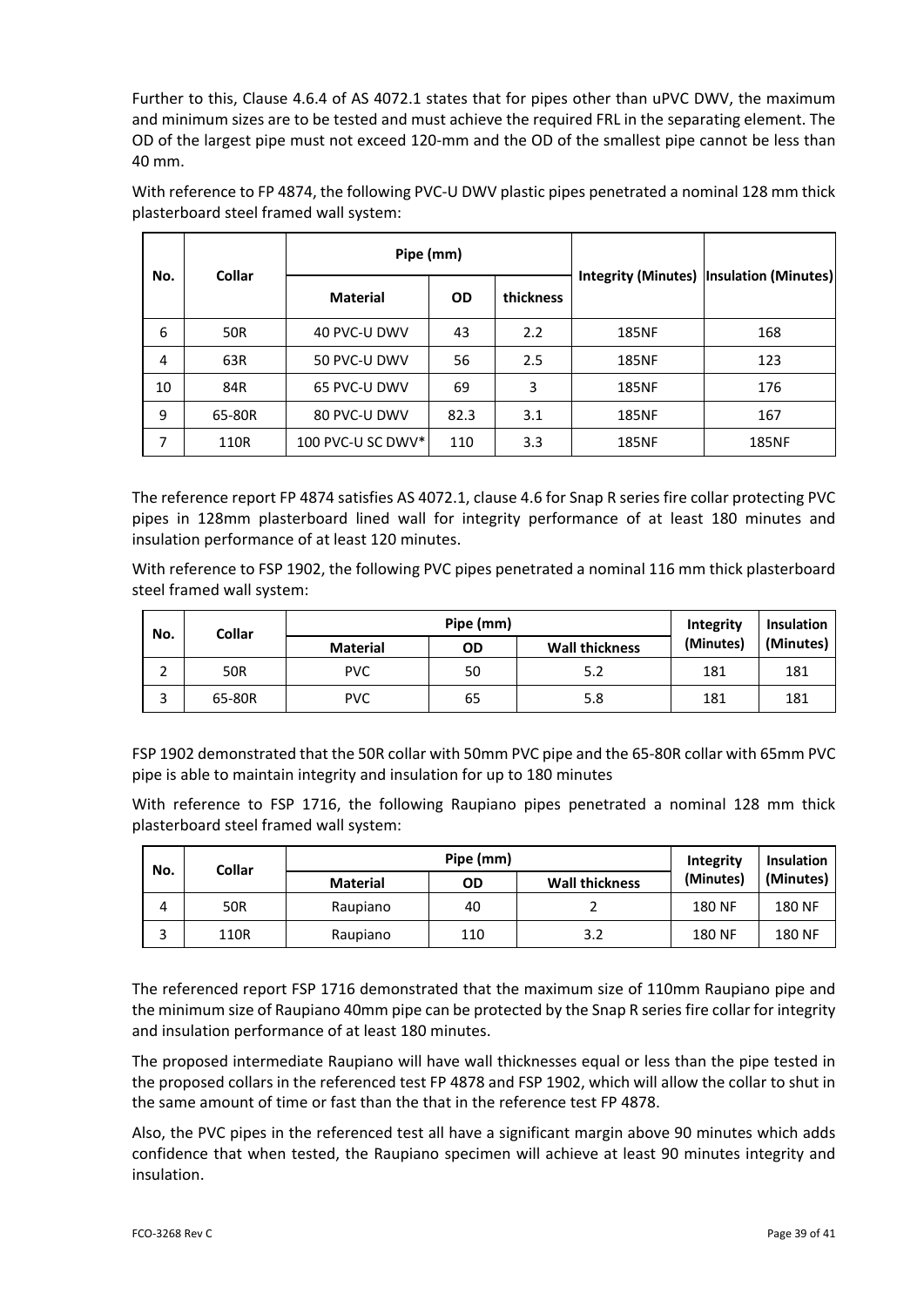The proposed wall construction is 110mm wide and slightly narrower than the wall constructions tested in FSP 1716 and FP 4878 which were 128mm.

The proposed construction is only applicable to applications of FRL ‐/90/90, whereas the results of the test in the wall construction of 128mm thickness were -/180/120. It is considered that an 18mm reduction in wall thickness will not detrimentally affect the FRL of the systems tested in FSP 1716 and FP 4878 for up to 90 minutes.

Based on the above, it is expected that the Raupiano pipes, when tested in accordance with AS 1530.4‐ 2014 and assessed in accordance with AS 4072.1 ‐2005, will achieve the following FRL:

|                    | <b>Supporting Construction</b>                                        | Pipe (mm)       |           |                           |            |  |
|--------------------|-----------------------------------------------------------------------|-----------------|-----------|---------------------------|------------|--|
| <b>SNAP Collar</b> |                                                                       | <b>Material</b> | <b>OD</b> | Minimum wall<br>thickness | <b>FRL</b> |  |
| 50R                | Firecrunch wall system<br>tested in FSV 1711b with<br>90mm deep studs | Raupiano        | 40        | 2                         | $-$ /90/90 |  |
| 50R                |                                                                       |                 | 50        | 2.5                       | $-$ /90/90 |  |
| 65-80R             |                                                                       |                 | 75        | 3                         | $-$ /90/90 |  |
| 65-80R             |                                                                       |                 | 90        | 3.1                       | $-$ /90/90 |  |
| 110R               |                                                                       |                 | 110       | 3.2                       | $-$ /90/90 |  |